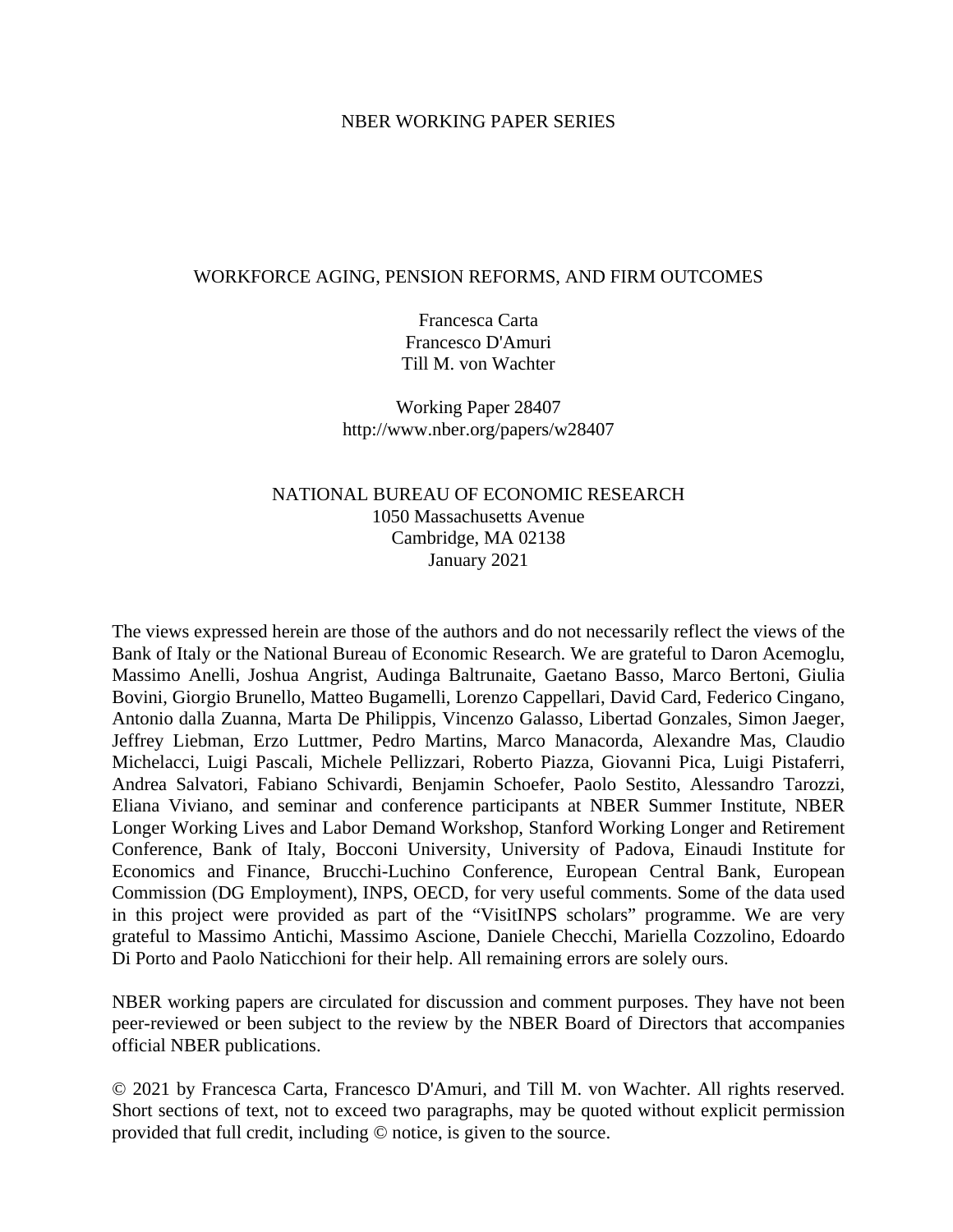Workforce Aging, Pension Reforms, and Firm Outcomes Francesca Carta, Francesco D'Amuri, and Till M. von Wachter NBER Working Paper No. 28407 January 2021 JEL No. H55,J23,J26

#### **ABSTRACT**

This paper quantifies the effect of a policy-induced sharp increase in retirement ages on input mix and economic outcomes of firms using Italian matched worker-firm data. Data on lifetime pension contributions are used to calculate the expected additional number of older workers employed by each firm due to the reform. Resulting instrumental variable estimates show an increase in older workers leads to a precisely estimated rise in employment of younger workers, value added, and total labor costs at constant labor productivity and unit labor costs. The findings suggest rising institutional retirement ages can help firms to retain valuable older employees.

Francesca Carta Directorate General for Economics Statistics and Research Bank of Italy via Nazionale 91 00184, Rome Italy francesca.carta@bancaditalia.it

Francesco D'Amuri Directorate General for Economics, Statistics and Research Bank of Italy Via Nazionale 91 00184, Rome Italy francesco.damuri@bancaditalia.it

Till M. von Wachter Department of Economics University of California, Los Angeles 8283 Bunche Hall MC 147703 Los Angeles, CA 90095 and NBER tvwachter@econ.ucla.edu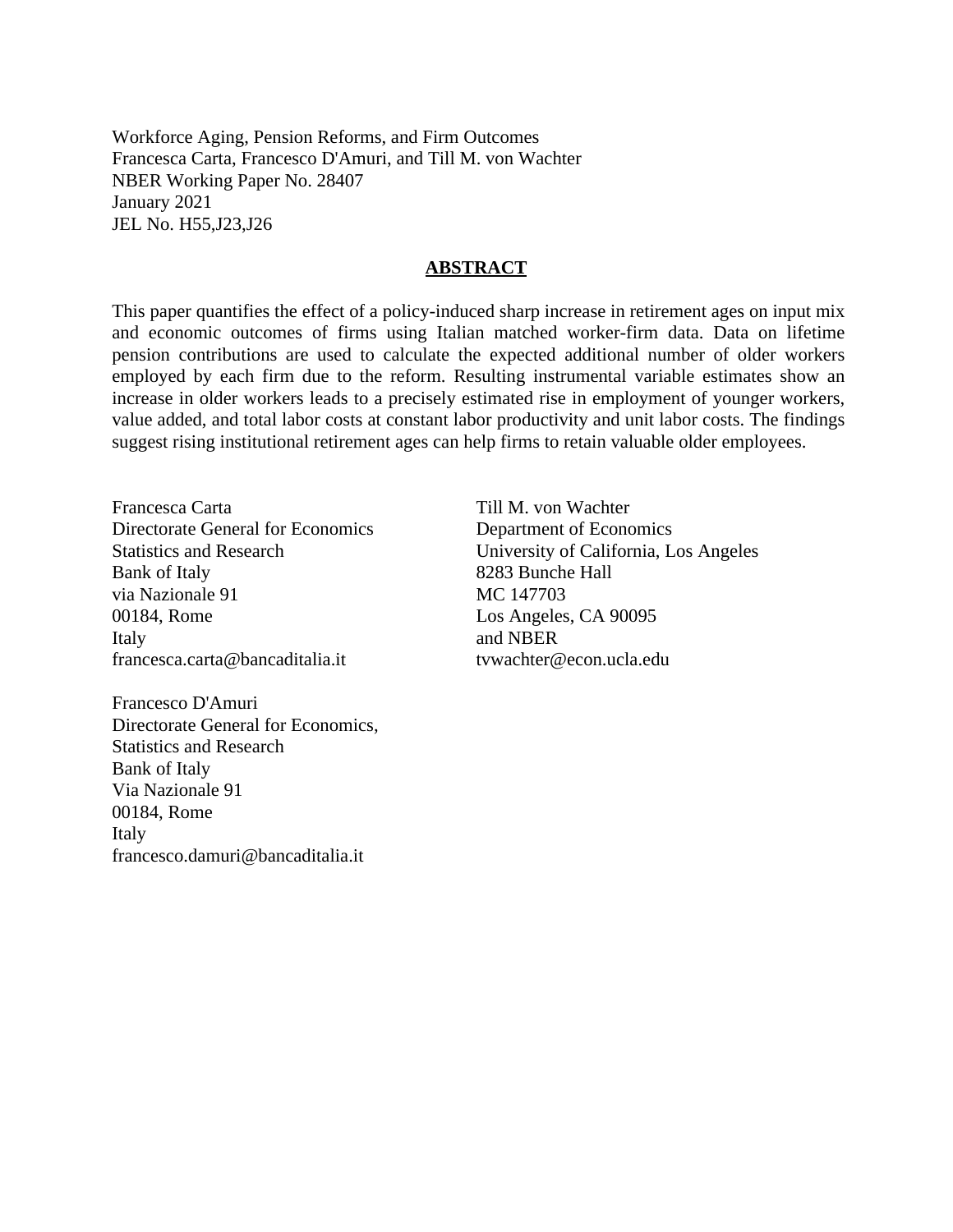## 1 Introduction

The world is aging at a fast rate and by 2030 34 countries will be "super aged", with a share of 65+ year-olds higher than 20% of the total population [\(Moody's Investor Service,](#page-30-0) [2010\)](#page-30-0). Germany, Japan and Italy have already met this definition. This shift in the age structure of the population will tend to lower labor force participation and to increase the dependent population, with potential negative consequences for public pension programs and economic growth [\(Attanasio et al.,](#page-27-0) [2007;](#page-27-0) [Hansen,](#page-28-0) [1939;](#page-28-0) [Storesletten,](#page-30-1) [2000;](#page-30-1) [Summers,](#page-30-2) [2013\)](#page-30-2).

Against this background, in the last decades governments have tried to increase the labor force participation of older individuals, often by raising the statutory retirement age [\(OECD,](#page-30-3) [2015\)](#page-30-3). A much discussed and studied potential side-effect of these policies is that older workers may crowd out younger cohorts in the labor market (e.g., [Gruber and Wise](#page-28-1) [\(2010\)](#page-28-1); [Maestas et al.](#page-29-0) [\(2016\)](#page-29-0)). Much less is known about the impact of these policies on the economic outcomes and choices of businesses. On the one hand, greater presence of older workers may hamper firms' productivity and future growth if older workers are less innovative or less willing to take risks than younger ones (e.g., [Engbom](#page-28-2) [\(2019\)](#page-28-2)). On the other hand, older workers have substantial job experience,<sup>[1](#page-2-0)</sup> and an increasing number of studies suggests that departures of senior colleagues may be detrimental to co-worker productivity (e.g., [Jaeger and Heining](#page-29-1) [\(2020\)](#page-29-1), [Schivardi and Sauvagnat](#page-30-4) [\(2020\)](#page-30-4)). Moreover, the aging of the labor force has been associated with increases of productivity-enhancing automation at the industry level [\(Acemoglu and Restrepo](#page-27-1) [\(2018\)](#page-27-1)), and hence firms may benefit from increased employment of experienced older workers.

This paper investigates these issues by estimating the causal effects of an exogenous increase in the share of older workers on firms' input levels, wages, value added, capital, and labor productivity. We exploit a sharp and unexpected pension reform entering into force in Italy in 2012 and use unique matched employer-employee and firm balance-sheet data to study its effects. A key feature of our data is the availability of complete pension contribution histories for all workers in our sample of firms. This allows us to calculate for each employer how many of its older employees experienced an unexpected rise in retirement age due to the unanticipated reform. To obtain complete balance sheet information and to ensure a precise measure of this shock, we focus on firms with at least 50 employees at baseline in our main analysis.

<span id="page-2-0"></span><sup>&</sup>lt;sup>1</sup>The canonical human capital model predicts that human capital increases over the life cycle (e.g., [Becker](#page-27-2) [\(1964\)](#page-27-2); [Ben-Porath](#page-27-3) [\(1967\)](#page-27-3)), and a large number of empirical studies estimate that skills increase with age, be it general skills (e.g., [Bowlus and Robinson](#page-27-4) [\(2012\)](#page-27-4)) or skills that are specific to industry, occupation, or employer (e.g., Gathmann and Schönberg [\(2010\)](#page-28-3); [Neal](#page-30-5) [\(1995\)](#page-30-5); [Parent](#page-30-6) [\(2000\)](#page-30-6); [Poletaev and Robinson](#page-30-7) [\(2008\)](#page-30-7); [Topel](#page-30-8) [\(1990\)](#page-30-8)).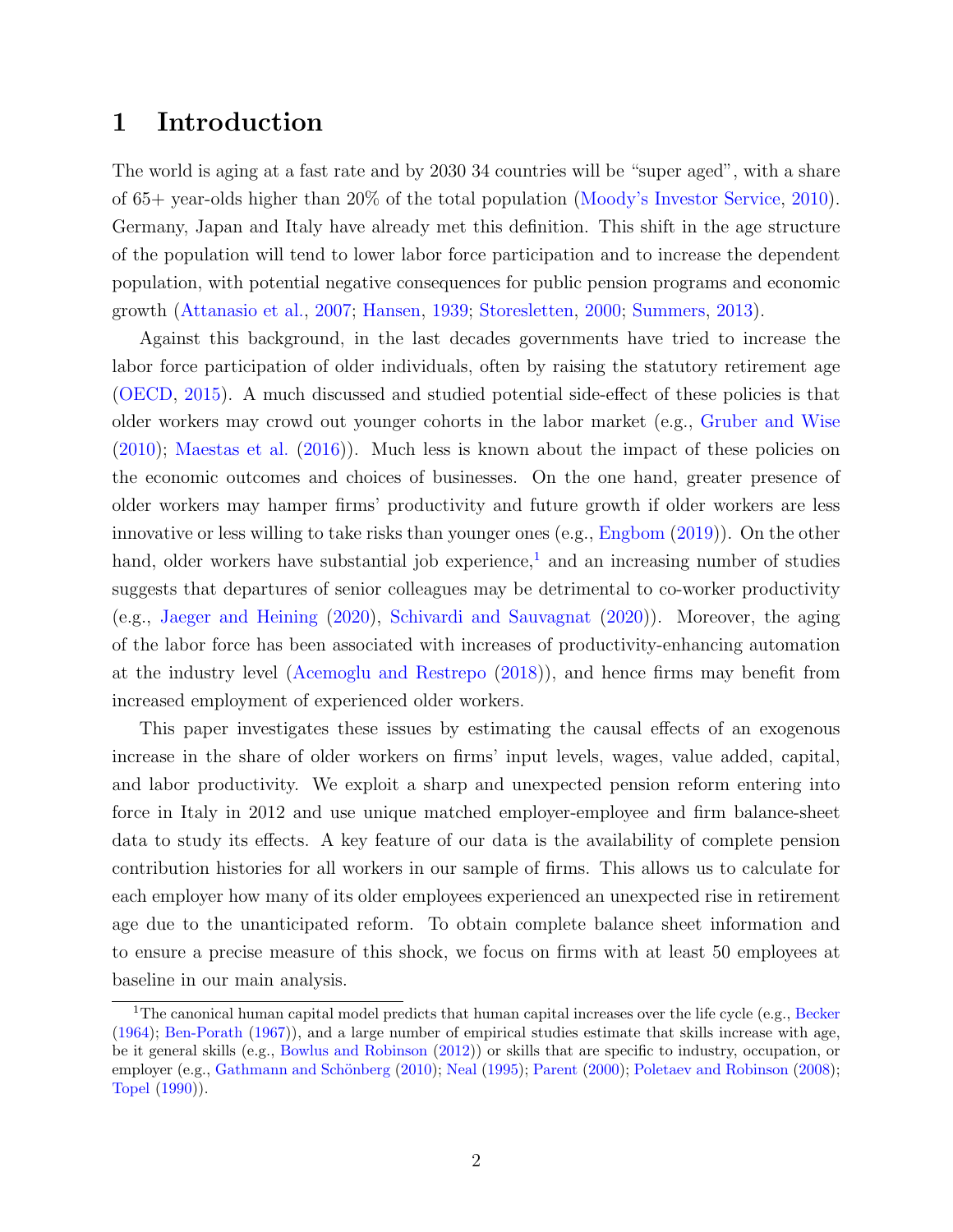Based on these data, our analysis proceeds in four steps. We begin by showing that, in our setting, most older workers retire as soon as they are eligible for a public pension, such that the pension reform led to unanticipated increases in the number of older employees for participating employers. We instrument the change in employment due to older workers with the unexpected change due to the reform in the share of older workers eligible to retire. To benchmark our results to the literature, we then study the impact of such unexpected rise in the share of older workers on hiring and separations of younger and middle aged workers. Our main results consist in the analysis of the effect of older workers' employment on a range of firm economic outcomes, including value added, investment, and labor costs. Finally, while our main results pertain to mid-size to larger firms in the manufacturing and services sector, we extend our analysis to the universe of firms of all sizes and in all sectors of the economy, except agriculture. For this large data set we do not have the full information on individual working histories necessary to simulate pension eligibility, and so we use it for robustness checks only.

The paper has three key findings. First, we find that an exogenous 10% increase in the number of older workers implies a 1.8% increase in the number of young workers, and a 1.3% increase for middle aged, sustained over three years. Hence, older and younger workers seem to be complements in the firms we study. Second, while total labor costs and value added also increase, a key finding is that this occurs proportional to employment, i.e., labor costs per worker and value added per worker are unaffected. Therefore, the reform led to an expansion in output and employment in affected firms at constant average labor cost and average labor productivity. Finally, we do not detect any significant effect of an increase in the number of older workers on wages (both on average and by age group). While this may be because the Italian institutional setting features rather rigid wages, this would only enhance potential negative consequences if older workers were to represent a burden to the firm. Since our identification strategy relies on the exogenous variation of employment of older (55+) employees across otherwise identical firms, it does not allow us to detect economy-wide changes in the wage. To circumvent this problem, we analyzed the change in employment and mean wages by age over time. While this shows the reform led to clear shifts in employment rates among older workers, we find no reduction in wages for those nearing retirement.

Our results provide evidence for the presence of complementarity between workers of different age classes. The fact that employment and value added increase at constant labor productivity suggests that firms are able to absorb older workers without difficulties, at least in the short term. These findings are hard to reconcile with the notion that additional older workers are a burden on firms. Instead, they appear to be more consistent with the view that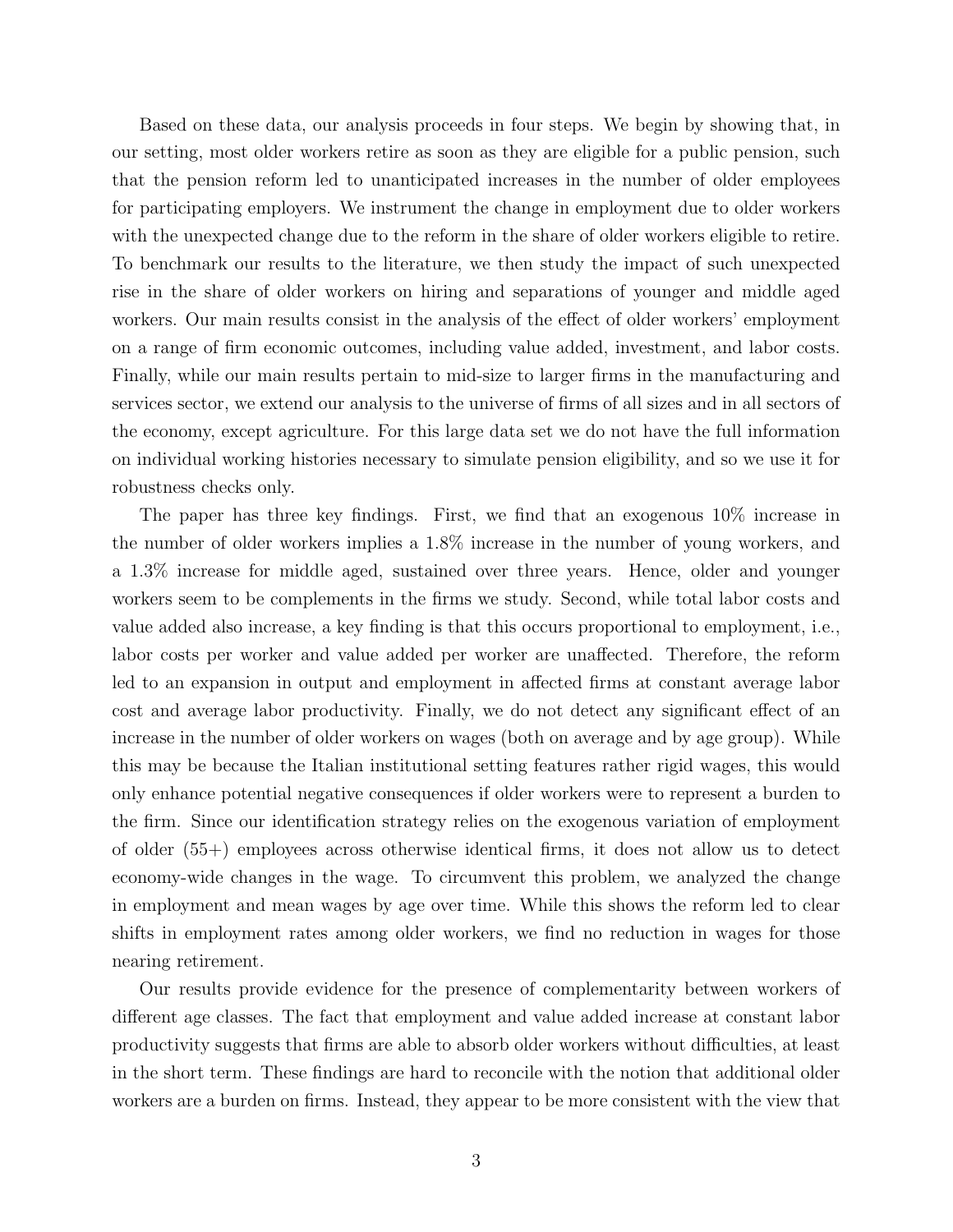older workers have skills and other attributes coveted by firms that may be difficult to replace in the labour market, as suggested by a large empirical literature on skill-accumulation in labor economics, and in line with recent related work on frictions in hiring [\(Jaeger and](#page-29-1) [Heining,](#page-29-1) [2020\)](#page-29-1). Certainly, it does not appear that an increase in older workers at the firm level is a barrier to investment or lowers labor productivity, consistent with findings in [Acemoglu and Restrepo](#page-27-1) [\(2018\)](#page-27-1) that older workers in the U.S. appear to be complements to technologies and automation.

This paper is related to several strands of prior literature. Chiefly, our paper contributes to a small but growing number of microeconomic studies of the effect of older workers' employment on firms outcomes. A key value added of our work to this emerging literature is to study the causal effect of firm-specific quasi-experimental increases in employment of older workers on a range of firm-level economic outcomes. We thereby complement panel-based estimates that do not find a negative relationship between firm-level older workers' employment changes and firm outcomes, and cross-sectional estimates that do.<sup>[2](#page-4-0)</sup>

A related macroeconomic literature studying the relationship between older workers' employment and economic outcomes at the country, state, and industry level provides important findings complementary to ours. [Acemoglu and Restrepo](#page-27-1) [\(2018\)](#page-27-1) find that, in industries with more opportunities for automation, an increasing share of older workers leads to productivity increases. In their model it is the relative decline in older relative to middle-aged and younger workers that triggers automation, consistent with our finding that an increasing share of highly experienced older workers is absorbed at constant labor productivity and unit labor costs.<sup>[3](#page-4-1)</sup> [Engbom](#page-28-2)  $(2019)$  finds that labor force aging in the last 30 years among US states lowered worker and firm dynamism with ultimately negative effects on economic growth.<sup>[4](#page-4-2)</sup> While our approach is designed to exclude confounding factors that are more difficult to control for in a macroeconomic setting, we focus on at most three years after the reform and cannot capture general equilibrium effects. Yet, our results underscore that frictions in the hiring of older workers, likely explained by availability of pension benefits and lack of worker mobility, can be costly for employers.

<span id="page-4-0"></span> $2C$ ross sectional analyses find that the presence of older workers tends to be negatively associated with estimates of firm productivity [\(Haltiwanger et al.,](#page-28-4) [1999;](#page-28-4) [Lallemand and Rycx,](#page-29-2) [2009;](#page-29-2) [Mahlberg et al.,](#page-29-3) [2009\)](#page-29-3). Nevertheless, such a negative relationship is not found in studies using panel data [\(Daveri and Maliranta,](#page-28-5) [2007;](#page-28-5) Göbel and Zwick, [2012;](#page-28-6) [Mahlberg et al.,](#page-29-4) [2013;](#page-29-4) [Malmberg et al.,](#page-29-5) [2008\)](#page-29-5) or in more structural approaches [\(Dostie,](#page-28-7) [2011\)](#page-28-7). See Table [A1](#page-48-0) of the Appendix for a schematic review of the literature on the effects of aging workforce on firm outcomes.

<span id="page-4-1"></span><sup>&</sup>lt;sup>3</sup>A similar mechanism could also explain findings in [Acemoglu and Restrepo](#page-27-5) [\(2017\)](#page-27-5) that the effect of population aging on economic growth across countries appears to be zero or positive rather than negative.

<span id="page-4-2"></span><sup>&</sup>lt;sup>4</sup>[Feyrer](#page-28-8) [\(2007\)](#page-28-8) uses a large panel of countries and shows that increases in the proportion of workers aged 40-49 are associated with productivity growth, while those in younger (15-39 year olds) and older (50-59 and 60+) cohorts have negative effects.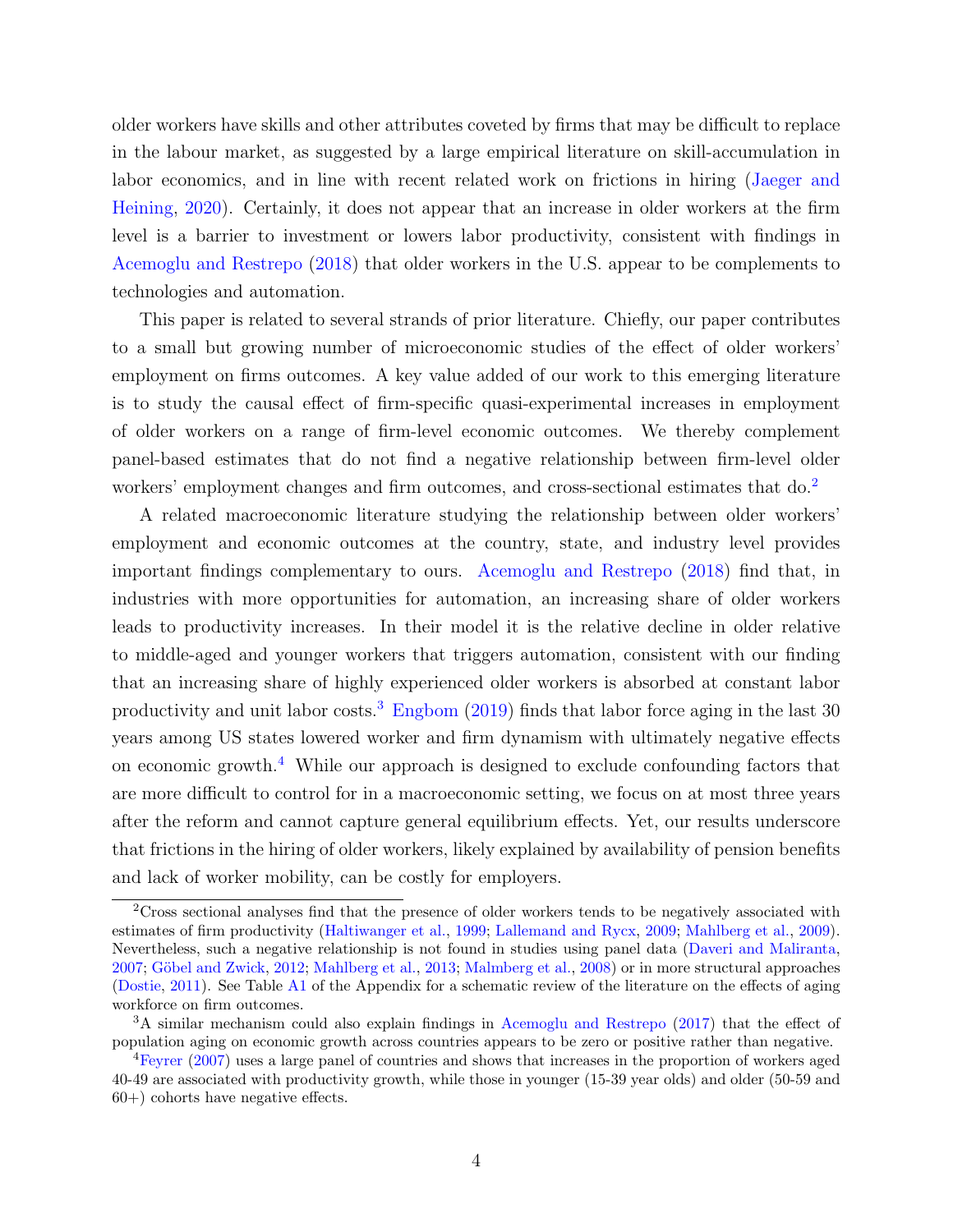Our findings are consistent with a large empirical literature in labor economics that has documented increasing age-experience profiles in skills that are both general and specific to the occupation, industry, or employer. Recently, an increasing number of studies have documented the effect of a loss of co-workers, and in particular of a senior team leader, on worker productivity. [Jaeger and Heining](#page-29-1) [\(2020\)](#page-29-1), [Isen](#page-29-6) [\(2013\)](#page-29-6) and [Schivardi and Sauvagnat](#page-30-4) [\(2020\)](#page-30-4) investigate the effect of death of a co-worker on worker and firm outcomes. Other papers study death of inventors [\(Jaravel et al.,](#page-29-7) [2018\)](#page-29-7), primary investigators [\(Azoulay et al.,](#page-27-6) [2010\)](#page-27-6), or the departure of professors [\(Waldinger,](#page-30-9) [2012\)](#page-30-9). Our paper extends this literature by analyzing the effect of an increase of senior colleagues on firms' outcomes. We are aided by the fact that we study the effect of a change in employment of a group of workers, not a single individual, and hence may be more able to detect firm-level impacts.<sup>[5](#page-5-0)</sup>

A paper on worker-level outcomes related to ours is [Bianchi et al.](#page-27-7) [\(2020\)](#page-27-7), who study the effect of the same reform we analyze on workers' careers within firm. They find that the rise in older workers leads to a reduction in wage growth for workers not in retirement age. $6$  While our methodologies differ, our results are compatible with their findings. The existence of frictions preventing the hiring of older workers that is needed to explain our findings implies a retirement would lead to an internal promotion, which is what they find. Our findings on firm-level outcomes suggest that these freshly promoted workers are not as valuable to the firm as the older workers they replace.<sup>[7](#page-5-2)</sup>

Our paper is also related to a substantial literature studying the effect of older workers' employment on younger workers' job opportunities at the macro and micro level. Studies exploiting macroeconomic variation typically do not find a negative correlation between older and younger workers' employment.[8](#page-5-3) Recent microeconomic studies based on pension reforms find mixed evidence of the effect of delaying older workers retirement on younger workers' employment outcomes. For example, [Martins et al.](#page-29-8) [\(2009\)](#page-29-8) find negative effects for women but not for men in Portugal. In the Netherlands, [Hut](#page-28-9) [\(2019\)](#page-28-9) finds a negative effect of delays in retirement on younger workers employment concentrated in cash-constrained firms. Studying the same reform as we do, but focusing on smaller to mid-size employers, [Boeri et al.](#page-27-8) [\(2017\)](#page-27-8) find a negative effect of a firm's growth in the number of older workers on

<span id="page-5-0"></span><sup>&</sup>lt;sup>5</sup>In contrast, other papers using shifts in employment by groups of workers typically focus on worker outcomes, not firm outcomes, such as studies of the effect of job losses during group or mass layoffs.

<span id="page-5-1"></span><sup>&</sup>lt;sup>6</sup>In another analysis of a positive employment shock, [Doran et al.](#page-28-10) [\(2015\)](#page-28-10) find that firms that win an H-1B visa in a lottery and hire an H-1B worker moderately reduce the employment of other workers at the firm. <sup>7</sup>We compare our methodologies and results in more detail in our robustness section.

<span id="page-5-3"></span><span id="page-5-2"></span><sup>8</sup>Studies working at the macro level do not detect any negative trade-off between the employment rates of older and younger cohorts [\(Gruber and Wise,](#page-28-1) [2010;](#page-28-1) [Maestas et al.,](#page-29-0) [2016;](#page-29-0) [Tommasino and Zizza,](#page-30-10) [2015\)](#page-30-10), that - if any - is restricted to periods of economic downturns [\(Bertoni and Brunello,](#page-27-9) [2020\)](#page-27-9); some negative effects are found on young workers' occupations and wages [\(Mohnen,](#page-29-9) [2019\)](#page-29-9).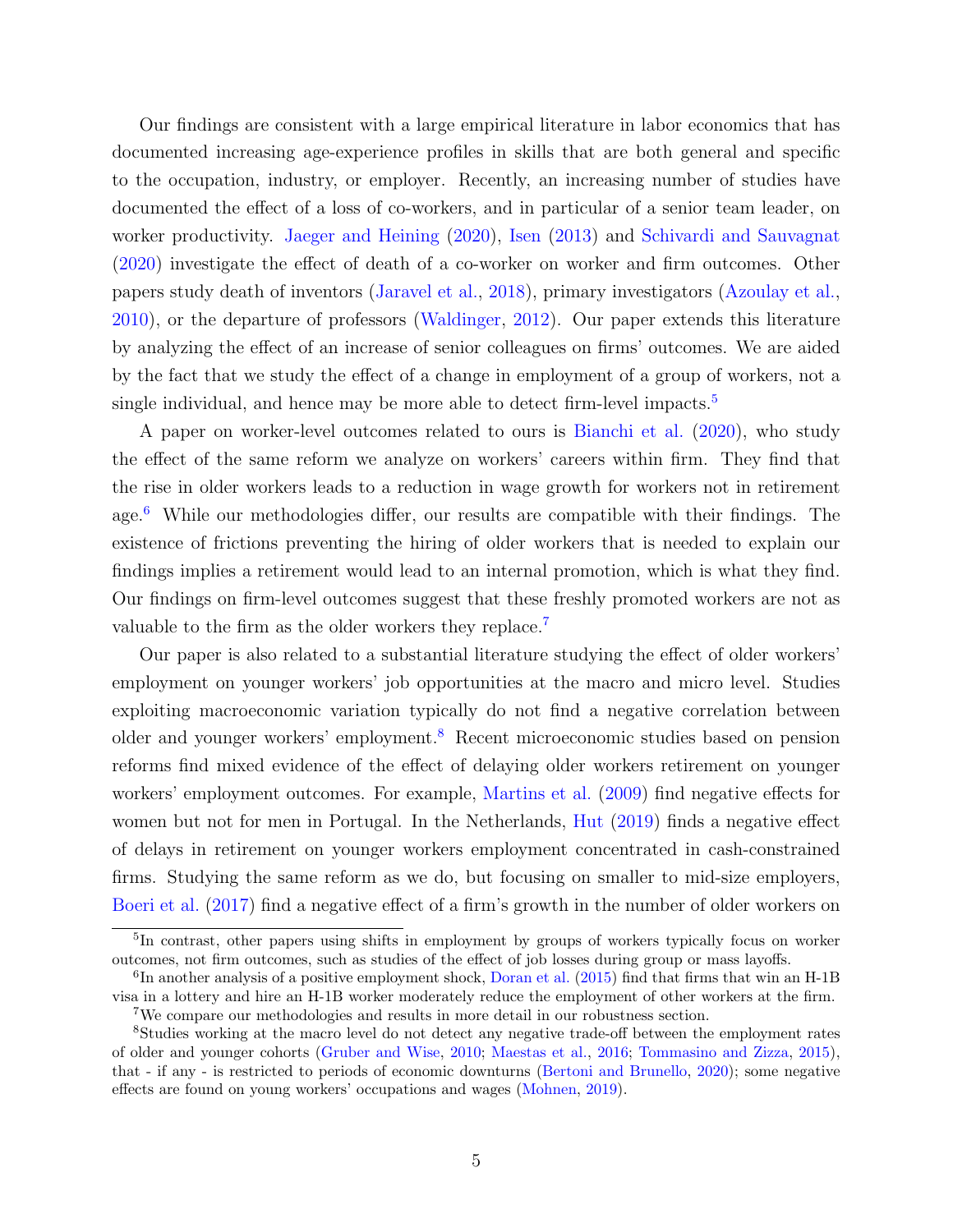employment of younger workers. After an extensive robustness analysis, we conclude that the difference in results is likely to be due to the fact that our main measure of the shock relates the number older workers' unexpectedly postponing retirement to total employment of the firm rather than to the pre-existing stock of older workers. We argue that total employment better captures the economic impact of the reform on businesses.

The rest of the paper is organized as follows. Section [2](#page-6-0) briefly reviews predictions from theory; Section [3](#page-9-0) presents the data, and Section [4](#page-10-0) describes the Italian pension reform that we exploit in the empirical analysis. Sections  $5$  and  $6$  discuss the identification strategy and present main (static and dynamic) results. Section [7](#page-22-0) provides further robustness checks. Section [8](#page-25-0) concludes.

# <span id="page-6-0"></span>2 Effects of pension reforms on firm outcomes

This section briefly reviews the predictions for the effect of a pension-induced reduction in the retirement rate of older workers on the main outcomes of interest: the employment of older and younger workers, wages, investment, value added, labor productivity, and profitability of firms. We begin with a frictionless, competitive, benchmark and then move to more realistic scenarios frequently considered in the context of older workers, such as rigid wages and firing costs. We conclude that, although theories based on generic production functions are very flexible, a model in which older workers have firm-specific or other hard-to-hire-for skills is a good candidate to explain our findings.

The empirical literature has found, and we confirm, that pension reforms have a strong effect on older workers' employment choices due to financial incentives and social norms, among others.<sup>[9](#page-6-1)</sup> An increase in the statutory retirement age thus reduces the quit rate of older workers. In the following discussion we assume this is an exogenous shock to the firm. In the empirical analysis, we will turn to our instrumental variable strategy. In what follows, we also clarify whether the empirical strategy is affected by the underlying market structure.

#### Competitive Case

Assume as a benchmark case that older workers' skills are available on the market at going wages, that there are no firm-specific skills or firing costs, and that labor markets are perfectly competitive. Hence, in every period firms can freely choose the age composition of their workforce. The production function combines capital and labor, where labor is a composite of old and young workers. In this case, in the aftermath of an increase in the statutory

<span id="page-6-1"></span> ${}^{9}E.g.,$  [Cribb et al.](#page-28-11) [\(2016\)](#page-29-11); [Lalive et al.](#page-29-10) [\(2017\)](#page-29-10); [Manoli and Weber](#page-29-11) (2016); [Mastrobuoni](#page-29-12) [\(2009\)](#page-29-12); [Staubli](#page-30-11) and Zweimüller  $(2013)$ .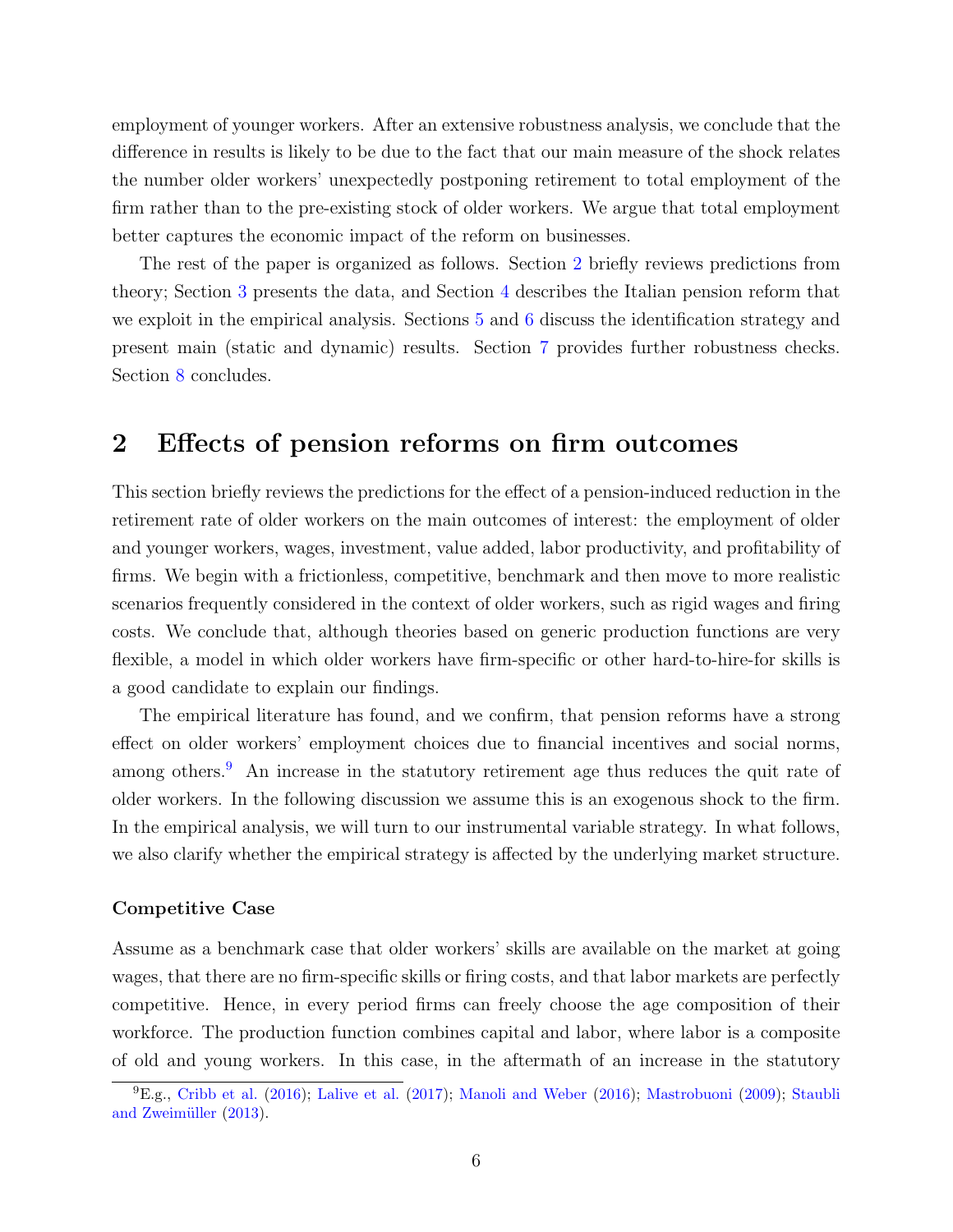retirement age, wages of older workers fall and they remain fully employed. This increase in the employment of older workers affects utilization and prices of younger workers and capital depending on whether they are substitutes or complements in production with older workers. Firms' profits are unaffected since factor prices equal their marginal products. In typical cases, there will be an increase in total value added.<sup>[10](#page-7-0)</sup> Finally, under standard assumptions of decreasing or constant returns to scale, average labour productivity would be expected to fall.

Since in this benchmark case firms are free to choose the optimal levels of employment, a reform changing the age of pension eligibility does not necessarily affect firms' employment of older workers. As a result, the pension reform is a market-wide shock. Firms remain on their labor demand curves, and their employment choices depend on the respective relative marginal products. In this case, our instrumental variable approach still provides exogenous variation between firms in the number of older workers losing pension eligibility. However, conditional on the stock of older workers prior to the reform, in the completely frictionless case the change in eligibility will be uncorrelated with the new stock of older workers at the firm after the reform. In the empirical part, we will assess this prediction directly by looking at the estimated coefficient on our instrument in the first stage equation.

#### Case of Wage Rigidities and Firing Costs

In the presence of implicit or explicit long-term contracts and high seniority, often wages are deemed downwardly rigid and the actual or reputational costs of firing older employees can be high. In this scenario, raising the statutory retirement age leads to a direct firm-level shock - i.e., the pension reform increases the stock of older workers employed at the firm without a corresponding reduction in wages. In this case, the firm will optimize profits by adjusting the level of other inputs.<sup>[11](#page-7-1)</sup> This adjustment again depends on the degree of complementarity of these inputs with older workers and on the diminishing marginal product of aggregate labor. When complementarities prevail over the reduction in the marginal product of labor, the firm's employment of younger workers goes up and total firm size and overall production increase.<sup>[12](#page-7-2)</sup> Only if older and younger workers are perfect substitutes

<span id="page-7-0"></span><sup>10</sup>Unless, for example, the reduction in the marginal product of other inputs offsets the increase in production from additional older workers.

<span id="page-7-1"></span> $11$ If firms face small or moderate adjustment costs, they can restore the optimum by firing older workers, leaving unchanged other input quantities with no effect on value added. As in the frictionless benchmark, in this case the pension reform may not directly affect firms employment of older workers conditional on the existing stock. If young and old workers are perfect substitutes, the firm could instead keep some of their older workers and reduce hiring or increase firing of younger workers as well.

<span id="page-7-2"></span> $12$ If the production function has constant returns to scale, only the presence of complementarities between young and old workers drives the effects on other inputs of an increased number of old employees.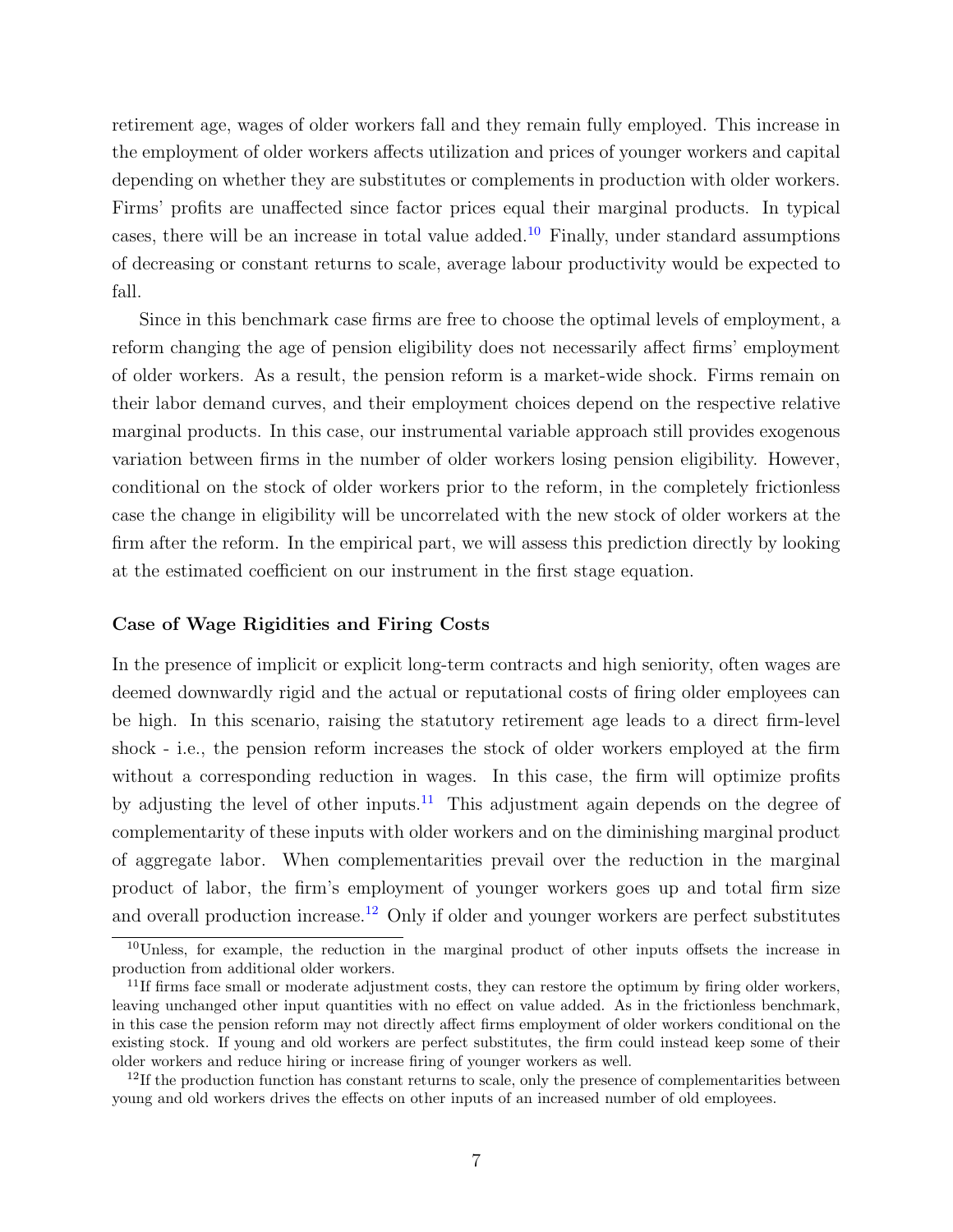the firm reduces employment of younger workers and does not change the overall level of employment and production. The effect on profits is ambiguous, but is likely to be negative if firms were at an optimum before the reform.<sup>[13](#page-8-0)</sup> Similarly, from an optimum, labor costs per worker would be expected to increase, and average labor productivity would be expected to fall.

#### Case of Specific Skills

It may be that older workers' skills are scarce in the labor market, for example if skills are firm-specific or if older workers are hard to replace because of frictions.<sup>[14](#page-8-1)</sup> An increasing number of studies reports evidence that higher-tenured workers are indeed hard to replace (e.g., [Azoulay et al.](#page-27-6) [\(2010\)](#page-27-6); [Jaeger and Heining](#page-29-1) [\(2020\)](#page-29-1); [Isen](#page-29-6) [\(2013\)](#page-29-6); [Schivardi and Sauvagnat](#page-30-4) [\(2020\)](#page-30-4); [Waldinger](#page-30-9) [\(2012\)](#page-30-9)). The retirement rate represents the depreciation rate of this stock of hard-to-replace human capital. By raising the amount of high-skilled older workers and reducing the short-run costs or constraint of obtaining these skills, an increase in the statutory retirement age thus represents a gain for the firm, rather than an inconvenience or a cost. This positive shock leads to an increase in total employment, value added, and profits. The employment of younger workers increases, whereas the response in capital depends on the degree of complementarity with the labor input. Output per worker will not decrease, and may increase, depending on the degree of complementarity between workers of different  $\rm age.^{15}$  $\rm age.^{15}$  $\rm age.^{15}$ 

These initial adjustment patterns could change in the long run. In the context of firm-specific training, consider a turnover model in which young/inexperienced workers are hired to replace old/experienced workers who retire in the next period. The steady state property of the model implies a negative trade-off between young and old workers: the number of young workers hired needs to be equal to the number of old workers who retire.<sup>[16](#page-8-3)</sup>

<span id="page-8-0"></span><sup>&</sup>lt;sup>13</sup>Applying the Envelope theorem, the effect on firm's profit depends on the difference between the marginal product of older workers (given the other input quantities at the new optimal level) and older workers' wages. Diminishing marginal productivity would imply a negative effect, while complementarity with other inputs can lead to a positive effect. The presence of deferred compensation contracts for older workers would reinforce the negative effect of the pension reform on profits.

<span id="page-8-1"></span><sup>&</sup>lt;sup>14</sup>Human capital theory predicts that older workers have on average higher skills [\(Becker,](#page-27-10) [1962;](#page-27-10) [Ben-Porath,](#page-27-3) [1967;](#page-27-3) [Lazear,](#page-29-13) [2009\)](#page-29-13); such result has been confirmed by a large empirical literature in labor economics analyzing general (e.g., [Bowlus and Robinson](#page-27-4) [\(2012\)](#page-27-4)), industry-specific (e.g., [Neal](#page-30-5) [\(1995\)](#page-30-5)), occupation-specific (e.g., [Parent](#page-30-6) [\(2000\)](#page-30-6); [Poletaev and Robinson](#page-30-7) [\(2008\)](#page-30-7); Gathmann and Schönberg [\(2010\)](#page-28-3)), or firm-specific skills (e.g, [Topel](#page-30-8) [\(1990\)](#page-30-8)).

<span id="page-8-2"></span><sup>&</sup>lt;sup>15</sup>General hiring/search costs on the employer's side (recruiting, opening of a vacancy, etc.) could be present for all age classes. Retaining older, high-tenured workers would cut general recruitment costs with positive effects on profits. However, it seems implausible that this would lead to an increase in costly hiring of younger workers and an expansion in production if hiring costs had not been particularly high for older workers.

<span id="page-8-3"></span> $16A$  firm could try to induce older workers to work longer through offering higher wages. Once eligible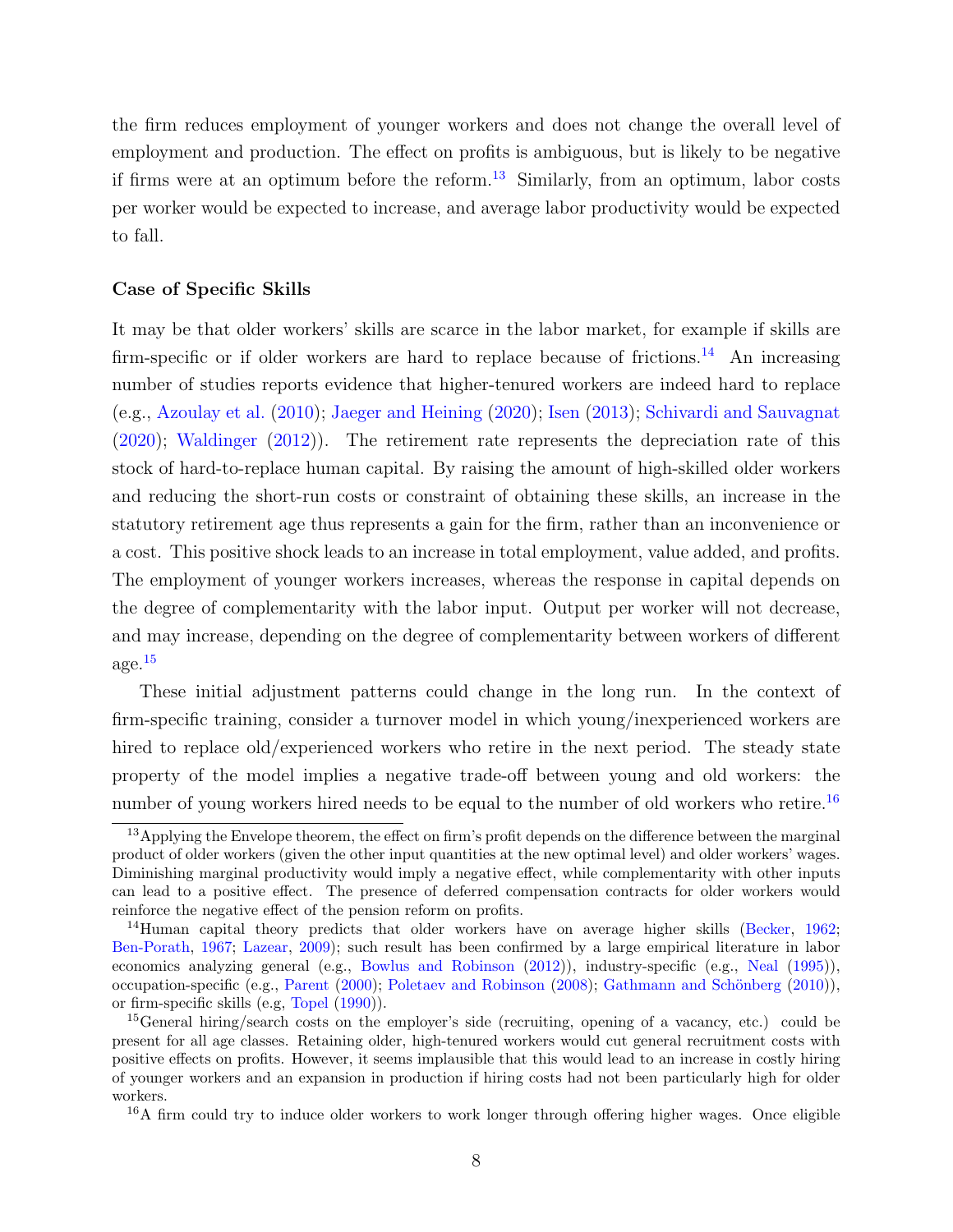In this case, a permanent reduction in the retirement rate would tend to lower the need to hire and train younger workers. However, in the presence of high turnover costs and high quit rates, the firm may still find it optimal to expand total employment in response to the lower retirement rate. In this case, the rise in firm's total scale can lead to a larger number of younger workers and an expansion in production over the long run as well.

## <span id="page-9-0"></span>3 Data and Sample

Analyzing the effects of an increase in the number of older workers on firm outcomes is demanding in terms of data; in particular, we need information on the age-structure of the workforce of each employer, typically not available in survey or administrative firm-level data. We also need firm-level economic outcomes, which is typically not available in worker-level data. In addition, for each employee we need their full earnings and work history to infer pension eligibility. For the purpose of our analysis, we use a unique data set that matches three different sources of data. The first one is the Bank of Italy's Survey on Industrial and Services firms  $(INVIND)^{17}$  $(INVIND)^{17}$  $(INVIND)^{17}$  It is a panel of 4000 manufacturing and services firms in the private non financial sector with  $20+$  employees (representative of  $70\%$  of total sales in the Italian economy). The second source of data is the Social Security administrative data set, provided by INPS – the Italian National Social Security Institute –, with full working histories, wages and main job-related socio-demographic characteristics of all workers employed at least one day at INVIND firms during the 2005-2015 time interval. In particular, all the needed information is available in order to retrieve the exact year in which the individual is eligible for a public pension (that is, gender, age and years of paid social security contributions); for a subset of workers, it is also possible to observe when the individual actually claims the public pension.<sup>[18](#page-9-2)</sup> Third, we use CEBI (Centrale dei Bilanci), which contains full balance sheet information for each firm in every year (total labor costs and valued added, capital).

We restrict the analysis to the years 2010-2014. The far reaching pension reform used as an exogenous shifter for older workers' labor supply entered into force in January 2012. We are able to follow our firms for two years before and two years after the year of the reform. Another pension reform took place in 2008 that could potentially confound the results, while a major labor market reform, coupled with hiring incentives, was legislated in 2015 [\(Sestito](#page-30-12)

[for a pension benefit, this could be very costly, due to increasing marginal tax rates as pension constitutes](#page-30-12) [taxable income. In steady state the cost of training a younger worker will equate the cost of retaining an](#page-30-12) [older worker.](#page-30-12)

<span id="page-9-1"></span><sup>&</sup>lt;sup>17</sup>See [Bank of Italy](#page-27-11) [\(2014\) for a description of this data source.](#page-30-12)

<span id="page-9-2"></span><sup>&</sup>lt;sup>18</sup>[This information is only available for workers born in 24 birth dates a year.](#page-30-12)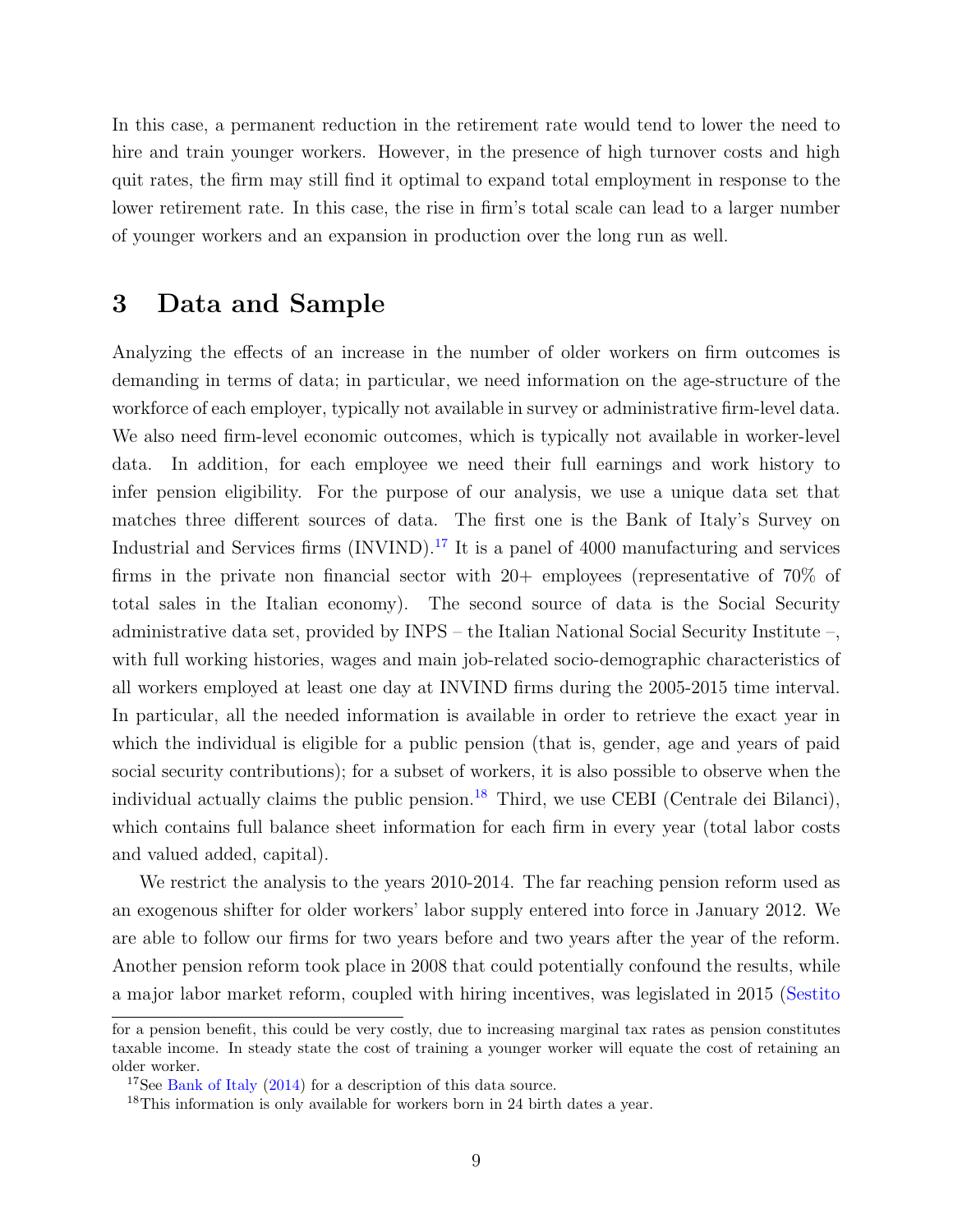[and Viviano,](#page-30-12) [2018\)](#page-30-12).

We restrict the analysis to firms that employed at least 50 employees in the year they first appeared in the sample; we implement this restriction for three reasons: i) balance sheet information can be patchy and variables can show very volatile dynamics in smaller firms, ii) measures of the age shares of employment crucial for our identification strategy are also likely to be volatile for smaller firms, and iii) since the INVIND survey covers 20+ firms only, there could be non random attrition of shrinking firms as they cross the 20 employees threshold from above and of course such phenomenon is more likely to happen in smaller firms [\(D'Aurizio and Papadia,](#page-28-12) [2019\)](#page-28-12). We statistically test whether the reform we study had an impact on firm exit and entry into the sample.

Finally, we restrict the data to firms sampled in each of the five years and do not have missing values on variables such as capital, labor costs and value added. Our final sample is a balanced panel of 1,025 firms/year for a total of 5,125 observations. Descriptive statistics for the main variables are reported in Table  $A2$  of the Appendix.<sup>[19](#page-10-1)</sup>

In a robustness check, we also replicate the main analysis on a data set covering the whole population of Italian firms who paid social security contributions for at least one day in a given year between 2010 and 2014 (1.5 million firms). For this large matched employer-employee dataset we do not have the information needed to calculate the minimum age at which individuals can claim a public pension. For this reason and the reasons mentioned above we use it mainly as a robustness check.

## <span id="page-10-0"></span>4 The Italian pension system and the 2011 reform

In the last decades the Italian pension system has been revised through a long term reform process aimed at improving its financial sustainability. In our empirical analysis we take advantage of the pension reform legislated at the end of 2011 and that unexpectedly increased the minimum legal requirements for public pension eligibility (Law 214/2011, known as "Fornero Reform"). The reform passed at the end of 2011 (December 22) during the sovereign debt crisis, and was effective from January 1, 2012. The reform was completely unexpected, as confirmed by the incidence over time of google searches for "pension reform" that had an all-time peak just in December 2011 (Figure [A1](#page-45-0) of the Appendix).

As in many OECD countries, the Italian pension system is characterized by a large first pillar consisting of public pension funds and by almost negligible second and third pillars

<span id="page-10-1"></span><sup>&</sup>lt;sup>19</sup>All estimates presented in the paper are unweighted, but the inclusion of survey weights would not alter the results in any way. We also carried out the analysis on a balanced or unbalanced sample for main outcomes and got similar results. Results for the weighted regressions are not reported here but are available upon request.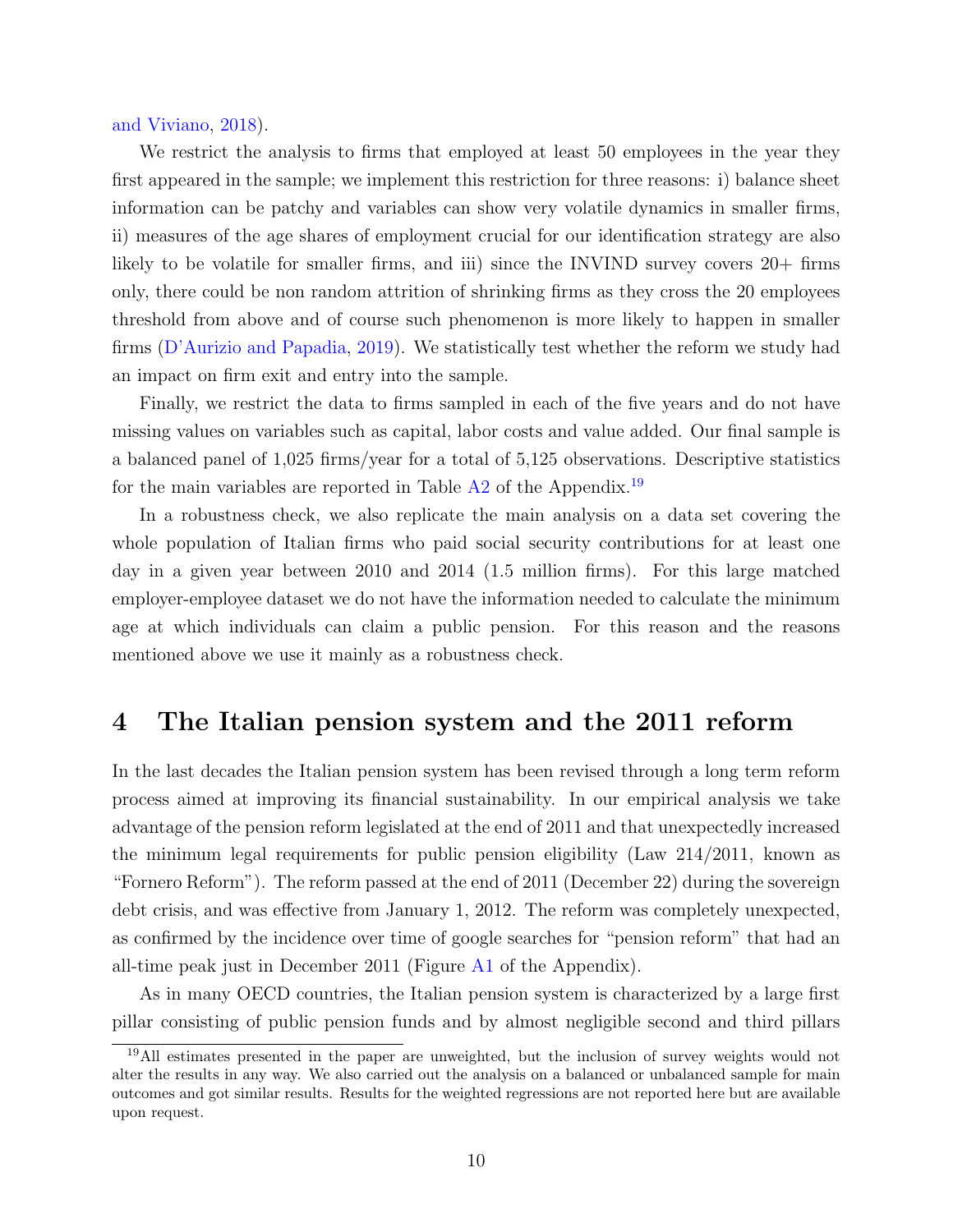(respectively, compulsory and voluntary<sup>[20](#page-11-0)</sup> pension funds). Two types of work-related pension benefits are available and give access to full retirement: old age and seniority schemes. Eligibility for the first one is mainly based on workers' age. For the second, it mainly depends on the number of accrued years of social security contribution.

The substantial changes in the eligibility rules introduced by the reform for both the seniority and the old age pensions are summarized in Figure [1.](#page-31-0) Such changes implied an overnight increase in the average Minimum Retirement Age (MRA) of about 3 years for individuals aged 55 and more. We provide full details of these changes in Section [A.1](#page-44-0) of the Appendix. The new rules in place since 2012 allowed workers who were already eligible for a public pension when the bill passed to retire under the pre-reform rules, without losing their eligibility.

# 4.1 Simulation of pension eligibility and Minimum Retirement Age

The sudden pension reform led to unexpected changes in public pension eligibility and a reduction in the retirement rate. Workers were affected differently depending on their age, gender and years of accrued social security contributions. The policy change also increased the number of older workers more in some firms than others, partly because of differences in the number of older workers near retirement age. In addition, given eligibility can also derive from seniority and gender, firms experienced differential increases in older workers' employment even for a given age structure.

In order to reconstruct the share of eligible workers at the firm level and its unexpected changes over time we follow several steps. First, we need to recover the minimum age at which an individual has access to pension benefits. We call it Minimum Retirement Age (MRA) – the minimum between the retirement age for old age and seniority pension (see Section [4](#page-10-0) and Figure [2,](#page-32-0) bottom panel) – and it is computed for all individuals in each year, on the basis of three characteristics (age, gender, number of accrued years of social security contribution) and according to two different sets of pension rules. First, the MRA is computed according to pension rules in place at time t  $(MRA_{it}|Law_{t|t})$ ; second, it is determined on the basis of pension rules known at  $t-1$  for time  $t$  ( $MRA_{it}|Law_{t|t-1}$ ). Since

<span id="page-11-0"></span><sup>&</sup>lt;sup>20</sup>The legislative decree n. 252/2005, implemented in 2007, introduced an automatic enrolment mechanism for voluntary pension funds: if an employee does not make an active choice after a six-month period (counting from January 1, 2007 for old employees and from the hiring date for new employees), the severance payment will automatically be assigned to an occupational pension plan (typically, the industry-wide occupational plan). However, according to [Covip](#page-28-13) [\(2018\)](#page-28-13), in 2017 less than 30% of the Italian working population has signed a contract with a private pension fund; however, private pension benefits are conditional on the eligibility for a public pension.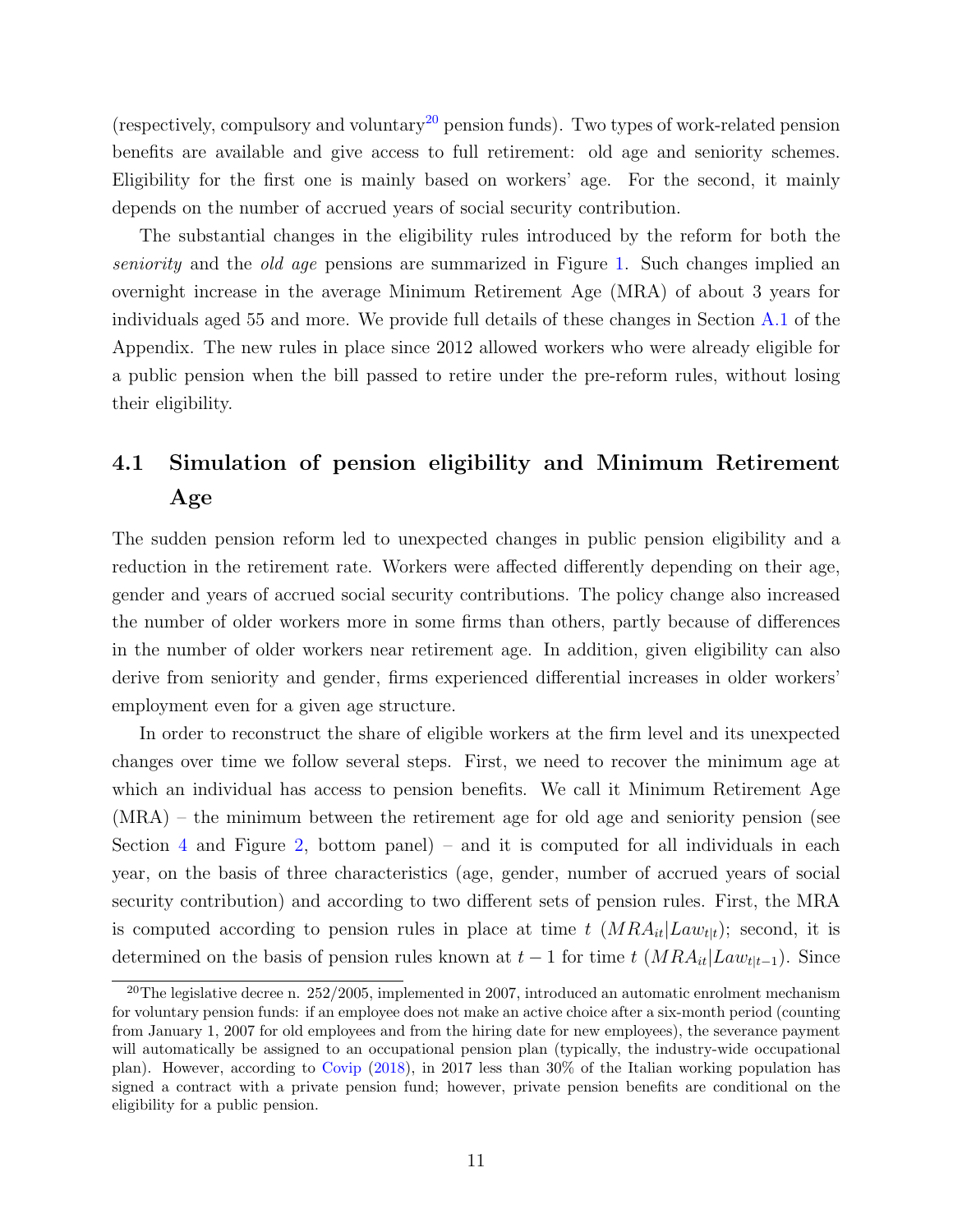the MRA is determined also by the number of accrued years of social security contribution at the end of the individual working career, we assume that individuals in our sample will accumulate years of contribution continuously from the year of observation onward.

As a second step, we define workers' pension eligibility at t according to the pension rules in place at time  $t$ , and the expected eligibility at time  $t$  based on the rules in place at time  $t-1$ :

$$
ELIG_{it}|Law_{t|t} = \begin{cases} 1 & if \ age_{it} \ge MRA_{it}|Law_{t|t}, \\ 0 & otherwise. \end{cases}
$$
 (1)

and

$$
ELIG_{it}|Law_{t|t-1} = \begin{cases} 1 & if \ age_{it} \ge MRA_{it}|Law_{t|t-1}, \\ 0 & otherwise. \end{cases}
$$
 (2)

The dummies  $ELIG_{it}|Law_{t|t}$  and  $ELIG_{it}|Law_{t|t-1}$  refer, for individual i, to eligibility in t according to the pension rules in place at time t and  $t-1$ , respectively.

Once we have reconstructed actual and expected eligibility and the MRA at the individual level, we can assess the magnitude of the changes that were introduced by the 2011 pension reform at the aggregate level and across firms.

Based on these definitions, our calculations show that the law had large effects on the average retirement age. In the top panel of Figure [2,](#page-32-0) the dashed line identifies for each year the share on total private sector employees of workers that in year t were expected to become eligible to retire according to the law in place in year  $t-1$ , while the solid one refers to the share of individuals who actually became eligible in year  $t$  with the legislation in place at the beginning of year  $t$ . Any divergence between the two is due to unexpected changes in eligibility criteria between  $t-1$  and t. From the graph it is clear that no unexpected changes take place in any year but in 2012 – the first year of implementation of the reform. In that year, the share of workers who were expected to become eligible to retire was equal to 2.0%, and it actually went down to  $1.2\%$ . In Figure [2,](#page-32-0) we also show the expected MRA at t given the law in place in  $t-1$  and the actual simulated MRA for workers aged 55 or more; also in this case the pattern is the same, apart from the large unexpected increase in the MRA that takes place in 2012, equal on average to 3 additional years in order to reach eligibility.

Looking at the aggregate level, such changes seem to have had a clear impact on the share of 55+ workers employed in our sample of firms. In Figure [3,](#page-33-0) we show in dark grey the actual shares of 55+ workers on total employment in our sample, and in light grey the projected evolution of such share based on the pre-2012 trend. While the data points overlap in 2010 and 2011, a wedge opens in 2012 and increases over time. In 2014, the actual share of 55+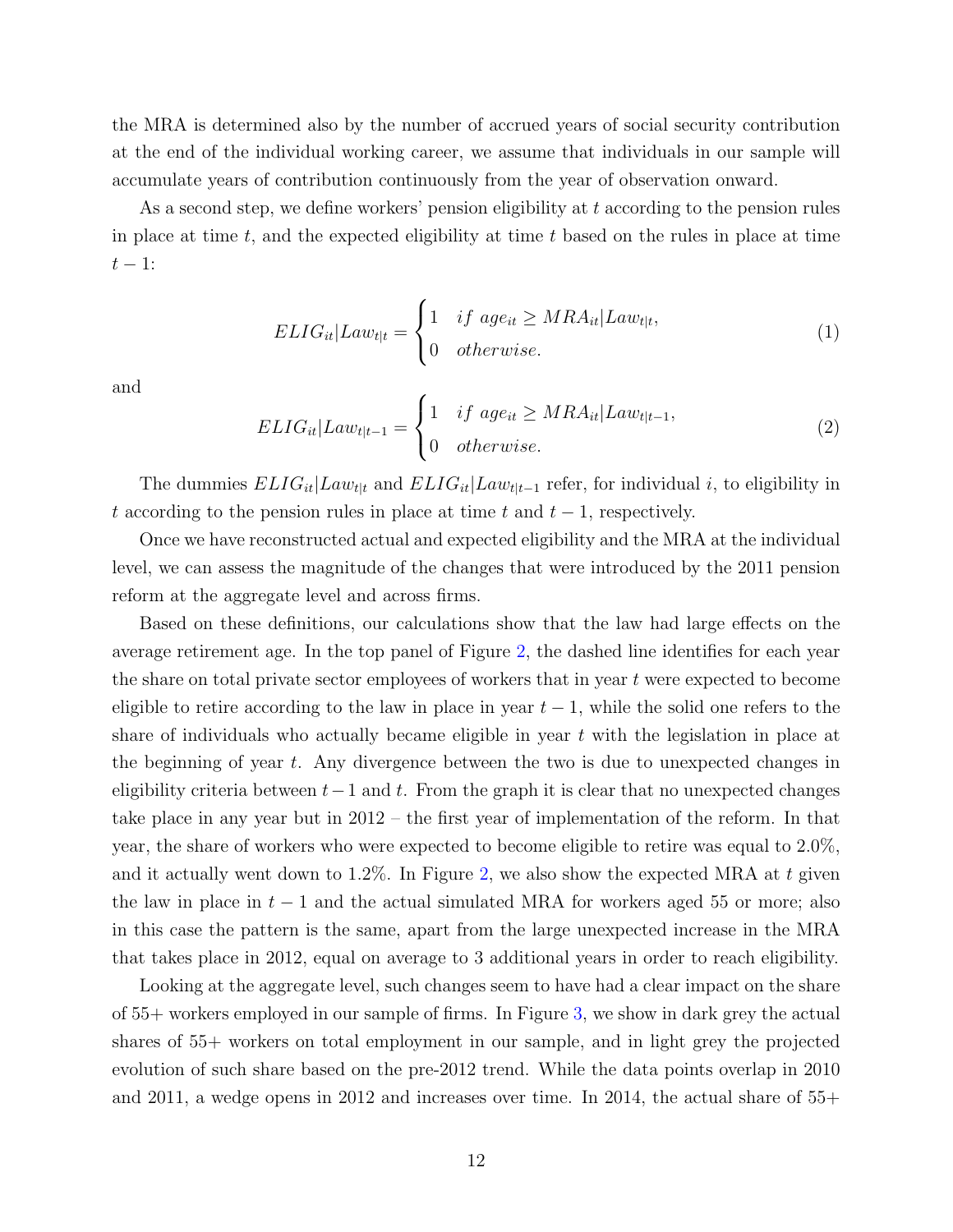workers is slightly below 15 p.p., almost 3 p.p. higher than the level projected according to the pre-2012 trend.

## <span id="page-13-0"></span>5 Empirical Approach

### 5.1 First Differences Ordinary Least Squares Estimates

The goal of the analysis is to measure the causal effect of an increase in the employment of older workers on firm outcomes. We start by exploiting the panel structure of our data and estimating the following specification in first differences:

<span id="page-13-1"></span>
$$
\Delta y_{j,t} = \alpha + \beta \left( \frac{OLD_{j,t} - OLD_{j,t-1}}{EMPL_{j,t-1}} \right) + \phi X_{j,2010} + d_{st} + \epsilon_{j,t}
$$
\n(3)

where j and t respectively identify firm and year and  $y_{j,t}$  is a set of firm outcomes;  $\frac{OLD_{j,t} -OLD_{j,t-1}}{EMPL_{j,t-1}}$ is the change in older workers employment (those aged at least 55) as a share of firm total employment in  $t-1$ ;  $d_{st}$  are sector (manufacturing or services) by year fixed effects and  $X_{j,2010}$ are the shares of middle aged  $(35-54)$  workers and old  $(55+)$  workers on total employment in the initial year of the analysis (2010).

We look at a range of different outcomes at the firm level:  $(a)$  net change in the number of workers aged 15-34 and 35-54 (equal to total hiring minus total separations); (b) gross changes in hiring and separations separately by temporary and permanent contracts  $(c)$  full time equivalent wage for 15-34, 35-54 and 55+ age classes  $(d)$  firm total labor costs, value added, capital, both total and in per worker terms. For changes in employment (a), the dependent variable  $\triangle y_{j,t}$  is defined as  $\frac{y_{j,t}-y_{j,t-1}}{EMPL_{j,t-1}}$ ; for variables in (b) and (c), the dependent variable  $\triangle y_{j,t}$  is defined as  $\frac{y_{j,t}-y_{j,t-1}}{y_{j,t-1}}$ .

We choose to carry out all our estimates in first-differences since in this way we control for time-invariant unobservable characteristics. To also control for firm-specific trends, in our main results we also add firm fixed effects  $f_j$  to the first-difference estimates. Year fixed effects absorb a common non-linear trend.

Even though they control for time invariant unobserved heterogeneity and possible linear firm-specific trends, estimates based on equation [3](#page-13-1) may still be biased if net employment variation of older workers is endogenous to firms' demand conditions. First, one would expect that older workers more likely keep on working rather than retire if employed in a booming firm to enjoy higher future wages. Second, booming firms might retain more workers of any age class, invest more, and produce more. This would lead  $\beta$  in equation [3](#page-13-1) to be upward biased reflecting, for example, a spurious positive correlation between a rise in older workers'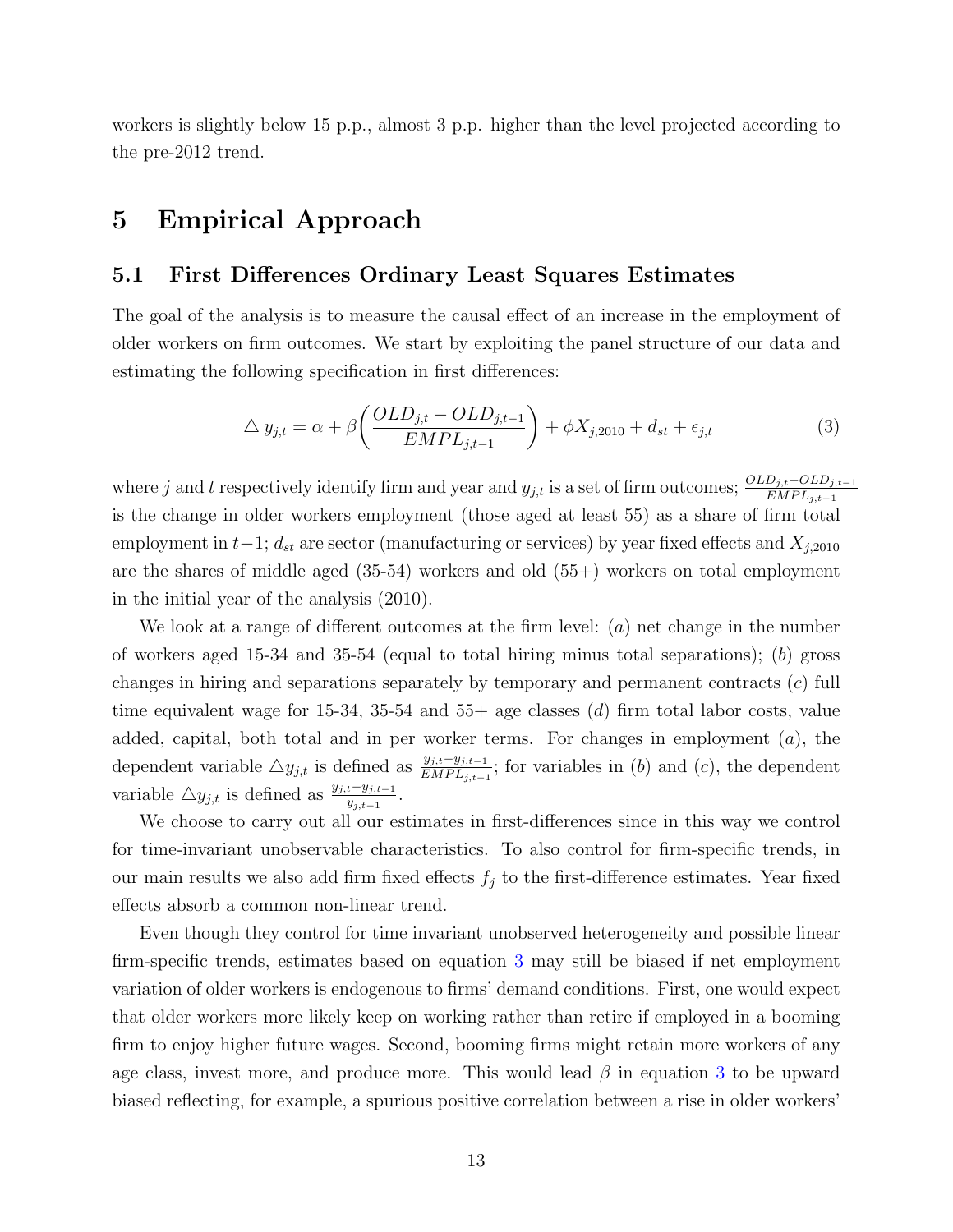employment and a rise in value added.

In our empirical analysis, we exploit the panel nature of our data to directly assess whether there are pre-existing trends that are correlated with the change in the fraction of older workers around the reform (Section [7.1\)](#page-22-1). Since we do not find evidence of such trends, we believe our OLS models in itself are informative. In addition, in our main estimation strategy we use the exogenous variation introduced by the reform to implement instrumental variable estimates.

### <span id="page-14-2"></span>5.2 First Differences Instrumental Variable Estimates

The unexpected change in the minimum retirement age allows us to overcome these endogeneity issues by providing an exogenous shifter in the supply of older workers. This is because in Italy, during this period, pension wealth is maximized when claiming the public pension as soon as eligibility is reached. Hence, most workers claim at the MRA: unexpected changes in the pension rules thus provide exogenous variation in older workers employment in otherwise identical firms.

We test the validity of these assumptions by estimating the probability to claim pension benefits – and of being employed – as a function of the number of years to or from the time in which the individual actually reaches pension eligibility.

We estimate the following individual-level event-study model:

<span id="page-14-1"></span>
$$
Y_{it} = \alpha + \sum_{k \ge -m}^{M} \phi^k D_{it}^k + \psi X_{it} + \epsilon_i \tag{4}
$$

where Y is equal to one if the individual i claims a public pension (is employed) at time  $t<sub>1</sub><sup>21</sup>$  $t<sub>1</sub><sup>21</sup>$  $t<sub>1</sub><sup>21</sup>$ X are individual-level characteristics (age, gender, years of social security contributions),  $D_{it}^{k}$  is an indicator for the k-th period before or after eligibility is reached (from m periods before to M periods after eligibility onset  $(k = 0)$ ). The coefficient  $\phi^k$  captures the change in claiming/employment rate for each  $k$ .

In Figure [4](#page-34-0) we show the point estimates for  $\phi^k$  from regression [4.](#page-14-1) The clear discontinuity in the year in which eligibility is reached shows that most individuals claim a public pension as soon as they are entitled to it (top panel) and stop working (bottom panel). Indeed, there is an almost deterministic link between pension eligibility and retirement (confirming the results of [Battistin et al.](#page-27-12) [\(2009\)](#page-27-12)).

<span id="page-14-0"></span><sup>&</sup>lt;sup>21</sup>Here, we adopt the loosest possible definition of employment, defining individuals as employed in year  $t$ if they had worked at least for one day in that year.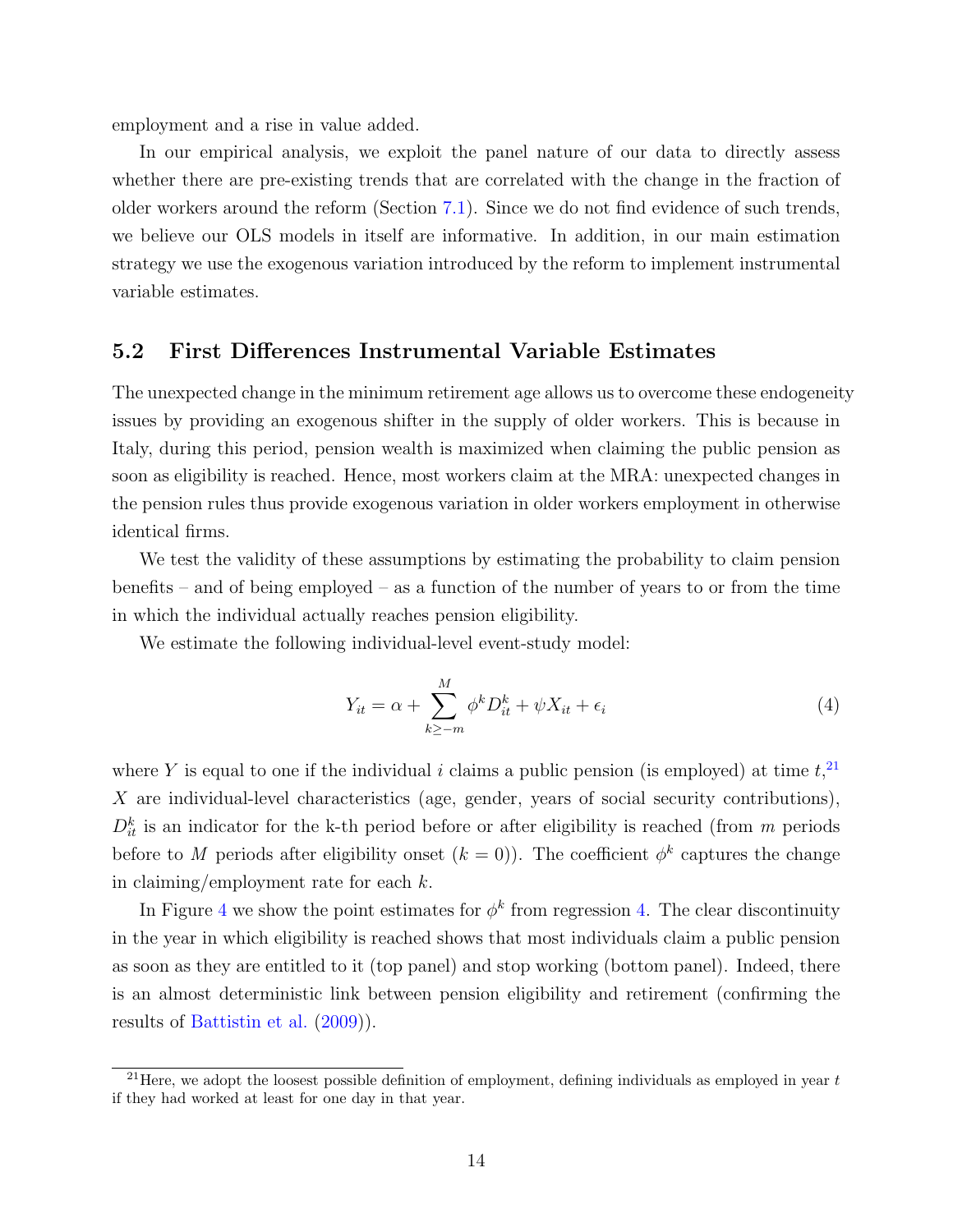This result is not surprising since for all workers who started working before 1993 (including those directly affected by the reform we study) the public pension is a Defined Benefit plan; the transfer a retiree receives is an approximately fixed percentage of the last ten years' average wage. Once eligibility is reached, postponing the claim results in a negligible increase in the amount of the transfer received (through seniority related wage growth) that does not make up for the forgone transfers. The private pension system plays a minimal role.<sup>[22](#page-15-0)</sup>

#### 5.2.1 First stage

We use the exogenous variation in MRA provided by the reform to implement an instrumental variable (IV) strategy. We use the increase in the share of older workers that was unexpected by the firm as an instrument for the potentially endogenous change in the share of older workers in equation [3.](#page-13-1) To do so, we need to simulate eligibility for pension benefits for all older workers in a given firm, something that is typically hard to do since it requires knowledge of complete working histories in order to reconstruct the number of years of social security contributions. However, our data allow us to simulate eligibility under the old and the new law.

Once eligibility is simulated at the individual level, we calculate the share of eligible workers losing pension eligibility at the firm level. We focus on year 2012, since it is the only year in which the pension rules changed unexpectedly in the years we study. We show in Figure [5](#page-35-0) the distribution of the share of a firm's total workforce of 55+ workers losing eligibility because of the reform we study. In other words, we plot the distribution of our instrumental variable

$$
z_{jt} = \frac{ELIG_{j,2012}|Law_{2011} - ELIG_{j,2012}|Law_{2012}}{EMPL_{j,2011}}.
$$

The instrument displays a large amount of variation across firms. A non-negligible fraction of firms is unaffected by the policy change (with share zero). Among firms experiencing a reduction in the fraction of workers eligible to retire, the reduction in the fraction eligible is typically 3 per cent among the total workforce or less (see Figure [5\)](#page-35-0).

To get a sense of the variation implied by the instrument, it is useful to decompose it into the share of workers age 55+ employed at the firm in 2011 that lose eligibility, and the share of workers 55+ among a firms' total employment in the same year. Figure [3](#page-33-0) shows that the average share of older workers in 2011, the year prior to the reform, was about 10%

<span id="page-15-0"></span><sup>22</sup>In 2015 24.2% of workers were enrolled in private pension funds; private pension benefits are usually small compared to the public ones.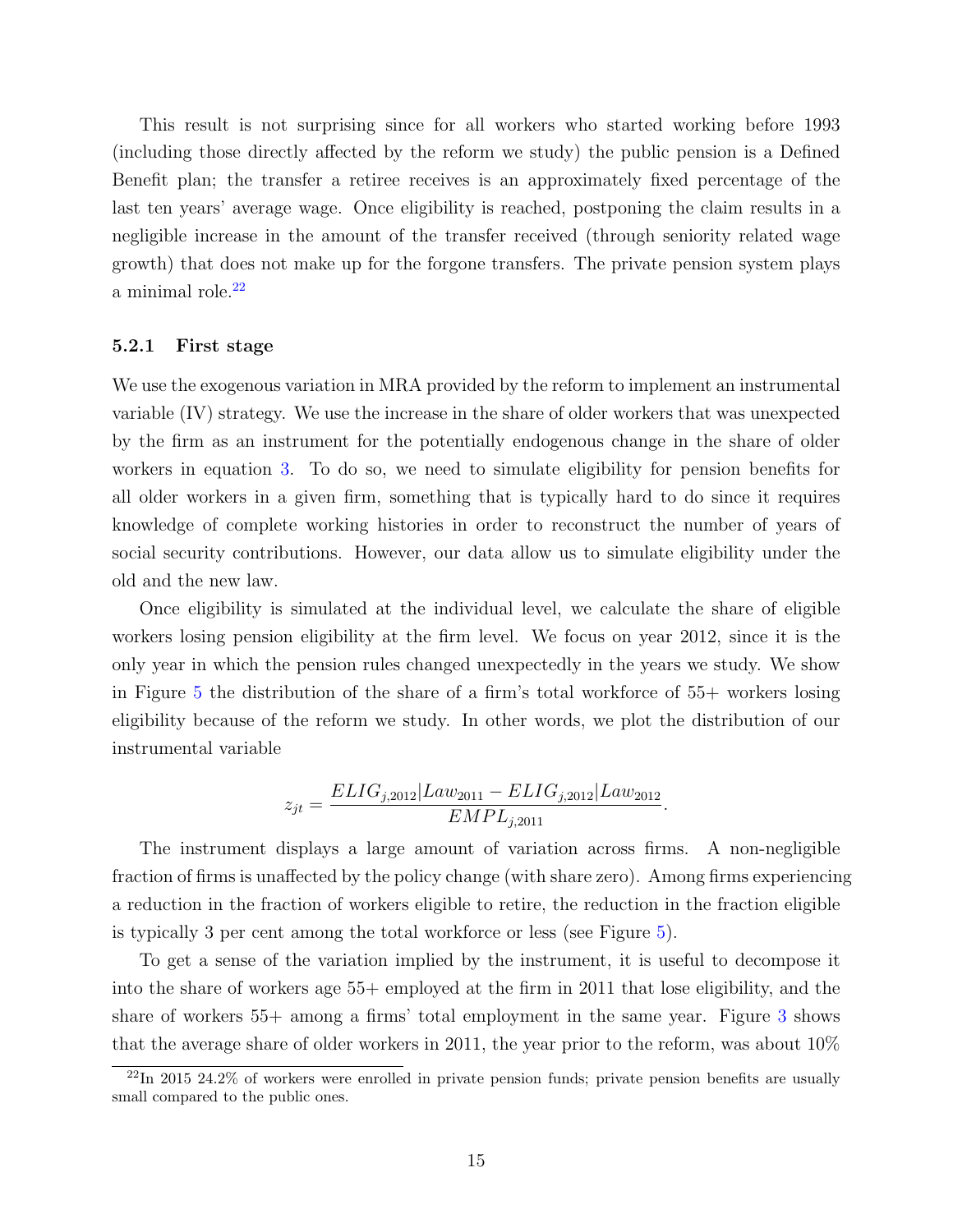(see also Appendix Table  $\mathbf{A}2$ ). As the share on total employment of 55+ workers who lost public pension eligibility in 2011 was on average equal to 0.7%, 7% of 55+ employees lost eligibility due the reform in that year.<sup>[23](#page-16-0)</sup> Going beyond the means, Figure [5](#page-35-0) implies at most 30% of a firm's employees above age 55 experienced a reduction in pension eligibility (3 p.p. on total employment).

Turning to the first stage, we estimate the following regression for years 2011-2012:

<span id="page-16-2"></span>
$$
\frac{OLD_{j,2012} -OLD_{j,2011}}{EMP_{j,2011}} = \delta + \beta \frac{ELIG_{j,2012} | Law_{2011} - ELIG_{j,2012} | Law_{2012}}{EMP_{j,2011}} + \gamma \frac{ELIG_{j,2012} | Law_{2011}}{EMP_{j,2011}} + X_{j,2010} + d_s + \epsilon_{j,2012}
$$
\n(5)

where  $\frac{ELIG_{j,2012}|Law_y}{EMPL_{j,2011}}$  is the fraction of eligible workers in 2012 according to the law in place in year t with  $t = 2011, 2012$ . We add sector fixed effects  $d_s$  and the share of 55+ and 35-54 y.o. workers in 2010  $(X_{j,2010})$  as control variables.

The exclusion restriction implies that, conditional on the control variables, the change in the share of workers who are eligible to retire in 2012, as determined by the unexpected change in the law taking place between 2011 and  $2012<sup>24</sup>$  $2012<sup>24</sup>$  $2012<sup>24</sup>$  changes the fraction of older workers employed at the firm but is not correlated with unobserved firm-level demand shocks. The key identifying assumption is supported by the following:  $i$ ) eligibility is determined by the interaction between pre-determined characteristics of the workers (some of them difficult to observe with precision by firms, such as years of paid social security contributions) and rules that changed significantly and in unexpected ways (see Section [4](#page-10-0) and Tables [A3](#page-52-0) and [A4](#page-52-1) in the Appendix),  $ii)$  individuals in our sample retire as soon as they reach eligibility, given the incentives provided by the institutional setting (as discussed in Section [4](#page-10-0) and shown in Figure [4\)](#page-34-0).

Table [1](#page-38-0) reports the results of our first-stage regression. The results imply that the pension reform had a proportionally stronger effect on the employment of older workers among employers that experienced a larger reduction in pension eligibility among its workforce. At the firm level, a one percentage point unexpected decrease in the share of eligible workers in employment is associated to a 0.56 percentage point increase in total employment due to 55+ workers (the estimate is statistically significant at the 1% level). The F-test of excluded instruments equal to 32 signals the instrument has power. Since the average share of older workers prior to the reform was about 10% (Appendix Table [A2\)](#page-51-0), this implies that a firm experiencing a 0.7 percentage point decrease in retirement eligibility among all of

<span id="page-16-0"></span> $^{23}{\rm Le.},\, (ELIG_{j,2012}|Law_{2011}-ELIG_{j,2012}|Law_{2012})/OLD_{j,2011}=z_{jt}/0.10.$ 

<span id="page-16-1"></span> $^{24}$ See Table  $\overline{A3}$  $\overline{A3}$  $\overline{A3}$  and the Appendix for details of changes in pension legislation.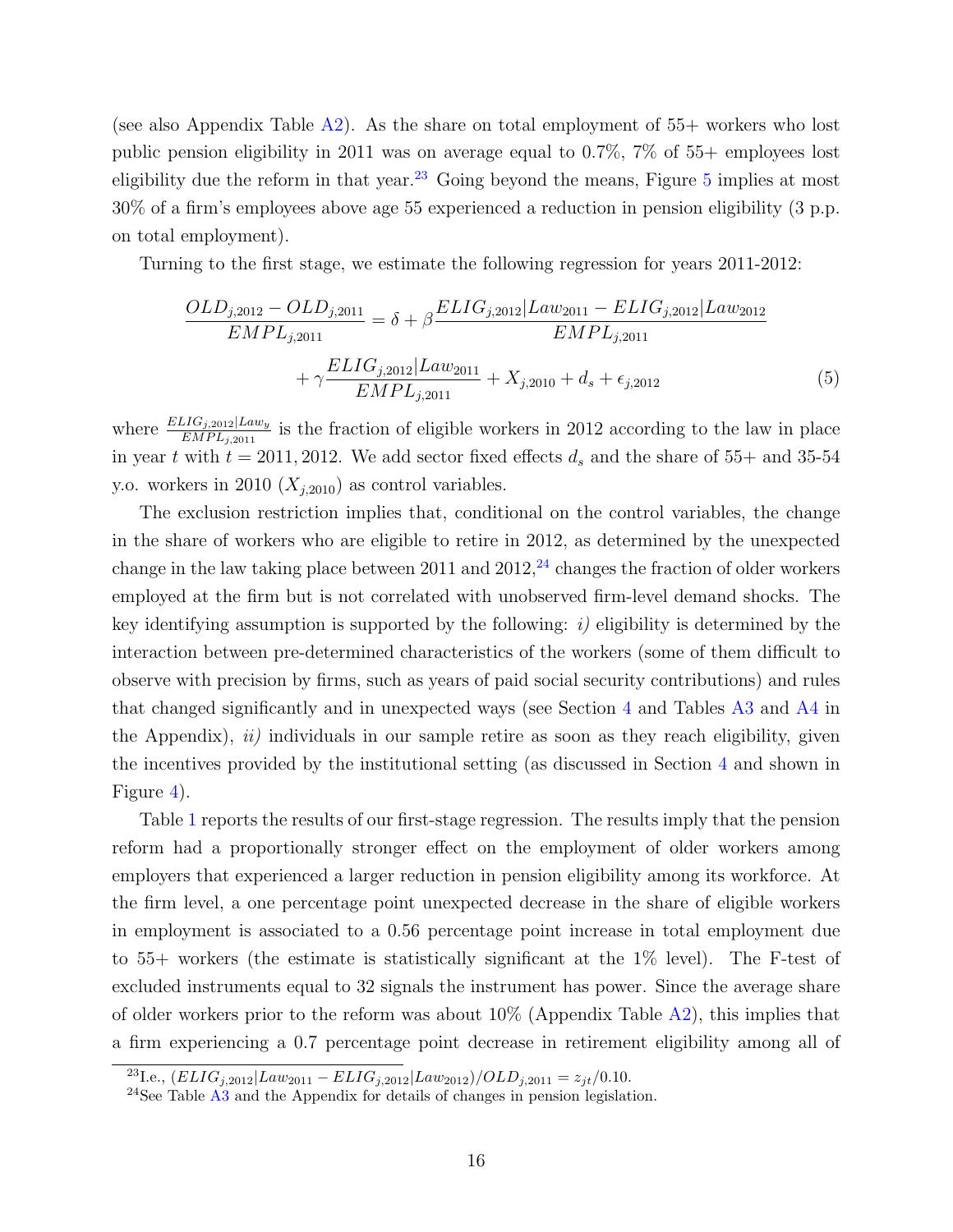its employees (the average decrease in eligibility in our sample, equivalent to 7 out of a 100 workers age 55+ losing access to a public pension), experiences an increase in total employment due to older workers equal to 0.4 percentage points (0.7\*0.56, the latter being the first stage coefficient).

We conduct two additional tests in order to assess the validity of our instrument. First, in Figure  $A2$  of the Appendix we report on the X axis - for each quintile of the respective distribution - the averages of the residuals of a regression of the instrument on the controls, and on the Y axis the corresponding averages for a regression of the instrumented variable on the controls. The relationship between the instrumented variable and the instrument is monotonic and quite stable across the firm-level distribution of changes in eligibility.

Second, we run a set of placebo estimates in which we regress the instrumented 55+ employment change taking place in 2012 on the cumulative changes of actual 55+ employment taking place between 2010 and 2014. Figure [6](#page-35-1) shows that in the two years preceding the reform (2010 and 2011), changes in 55+ employment at the firm level were uncorrelated with the instrumented 55+ employment change taking place in 2012. After 2012, estimated coefficient values remain around one, signalling that the increase in 55+ employment taking place when the reform entered into effect was still visible two years after its inception. This is consistent with the fact that the average delay in MRA implied by the reform for 55+ workers was equal to three years (e.g., see the second panel of Figure [2\)](#page-32-0).

## <span id="page-17-0"></span>6 Results

Throughout our main empirical analysis, we discuss both our OLS and IV estimates based on panel data. While the IV results are our preferred estimates, we view the OLS estimates as providing helpful corroborating information for the following reasons: we find no evidence of firm-specific trends either when including firm fixed effects or in our dynamic analysis (Subsection [7.1\)](#page-22-1); in many cases our OLS and IV estimates are qualitatively very similar and are not statistically different from each other; the IV estimates tend to have a higher variance since, by design, they use much less variation than the panel data.

### 6.1 Employment and wages

We find that an exogenous increase in employment of older workers at the firm leads to an increase in employment in other age classes as well. This occurs through an increase in hiring and a (somewhat smaller) decrease in separations. The net increase in employment is driven by increases in both fixed-term and permanent positions for younger (15-34) workers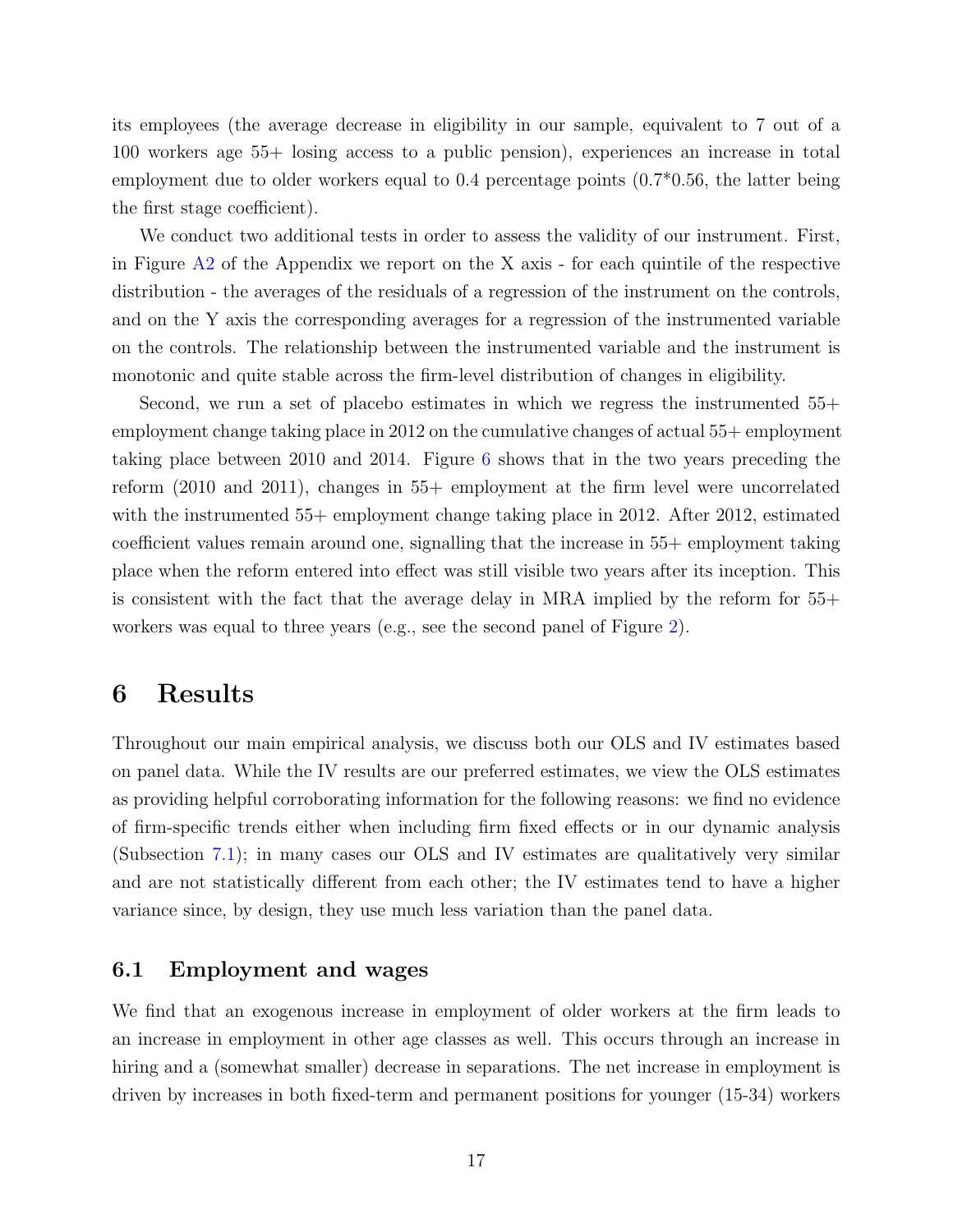and by a rise in permanent positions for the middle-aged (35-54). Finally, we find no clear impact on wages for workers of any age.

We start by looking at the results for *net employment* (Table [2\)](#page-39-0). We find a strong and positive association between variation in 55+ employment and employment of young (15-34) and middle-aged (35-54) workers. These results hold when estimating equation [3](#page-13-1) both without and with firm fixed effects, and are nearly identical across these two specifications; results are also very similar when looking at the balanced or unbalanced panel (Column 1-2 and 3-4, respectively), signalling our findings are not affected by sample selection over time.<sup>[25](#page-18-0)</sup>

We also restrict the analysis only to employment changes taking place between the reform year (2012) and the previous one, which allows us to directly compare OLS with IV estimates (bottom panel of Table [2\)](#page-39-0). For 15-34 workers the coefficient estimate remains very similar in 2011-12 for both OLS and IV estimates; for relatively more mature (35-54) workers, point estimates do not move when looking at the single-year first difference OLS, but decrease by a half when considering the corresponding IV results.[26](#page-18-1)

Taking the IV estimates as our favorite coefficient estimates, a 1 percentage point increase in total employment due to 55+ workers would imply a 0.5 percentage point increase in the share of younger workers. The implied elasticities between old and youth (middle aged) employment are equal to 0.018 (and 0.013), meaning that a 10% increase in the number of older workers due to the reform would imply a 1.8% (1.3%) increase in the number of young (middle aged) workers.<sup>[27](#page-18-2)</sup> With respect to typical employment shares in our balanced panel (see Appendix Table [A2\)](#page-51-0), an increase in the share of older workers by one standard deviation (7.5 percentage points) would lead to a rise in the youth share by 30% of its standard deviation (13.3 percentage points).

Tables [3](#page-39-1) and [4](#page-40-0) analyze more in detail the dynamics behind the net employment changes we find in terms of *hiring and separations margins* and changes in *permanent and fixed term* contracts. The positive employment variation for 15-34 workers is mostly attributable to an increase in the hiring rate (Column 1, Table [3\)](#page-39-1), while separations move little (Column 3).

<span id="page-18-0"></span><sup>25</sup>The positive relationship between firm level-employment changes among 55+ aged workers and of workers aged 15-34 is also apparent in non-parametric plots. We first separately regressed net employment changes among 55+ and 15-34 y.o. on controls. Figure [A3](#page-46-0) of the Appendix shows, by quintiles of the residuals of 55+ variations, a connected scatterplot of the mean of 55+ and 15-34 variation residuals. A positive monotonic relationship is apparent.

<span id="page-18-1"></span><sup>&</sup>lt;sup>26</sup>By the formula of a standard Hausman test,  $t = (b^{ols} - b^{iv})/\sqrt{\sigma_{iv}^2 - \sigma_{ols}^2}$ , the difference in the estimates is statistically significantly different from zero.

<span id="page-18-2"></span><sup>&</sup>lt;sup>27</sup>The elasticities are obtained by multiplying the coefficient estimate by the inverse of the pre-existing share of the specific age class in total employment. As we saw in Subsection [9,](#page-37-0) at the average share of older workers in employment, a 10% increase in the number of older workers would correspond to a rise in 1% of the share of older workers in employment due to the pension reform.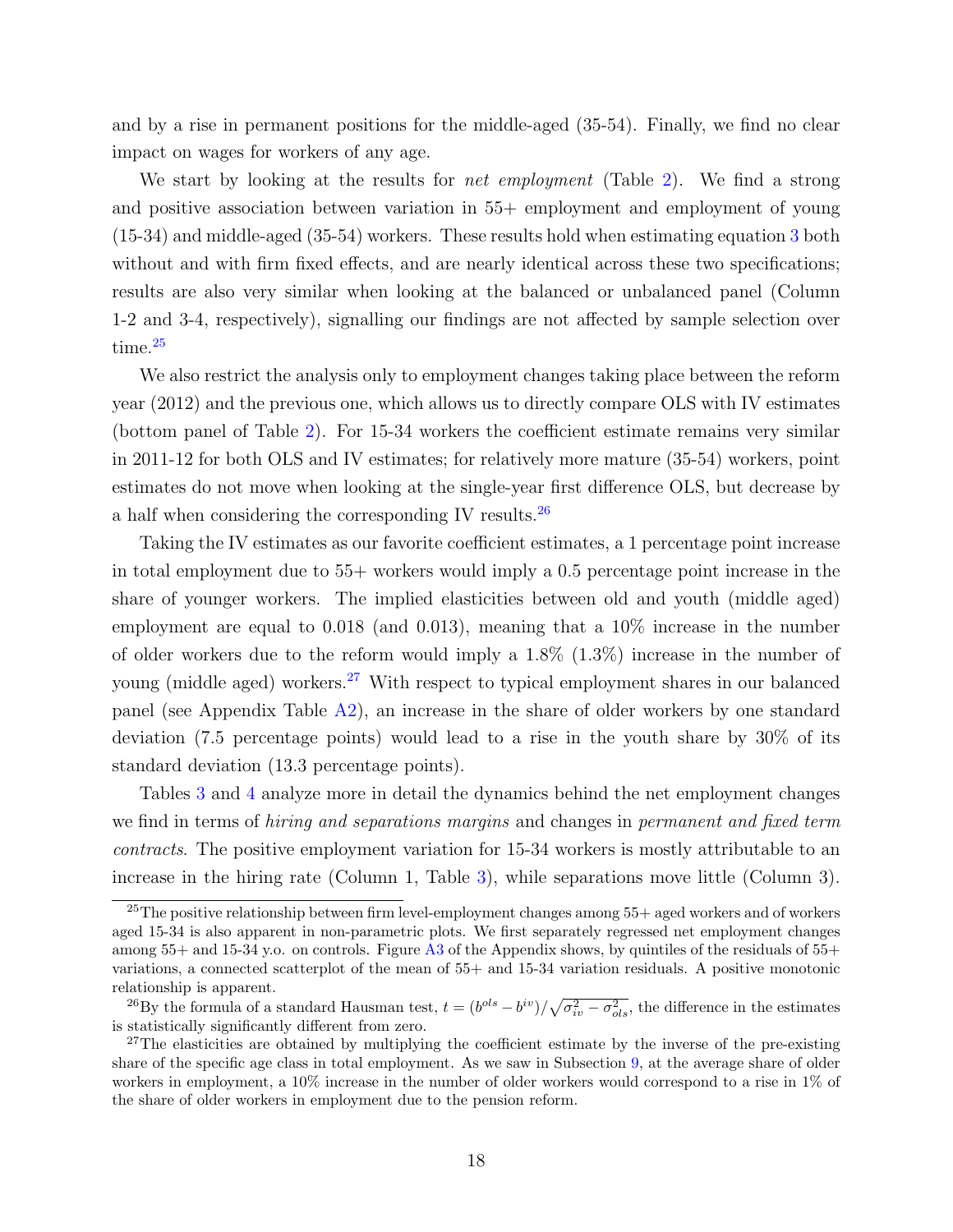Looking at 35-54 workers, we find both an increase in hiring and a decrease in separations; results are qualitatively similar across specifications, but the IV estimates are not statistically different from zero.

We also find that the contribution of temporary and permanent contracts in explaining the net employment increases differ by age (Table [4\)](#page-40-0). Overall, for 15-34 individuals a substantial share of the increase in net employment occurs via a rise in fixed-term contracts; in contrast, in response to a rise in the share of older workers, workers age 35-54 are substantially more likely to be hired under a permanent contract. The magnitudes of the point estimates of the OLS specifications and IV model vary somewhat, especially for the middle aged, but the qualitative findings are similar across specifications.

Moving on to wages, Table [5](#page-40-1) shows the impact of an increase in the share of workers age  $55+$  on year-on-year changes in Full Time Equivalent (FTE) daily wages.<sup>[28](#page-19-0)</sup> We find that employment growth in the 55+ age class is associated with a decrease in FTE wage growth concentrated in their own age class that is broadly similar across specifications (Column 3). The effect is not statistically different from zero for the IV estimate, our preferred specification. Point estimates are close to zero and not statistically significant in the other age classes for most specifications.<sup>[29](#page-19-1)</sup> We also replicated these findings using contractual instead of gross wages, and find similar results.[30](#page-19-2)

Increases in employment coupled with no or small wage reductions can be rationalized by the fact that, in the Italian institutional setting, wages tend to be rigid in the short run due to the importance of collectively bargained national contracts setting wages for three years in advance (see [Adamopoulou et al.](#page-27-13) [\(2016\)](#page-27-13)); moreover, should an increase in employment for any of the three age classes imply an increase in their wages in the whole economy, we would still fail to see them, given the fact that our identification strategy is based on variation across firms and can only spot differential changes in wages at the firm level. Nevertheless,

<span id="page-19-0"></span><sup>&</sup>lt;sup>28</sup>The Full Time Equivalent wage is obtained as the ratio between the sum of wage payments received in a given employment spell in a given year and the related days worked for full time workers; for part time workers the days worked are made equivalent to the full time ones by dividing by the full to part time hours. The denominator is thus based on contractual hours but the numerator also includes payments related to overtime hours (not separately identified in our data).

<span id="page-19-1"></span> $^{29}$ Employment variations could entail a change in the observable characteristics in the three age brackets we are considering here, resulting in a change in average wage growth that is just due to a changing composition of the pool of workers. We thus run the same regression on a wage measure that is net of composition effects, equal to the constant plus the residuals of a wage regression on gender, citizenship and the individual's exact age measured in years (Table [A5\)](#page-53-0). Results are not affected by this adjustment for composition.

<span id="page-19-2"></span><sup>&</sup>lt;sup>30</sup>Using a different specification than we do, [Bianchi et al.](#page-27-7) [\(2020\)](#page-27-7) report reductions in middle-aged workers' contractual wages in the aftermath of the reform among slower-growing, mid-size employers. When we analyze event studies for wages for our sample of larger firms, we find a qualitatively similar though imprecise reduction in wages for the middle aged. We return to comparing our approach to theirs in Section [7.3.](#page-23-0)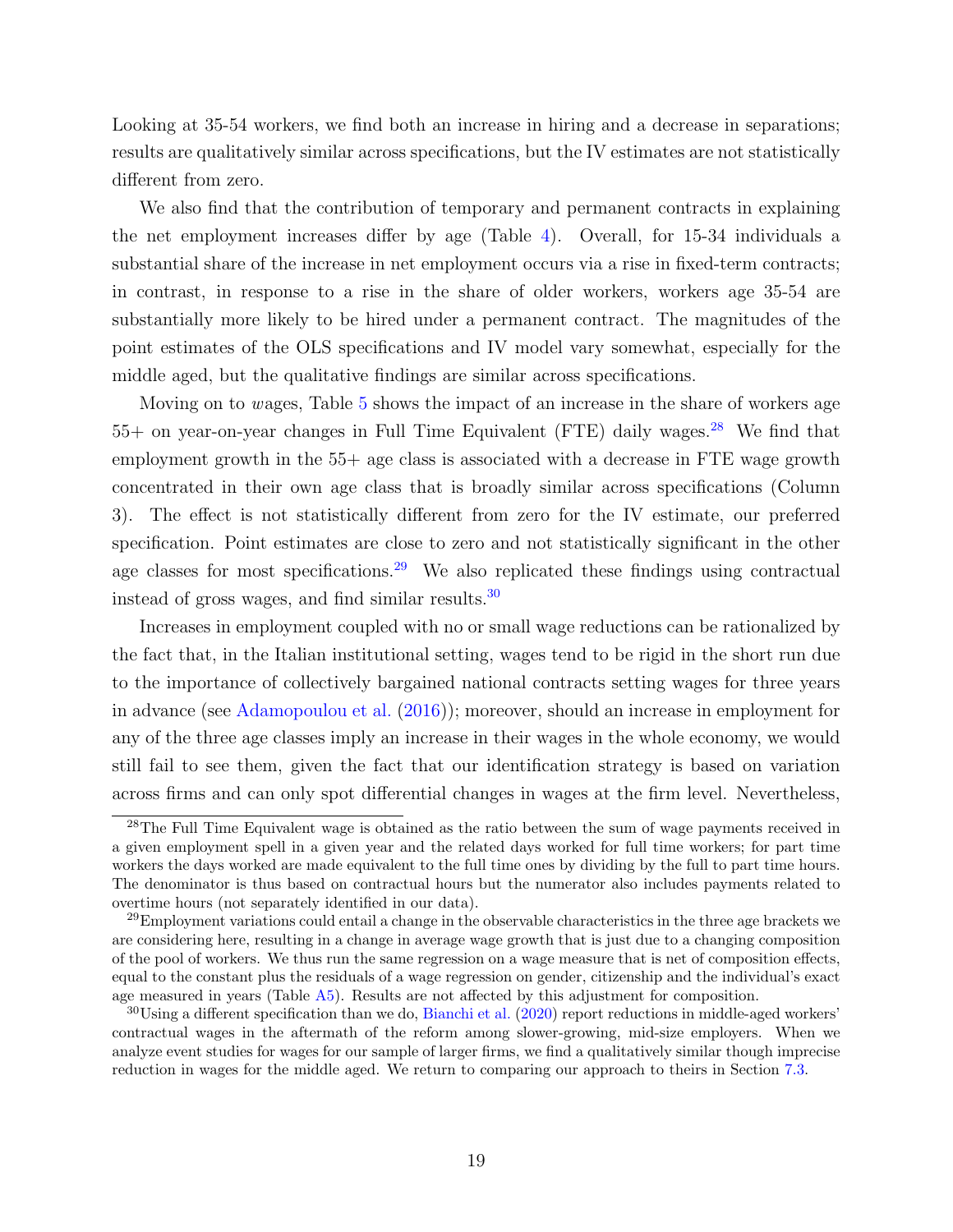when looking at the wage-age gradient for the economy as a whole,  $31$  we find little evidence for relative wage adjustment (Figure [A4](#page-47-0) of the Appendix), and if anything an increase in mature workers' wage, that could also be due to their changing composition due to the pension reform.

To investigate further, in Figure [7,](#page-36-0) top panel, we show - separately for men and women - the average rate of exit from employment by age among all workers in the whole private sector in the years before (2009-2011) and after the reform (2012-14). While - due to the complex nature of pension eligibility - no single age is affected, one sees a clear increase in the age of exit from employment. In contrast to the large changes in employment, when we compare average FTE daily wages in the years before (2009-2011) and after the reform year (2012-14), they barely changed for workers 50-59 (Figure [7,](#page-36-0) bottom panel). Within each period we see a rapid decline in wages as workers retire, most likely due to selection. The timing of this decline shifts with age, consistent with the increased retirement age. As a result, if at all wages tend to increase for workers in the range of 60 to 65 years range. However, given strong potential changes in the sample composition across ages as workers retire, we do not interpret this as causal.

### 6.2 Firm outcomes

A key advantage of our setting is that it allows us to study firms' economic responses to a rise in employment of older workers. Table [6](#page-41-0) shows our findings in levels and Table [7](#page-41-1) shows effects in per worker terms. We find that a rise in the share of older workers leads to an increase in value added and labor costs at constant average labor productivity or costs per worker.

To set the stage for this analysis, we first confirm that, based on the unbalanced panel including all INVIND firms, an increase in employment due to 55+ workers does not have any impact on the probability of firms' exit from and entry into the sample (Table [A6](#page-53-1) of the Appendix). $32$ 

Based on the balance sheet variables for our balanced sample (Table  $6$ ), we focus first on two measures of total labor costs. One is reconstructed from the individual workers' administrative records (INPS) and is equal to the total gross salary paid by the firm (total FTE days worked times Average FTE wage, Column 2); the other one is coming directly from the balance sheet data (Column 3). The two measures differ because labor costs from the balance sheet include expenses related to perks and benefits paid to workers and social

<span id="page-20-0"></span> $31\,\text{We}$  use a 7 per cent simple random sample for the private non-agricultural sector dependent employment.

<span id="page-20-1"></span> $32$ Additional analysis on firms' exit, for the *population* of Italian firms is reported in Table [A8.](#page-55-0)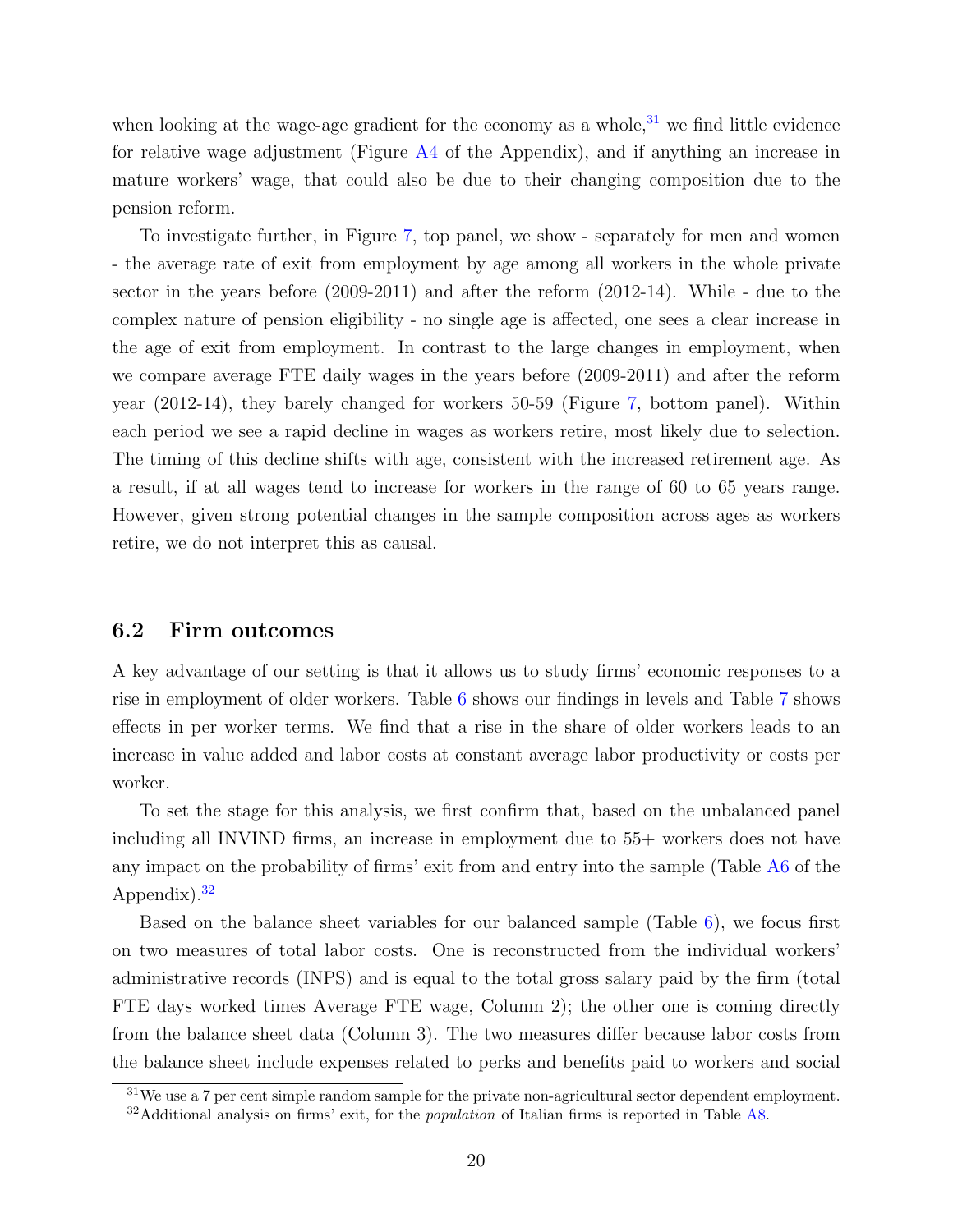security contributions paid by the firm, which are not included in the INPS data. Considering both measures, we find that an increase in the share of employment of older workers increased labor costs, an effect estimated to be statistically significantly different from zero in all of our specifications. The same is true for the effect of an increase in the share of older workers on total value added.

Our different OLS estimates are again very similar, while both the IV point coefficients and the standard errors increase. By design, IV estimates reduce the amount of variation used with respect to the corresponding OLS estimates, so an increase in the variance is to be expected. Given IV and OLS estimates are not statistically different from zero, we are careful in interpreting the differences in magnitudes. It is possible that the firms most affected by the increase in the mandatory retirement age were most constrained in terms of the labor supply of older workers, and hence experienced a larger increase in value added and labor costs.

Finally, all specifications indicate that a rise in the employment of 55+ workers tends to raise capital investment. Only the panel data estimates are precisely estimated, while results obtained using the 2011-12 years only confirm this pattern but the estimates are not statistically significant from zero. It is likely that the unexpected shock taking place in 2012 and due to the unanticipated pension reform did not have a strong immediate impact on firms' investment plans.

Looking across the estimates, we find that - overall - the expansion in value added associated to an increase in 55+ workers is at least as large as the rise in the associated labor costs. Indeed unit labor costs, defined as the ratio between total labor costs and value added at the firm level, remain unaffected.

Table [7](#page-41-1) analyzes the response of balance sheet variables in per-worker terms. Overall, the effects of a rise in older workers' employment we find are substantially smaller and often not statistically different from zero.

The effects on labor costs per-worker are smaller compared to the ones on total labor costs for all specifications, though point estimates are generally positive. Small increases are plausible given that the share of workers with a relatively higher pay level increases. The coefficients on value added per worker tend not to be precisely estimated, and differ across specifications. There is no indication of a negative effect, and if at all the effect estimated for the reform years is positive. Across specifications and time intervals, we find a negative (albeit imprecisely estimated) effect on capital per-worker.

Taken together, these results show that an increased presence of older workers at the firm is associated with:  $i)$  an increase in employment in the other age classes, pointing to complementarity of workers between different age groups and to the fact that mature workers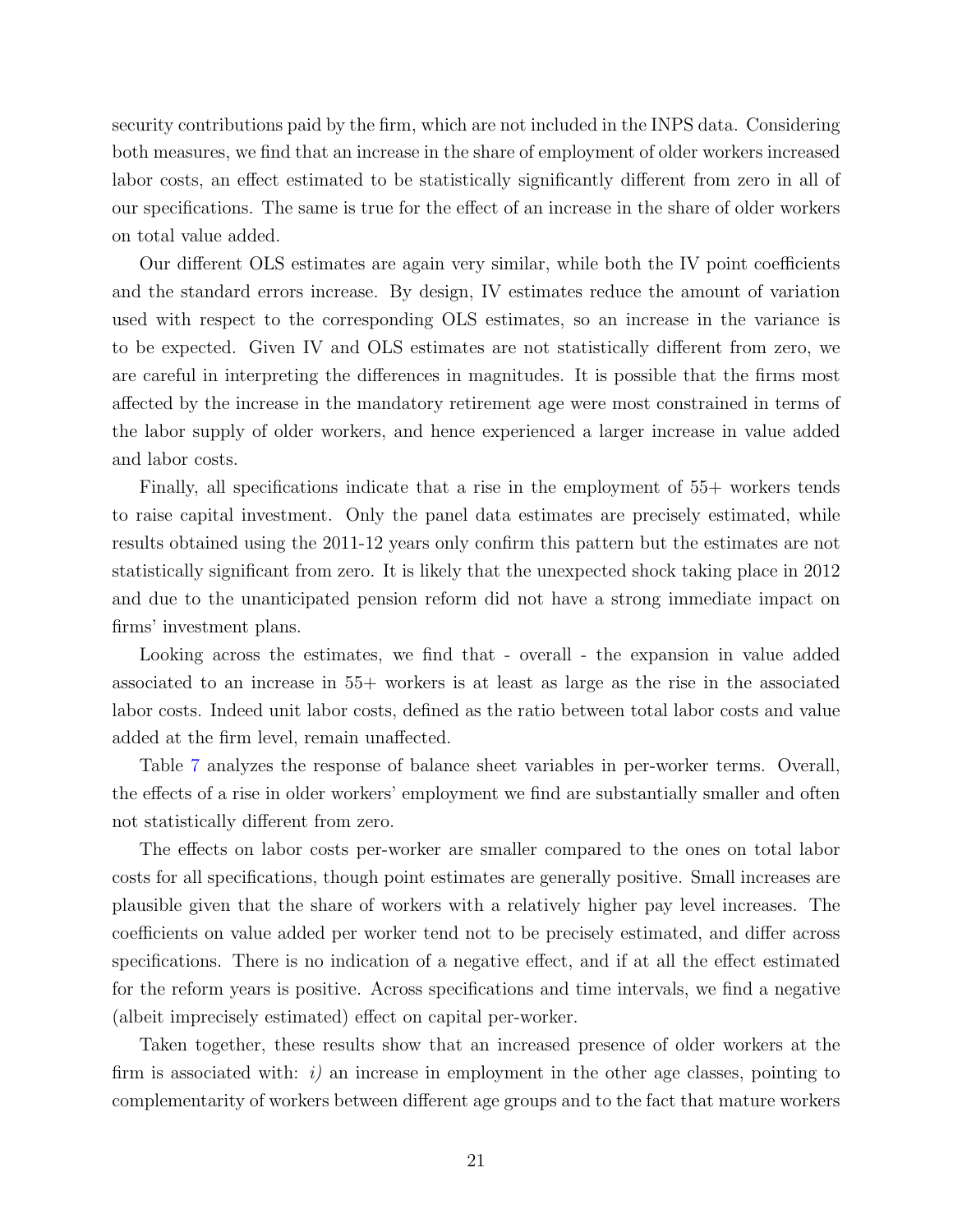might be endowed with skills that are hard to replace;  $ii)$  a null or slight negative impact on wages of older workers themselves when employed in treated firms, *iii*) an increase in total labor costs that is in line with- if not smaller than - the one in value added;  $iv)$  no negative impact on average labor productivity, as measured by value added per worker.

In the remaining sections, we probe the sensitivity of these results and find them to be very robust.

## <span id="page-22-0"></span>7 Robustness

### <span id="page-22-1"></span>7.1 Dynamic Results

In this section we estimate the dynamic version of equation [3,](#page-13-1) by interacting the instrument with year dummies.<sup>[33](#page-22-2)</sup> Since the reform was passed in December, we refer to the change with respect to 2012 as its immediate impact (the same discussed in Section [6\)](#page-17-0). We refer to years 2013 and 2014 as the first and second year after the reform. The coefficients on the models estimated for the two years before the reform (2011 and 2010) should not be statistically different from zero. This would confirm that the increase in the share of workers age 55+ due to the reform was not correlated with changes in the dependent variable that were already ongoing before the reform was introduced in 2012.

When we analyze employment outcomes across age classes (Figure [8\)](#page-37-1), we find no different pre-existing trends and a jump in employment for younger and middle aged workers in the year in which the reform was introduced. In the following two years, variations in 15-34 and 35-54 employment remain positive but not statistically significant at standard levels; this means that the positive impact of an exogenous increase in 55+ employment on other age classes that took place in 2012 brought to persistently higher levels of employment.

As for main firm outcomes, no differential *pre-existing trends* before the reform is detected (Figure [9\)](#page-37-0). The significant increase in value added taking place in 2012 is larger than the increments in total employment, that rises in line with total labor costs. In the two years following the reform, the 2012 shock is not associated to additional changes in firm outcomes dynamics, meaning that the increases witnessed in 2012 brought to new higher levels of value added and labor costs. Finally, the level of total capital is not significantly impacted by the reform in the 2010-14 interval. Overall, these results confirm that the firm is able to increase production by taking advantage of the positive labor supply shock from a increase in workers aged 55 or more without a rise in per worker labor costs or a decline in average worker productivity.

<span id="page-22-2"></span><sup>33</sup>First stage statistics are reported in table [1.](#page-38-0)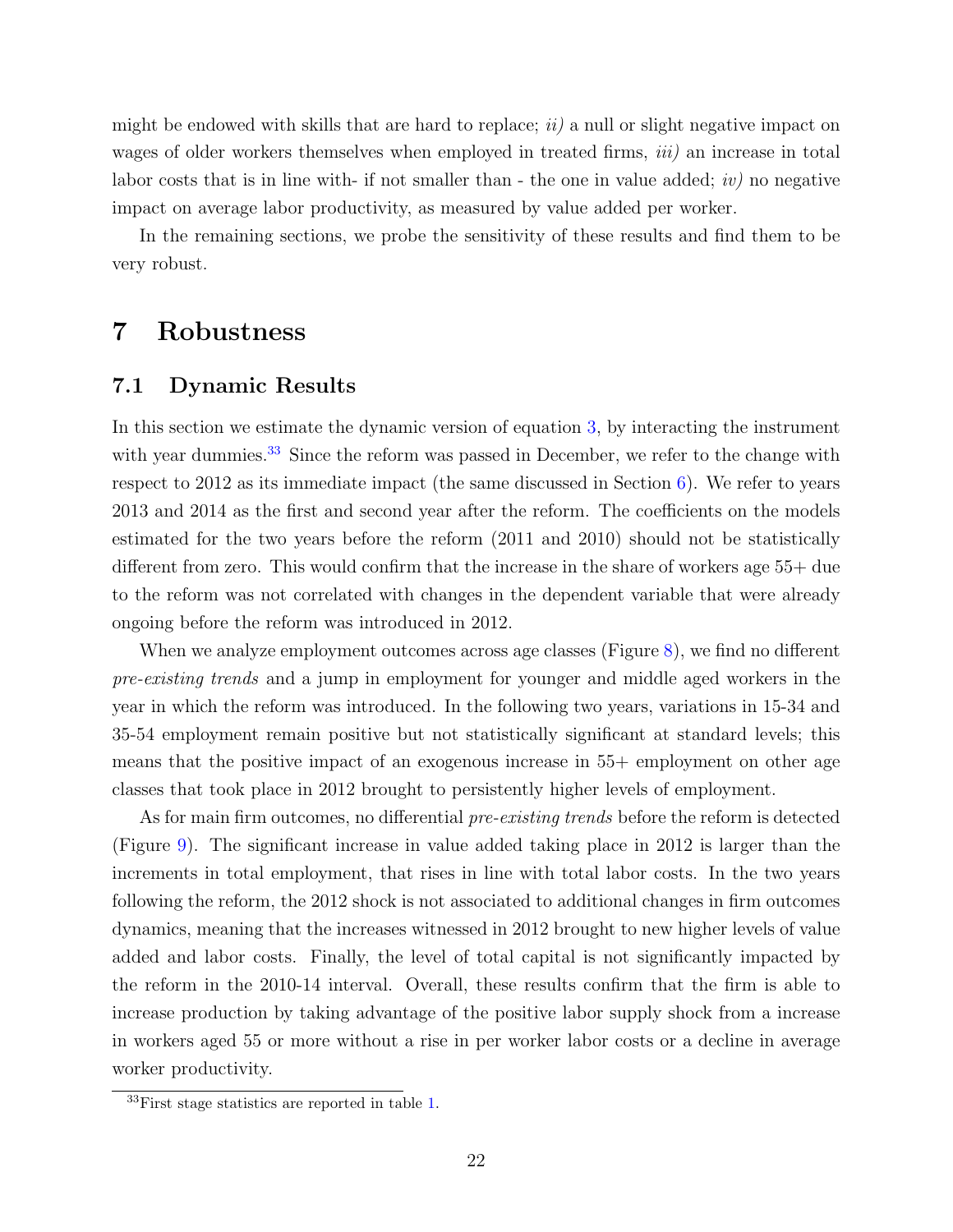### 7.2 Heterogeneity

We consider several dimensions of heterogeneity across firms in order to shed light on the mechanisms driving the results found and to test their robustness.

In particular, we separate *young* from *old* firms, where firms are defined as *young* if their share of  $55+$  workers was below the median  $(10\%)$  in 2011 and *old* otherwise. Similarly we define as small a firm whose size was below the median (170 employees) in 2011 and large otherwise.

Results of the IV estimates<sup>[34](#page-23-1)</sup> – reported in Table [8](#page-42-0) – show that the main patterns found on the whole sample are broadly confirmed in the subgroups. Even if the standard errors become large as the number of observations shrinks in the subgroups, some interesting patterns emerge: the positive effect on youth employment is larger in magnitude (but very imprecisely estimated) in relatively younger firms. Also, the positive effect on employment seems to be concentrated exclusively in relative larger firms, that are probably better able to adapt to an unexpected increase in the presence of 55+ workers by exploiting their internal labor market and expanding the scale of production.

### <span id="page-23-0"></span>7.3 An alternative shock measure

According to the results of this paper, an increase in older workers' presence in the firm can be absorbed fairly well by – relatively large – Italian firms. A positive shock on the labor supply of older workers determines  $-$  if anything  $-$  a reduction in their wages, and an increase in employment levels for workers of other ages. Higher employment levels are matched by an increase in value added. These results point to the presence of complementarity between workers of different age and to the existence of specific human capital generating replacement frictions such that reductions in the retirement flows affect firms' labor demand and outcomes. Indeed, we do not find any negative impact on value added per worker of an aging pool of employees.

The absence of negative employment effects on younger workers is in line with most of the literature looking at the possible crowding out effects generated by the labor supply shocks of specific segments of the population (female participation, migration).

Using similar data and exploiting the variation in older workers employment due to the 2012 reform, but focusing on smaller firms, two papers [\(Boeri et al.](#page-27-8) [\(2017\)](#page-27-8) and [Bovini and](#page-27-14) [Paradisi](#page-27-14) [\(2019\)](#page-27-14), later subsumed in [Bianchi et al.](#page-27-7) [\(2020\)](#page-27-7)) do find a trade off between older and younger workers in the short run. Both papers estimate the impact of the 2012 reform in a DD setting at the firm level. In [Boeri et al.](#page-27-8) [\(2017\)](#page-27-8) the main treatment is equal to the

<span id="page-23-1"></span> $34$ First stage statistics are reported in Table [1.](#page-38-0)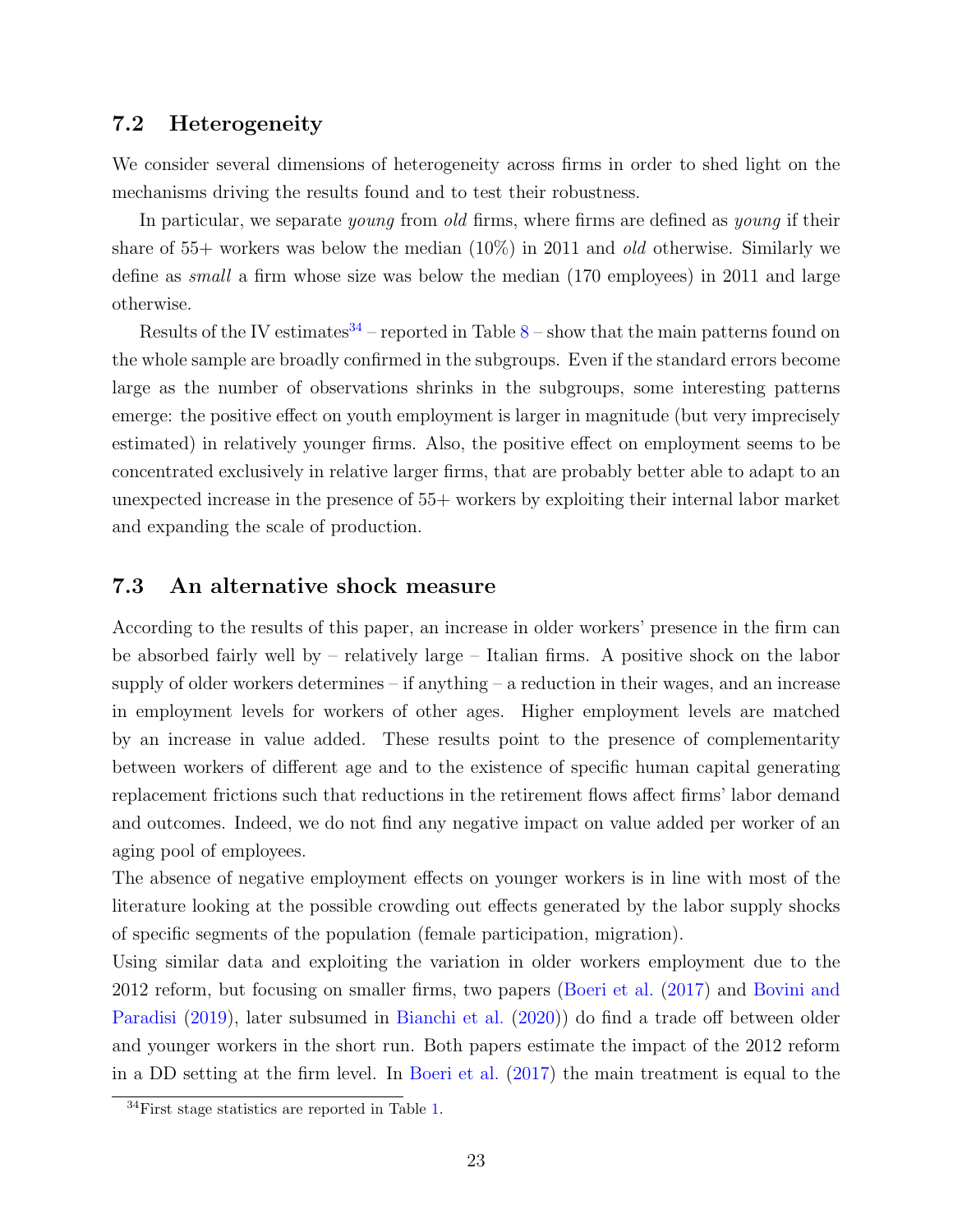share of 55+ workers who had to postpone retirement over all 55+ employment; in [Bianchi](#page-27-7) [et al.](#page-27-7) [\(2020\)](#page-27-7), it is equal to the average number of years of minimum retirement age delay for those individuals that, at the end of 2011, were at most 3 years far from being eligible to receive a public pension (defined as Close To Retirement, CTR); the treatment is divided by the number of individuals close to retirement. In both cases, the measure of the treatment is standardized by some measure of the number of individuals that were at risk of being treated. As such, the treatment only measures the intensity of the shock on a subgroup of workers employed at the firm, but not how relevant such shock is compared to the whole workforce employed at the firm.

As a further robustness check for our main results, we carry out a last set of estimates, that also take into account the number of years of unexpected pension delay and not only the share of workers that lost eligibility in 2012. The IV estimates presented in Section [5.2](#page-14-2) rely on the fact that, due to an unexpected reform taking place in 2012, a fraction of older workers had to postpone their retirement from that year to a later time. Nevertheless, the reform could have delayed the minimum retirement age by more than a year and also for individuals who were not expected to retire in 2012 but in the near future. We thus present additional results based on another measure of the shock implied by the reform, that is equal to the number of years of retirement delay for those individuals that were expected to retire in the near future, divided by the 2010 number of workers employed at the firm:[35](#page-24-0)

<span id="page-24-1"></span>
$$
T_j^{2012} = \frac{\sum_i YTR_{2012,i,j}|Law_{2012} - \sum_i YTR_{2012,i,j}|Law_{2011}}{EMPL_{2011,j}}
$$
(6)

The variable YTR identifies Years to Retirement for workers i either before or after the reform. To calculate the average change we have to define which workers are deemed 'close' to retirement. We calculated the measure for workers that before the reform had one to five years left to reach their MRA.

We thus estimate the following equation for year 2012-11:

<span id="page-24-2"></span>
$$
\Delta y_{j,t} = \alpha + d_{st} + \beta * T_j^{2012} + \phi X_{j,2010} + \epsilon_{jt}
$$
\n<sup>(7)</sup>

where  $T_j^{2012}$  is the treatment as defined in equation [6,](#page-24-1)  $\Delta y_{j,t}$  is the year on year change in the dependent variable,  $d_s$  are sector fixed effects, and  $X_{j,2010}$  are the usual controls (shares of 35-54 and 55+ workers in 2010).

<span id="page-24-0"></span><sup>&</sup>lt;sup>35</sup>This specification is close to the one adopted by [Bovini and Paradisi](#page-27-14) [\(2019\)](#page-27-14), later subsumed in [Bianchi](#page-27-7) [et al.](#page-27-7) [\(2020\)](#page-27-7), with the exception that the shock is equal to the total number of years of pension eligibility delay among Close To Retirement (CTR) individuals divided by total employment rather than by the number of CTRs.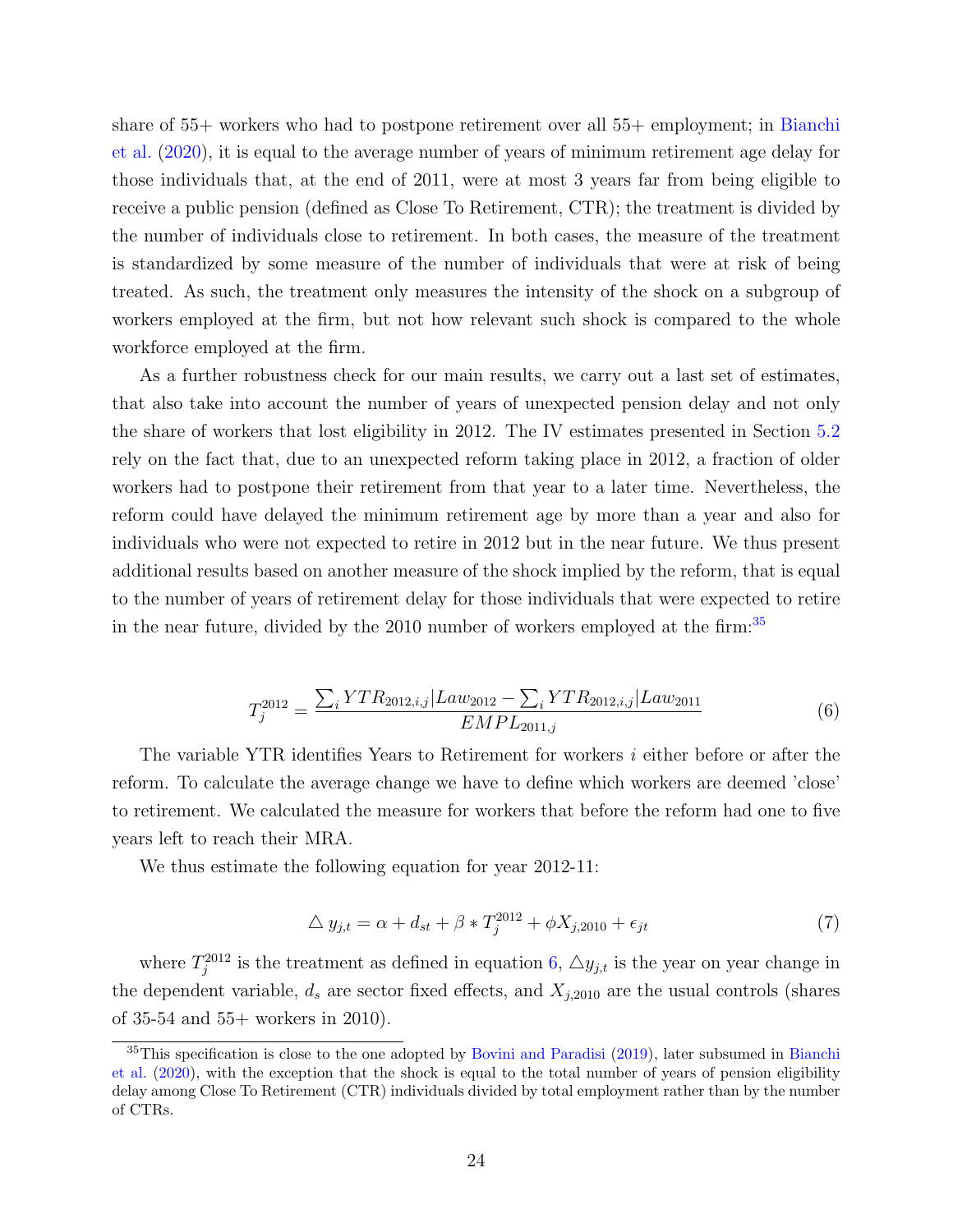Table [9](#page-43-0) shows the results for different definitions of which workers are taken to be close to retirement, defined by remaining years to retirement (YTR). We begin by looking at the impact of the treatment  $T_j^{2012}$  on employment variation of 55+ workers themselves, finding a positive coefficient irrespective of the number of YTR used to define the group of individuals close to retirement (Table [9\)](#page-43-0). Positive effects of the treatment on employment are confirmed also for the other age classes (15-34 and 35-54). The findings from our main analysis are confirmed as well when looking at Full Time Equivalent wages, and for all of the firm outcomes.<sup>[36](#page-25-1)</sup>

### 7.4 Additional evidence on the population of Italian firms

As a final robustness check we estimate equation [3](#page-13-1) on an alternative dataset having partial info on the population of Italian firms (we are thus working with 1.5 million firms for the 2012-11 period). We do not use this dataset in the rest of the analysis because it does not include information on the years of social security contributions each worker has paid and – as such – it does not provide the information necessary to simulate the actual and expected MRA. For these reasons, the additional estimates cannot rely on an IV strategy. We estimate the first differences OLS specification of equation [3](#page-13-1) for the reform years (2011-12).

Results reported in Table [A8](#page-55-0) are again in line with those obtained with our sample of relatively large firms and show a positive correlation between 55+ employment variation and employment variation in other age classes, a negligible impact on wages and positive effects on capital and value added.

## <span id="page-25-0"></span>8 Conclusions

In response to population aging, in the last decades many governments provided incentives to postpone retirement through increases in the statutory retirement age or through tax breaks. However, the increased participation of older workers has raised two main concerns. There are fears that older workers may crowd out younger cohorts in the labor market, by reducing their work opportunities. A larger presence of older workers may hamper firms' productivity and future growth since older workers, even if more experienced, may be less innovative and less willing to take risks than younger cohorts.

This paper analyzes the causal effects of a short-run increase in employment of older workers on firms' input mix, wages, labor costs, total capital, value added, and average labor productivity. After showing that in the Italian institutional setting older workers

<span id="page-25-1"></span> $36\text{We also repeated the analysis using a dynamic specification as in Section 7.1, finding coherent results.}$  $36\text{We also repeated the analysis using a dynamic specification as in Section 7.1, finding coherent results.}$  $36\text{We also repeated the analysis using a dynamic specification as in Section 7.1, finding coherent results.}$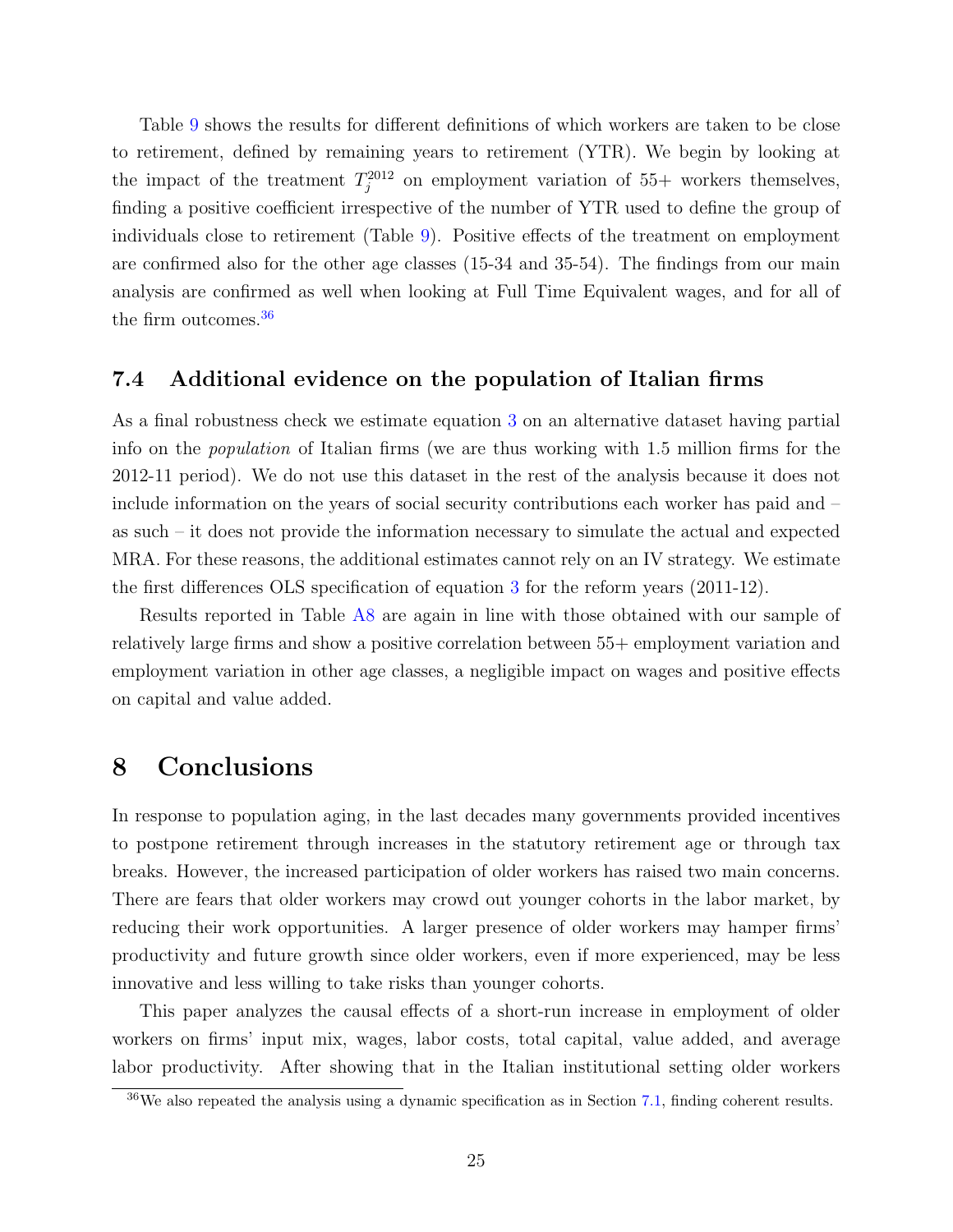mostly retire after reaching pension age, we exploit a recent reform of pension eligibility as an exogenous increase in the presence of older workers at the firm level. Effects are estimated based on a unique matched employer, employee, balance sheet data set for the period 2010-14.

We find that an unexpected increase in the share of older workers leads to a positive impact on young and middle-age employment. An exogenous 10% increase in the number of old workers implies a 1.8% increase in the number of young and 1.3% of middle-aged workers. Total labor costs increase in line with employment, and remain broadly constant in per-worker terms. Total value added increases and labor productivity per worker is constant. These adjustments occur with little changes in daily wages. Despite substantial aggregate employment responses, we find no evidence of aggregate wages for older workers.

These results are consistent with a model in which firm-specific human capital or market frictions make it costly to replace older, higher-tenured workers in the market. Younger and middle-aged workers appear to be imperfect substitutes, and in our setting are likely complements to older workers. The fact that labor costs increase in line with employment and tend to respond less than value added signals that firms were able to adjust smoothly, and may have benefited, from the shock implied by the pension reform. There is no evidence that older workers may have been overpaid relative to their productivity, or that their increase implied a burden to the firm. Overall, the absence of any negative impact on value added per worker seems to point out that concerns on the impact of an aging workforce on productivity might be overstated, in line with the findings of [Acemoglu and Restrepo](#page-27-1) [\(2018\)](#page-27-1).

Generalizing our results requires some caution. First, since the effective retirement age in Italy is not very high (62 years old for men and 61 for women; corresponding figures at OECD level are 65 and 63.6, respectively), the non-negative effects on firms' outcomes we found might be driven by the fact that incumbent older workers are not too old and thus still productive. Second, to implement our causal research design and for reasons of data quality, in our main results we focus only on large firms, which are less likely to be credit constrained and perhaps more able to expand employment. While we show our findings are robust for a broader sample that includes smaller firms, a separate analysis with high-quality economic data for smaller firms and a different research design may be fruitful for future work. Finally, by design, our analysis is neither equipped to capture market-level responses or to isolate longer-term relationships between population aging and economic outcomes.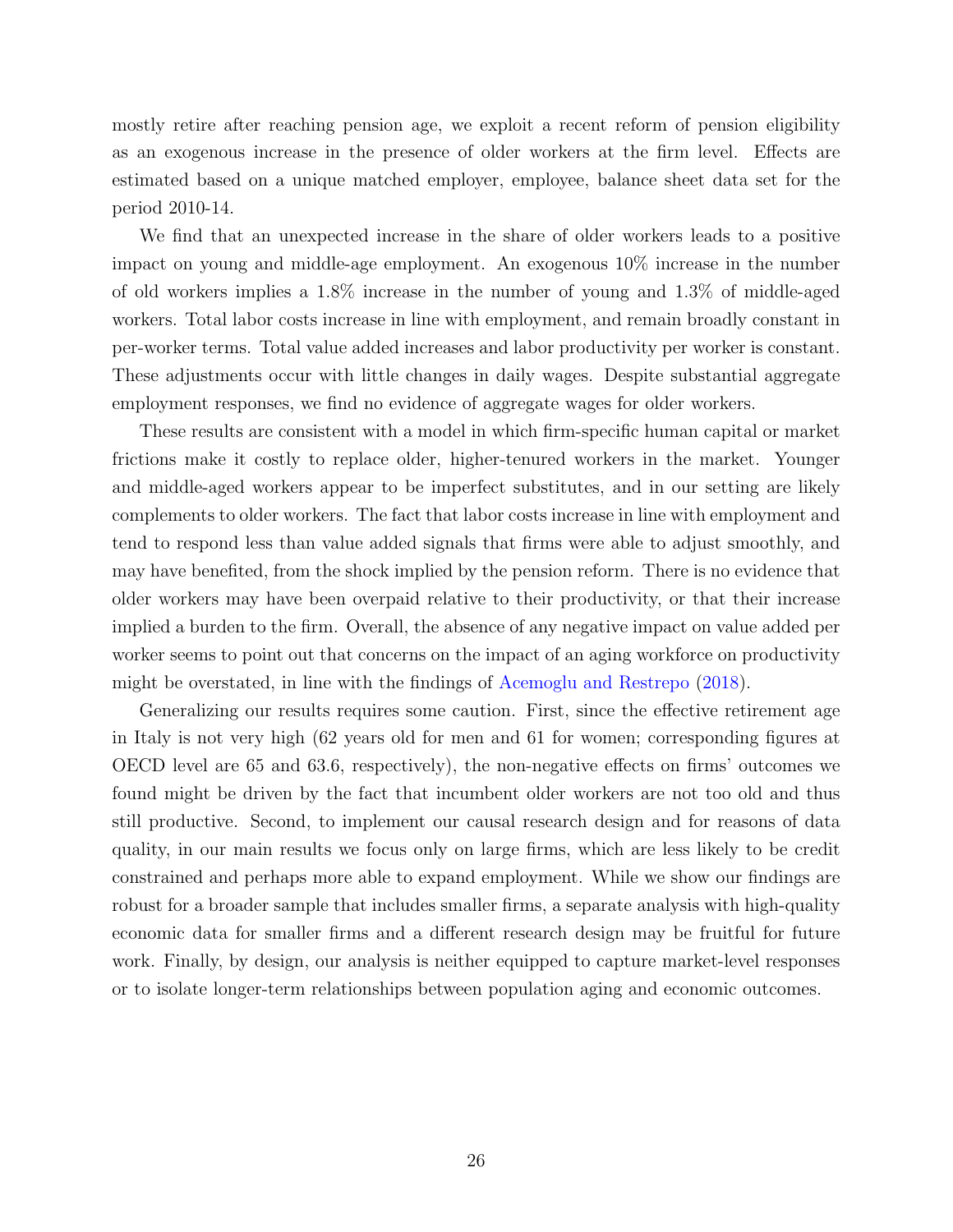## <span id="page-27-16"></span><span id="page-27-15"></span>References

- <span id="page-27-5"></span>Acemoglu, D. and P. Restrepo (2017, May). Secular Stagnation? The Effect of Aging on Economic Growth in the Age of Automation. American Economic Review 107(5), 174–79.
- <span id="page-27-1"></span>Acemoglu, D. and P. Restrepo (2018). Demographics and automation. mimeo.
- <span id="page-27-13"></span>Adamopoulou, E., E. Bobbio, M. D. Philippis, and F. Giorgi (2016). Wage rigidities and business cycle fluctuations: a linked employer-employee analysis. IZA Journal of Labor Policy 22 $(5)$ , 164–194.
- <span id="page-27-0"></span>Attanasio, O., S. Kitao, and G. L. Violante (2007). Global demographic trends and social security reform. Journal of Monetary Economics  $54(1)$ , 144–198.
- <span id="page-27-6"></span>Azoulay, P., J. Wang, and J. Gra Zivin (2010). Superstar extinction. The Quarterly Journal of Economics 125 (2), 549–589.
- <span id="page-27-11"></span>Bank of Italy (2014). Survey of Industrial and Service Firms. Technical report, Bank of Italy.
- <span id="page-27-12"></span>Battistin, E., A. Brugiavini, E. Rettore, and G. Weber (2009). The retirement consumption puzzle: evidence from a regression discontinuity approach. The American Economic Review  $99(5)$ , 2209–2226.
- <span id="page-27-10"></span>Becker, G. S. (1962). Investment in human capital: A theoretical analysis. *Journal of* Political Economy  $70(5, Part 2), 9-49.$
- <span id="page-27-2"></span>Becker, G. S. (1964). Human capital: a theoretical analysis with special reference to education. New York: Columbia University Press.
- <span id="page-27-3"></span>Ben-Porath, Y. (1967). The production of human capital and the life cycle of earnings. Journal of Political Economy 75 (4, Part 1), 352–365.
- <span id="page-27-9"></span>Bertoni, M. and G. Brunello (2020). Does Delayed Retirement Affect Youth Employment? Evidence from Italian Local Labour Markets. Economic Policy.
- <span id="page-27-7"></span>Bianchi, N., G. Bovini, J. Li, M. Paradisi, and M. Powell (2020). Career spillovers in internal labor markets. mimeo.
- <span id="page-27-8"></span>Boeri, T., P. Garibaldi, and E. Moen (2017). Closing the Retirement Door and the Lump of Labor. *mimeo*.
- <span id="page-27-14"></span>Bovini, G. and M. Paradisi (2019). Labor substitutability and the impact of raising the retirement age. WorkINPS paper.
- <span id="page-27-4"></span>Bowlus, A. J. and C. Robinson (2012). Human capital prices, productivity, and growth. American Economic Review 102 (7), 3483–3515.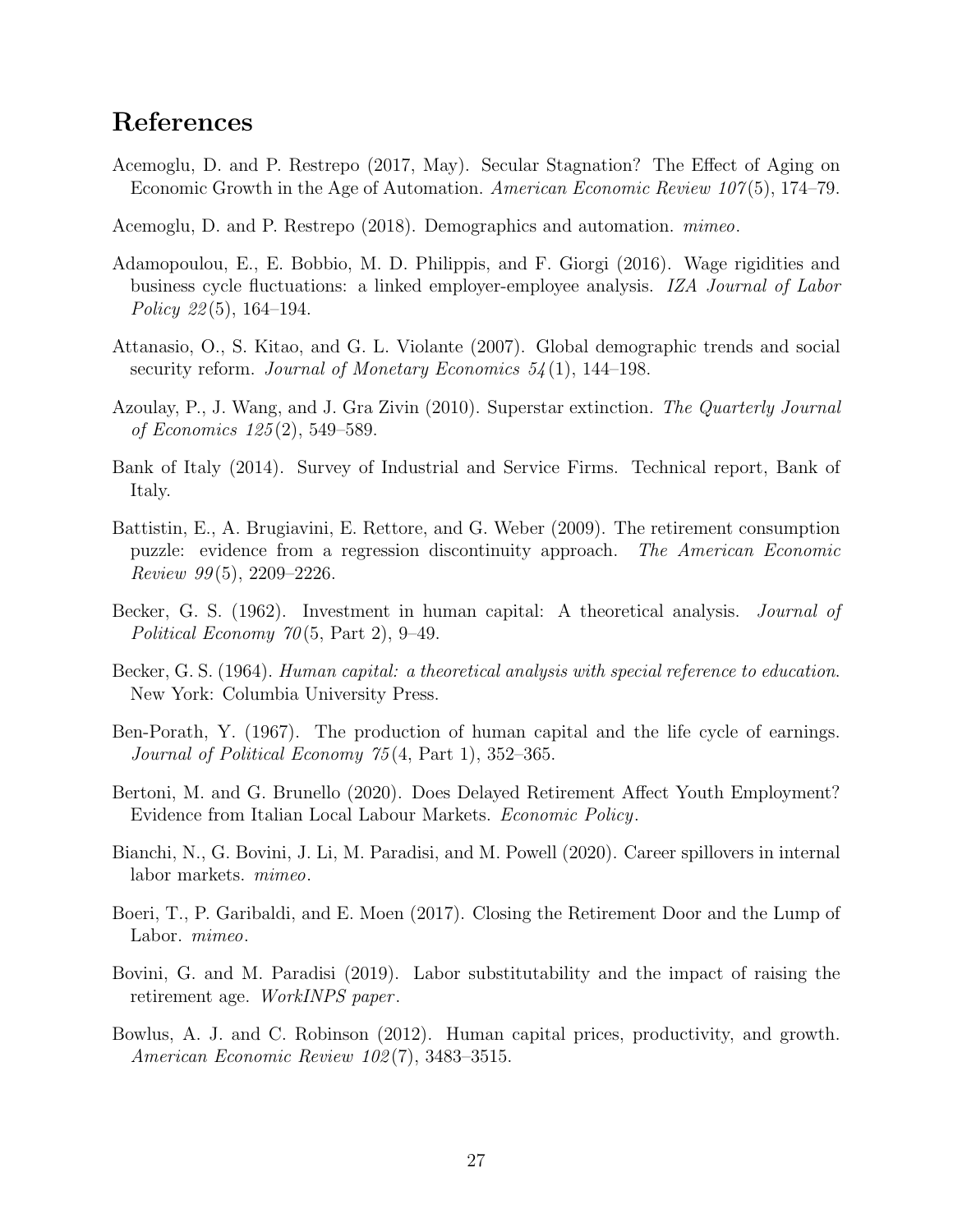- <span id="page-28-19"></span><span id="page-28-18"></span><span id="page-28-17"></span><span id="page-28-16"></span><span id="page-28-15"></span><span id="page-28-14"></span>Cardoso, A. R., P. Guimarães, and J. Varejão (2011). Are older workers worthy of their pay? An empirical investigation of age-productivity and age-wage nexuses. De Economist  $159(2)$ , 95.
- Cataldi, A., S. Kampelmann, and F. Rycx (2012). Does it pay to be productive? The case of age groups. International Journal of Manpower 33 (3), 264–283.
- <span id="page-28-13"></span>Covip (2018). Relazione annuale per l'anno 2017. Technical report, Commissione di Vigilanza sui Fondi Pensione.
- <span id="page-28-11"></span>Cribb, J., C. Emmerson, and G. Tetlow (2016). Signals matter? Large retirement responses to limited financial incentives. Labour Economics (42), 203–212.
- <span id="page-28-12"></span>D'Aurizio, L. and G. Papadia (2019). Using administrative data to evaluate sampling bias in a business panel survey. Journal of Official Statistics 35 (1), 67–92.
- <span id="page-28-5"></span>Daveri, F. and M. Maliranta (2007). Age, seniority and labour costs: lessons from the Finnish IT revolution. Economic Policy 22 (49), 118–175.
- <span id="page-28-10"></span>Doran, K., A. Gelber, and A. Isen (2015). The effects of high-skilled immigration policy on firms: Evidence from visa lotteries. NBER WP (20668).
- <span id="page-28-7"></span>Dostie, B. (2011). Wages, productivity and aging. De Economist  $159(2)$ , 139–158.
- <span id="page-28-2"></span>Engbom, N. (2019). Firm and worker dynamics in an aging labor market. FED Minneapolis WP (756).
- <span id="page-28-8"></span>Feyrer, J. (2007). Demographics and productivity. The Review of Economics and Statistics 89(1), 100–109.
- <span id="page-28-3"></span>Gathmann, C. and U. Schönberg  $(2010)$ . How general is human capital? A task-based approach. Journal of Labor Economics  $28(1)$ , 1–49.
- <span id="page-28-6"></span>Göbel, C. and T. Zwick  $(2012)$ . Age and productivity: sector differences. De Economist  $160(1)$ , 35–57.
- <span id="page-28-1"></span>Gruber, J. and D. A. Wise (2010). Social security programs and retirement around the world: The relationship to youth employment. University of Chicago Press.
- <span id="page-28-4"></span>Haltiwanger, J. C., J. I. Lane, and J. R. Spletzer (1999). Productivity differences across employers: The roles of employer size, age, and human capital. The American Economic Review  $89(2)$ , 94–98.
- <span id="page-28-0"></span>Hansen, A. H. (1939). Economic progress and declining population growth. The American Economic Review  $29(1)$ , 1–15.
- <span id="page-28-9"></span>Hut, S. (2019). Financial frictions and firm labor adjustments: Evidence from a retirement policy. mimeo.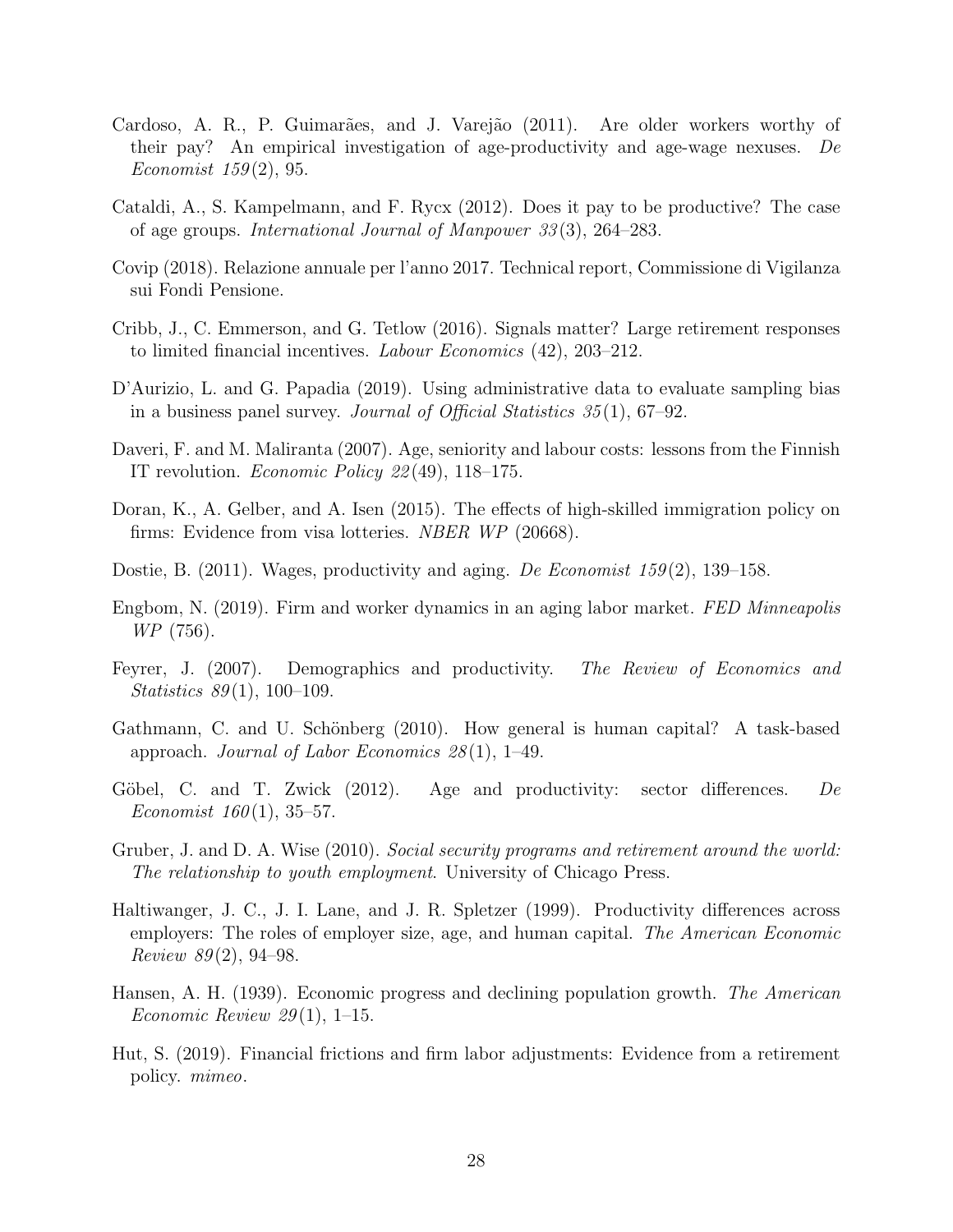- <span id="page-29-18"></span><span id="page-29-17"></span><span id="page-29-16"></span><span id="page-29-15"></span>Ilmakunnas, P. and S. Ilmakunnas (2015). Hiring older employees: do the age limits of early retirement and the contribution rates of firms matter? The Scandinavian Journal of Economics  $117(1)$ , 164–194.
- <span id="page-29-6"></span>Isen, A. (2013). Dying to know: Are workers paid their marginal product. University of Pennsylvania Working Paper .
- <span id="page-29-14"></span>Italian Institute of Social Security (2016). XV Annual Report. Technical report.
- <span id="page-29-1"></span>Jaeger, S. and J. Heining (2020). How Substitutable Are Workers? Evidence from Worker Deaths. *MIT*, *mimeo*.
- <span id="page-29-7"></span>Jaravel, X., N. Petkova, and A. Bell (2018). Team-specific capital and innovation. American Economic Review 108 (4-5), 1034–73.
- <span id="page-29-10"></span>Lalive, R., A. Magesan, and S. Staubli (2017). Raising the full retirement age: Defaults vs incentives. Technical report, National Bureau of Economic Research.
- <span id="page-29-2"></span>Lallemand, T. and F. Rycx (2009). Are older workers harmful for firm productivity? De Economist  $157(3)$ , 273-292.
- <span id="page-29-13"></span>Lazear, E. P. (2009). Firm-specific human capital: A skill-weights approach. *Journal of* Political Economy 117 (5), 914–940.
- <span id="page-29-0"></span>Maestas, N., K. J. Mullen, and D. Powell (2016). The effect of population aging on economic growth, the labor force and productivity. (22452).
- <span id="page-29-4"></span>Mahlberg, B., I. Freund, J. C. Cuaresma, and A. Prskawetz (2013). Ageing, productivity and wages in Austria. Labour Economics 22, 5–15.
- <span id="page-29-3"></span>Mahlberg, B., I. Freund, and A. Prskawetz (2009). Firm productivity, workforce age and vocational training in Austria. Labour Markets and Demographic Change, 58–84.
- <span id="page-29-5"></span>Malmberg, B., T. Lindh, and M. Halvarsson (2008). Productivity consequences of workforce aging: stagnation or Horndal effect? Population and Development Review 34, 238–256.
- <span id="page-29-11"></span>Manoli, D. S. and A. Weber (2016). The effects of the early retirement age on retirement decisions. *NBER WP* (22561).
- <span id="page-29-8"></span>Martins, P. S., Á. A. Novo, and P. Portugal (2009). Increasing the legal retirement age: The impact on wages, worker flows and firm performance.
- <span id="page-29-12"></span>Mastrobuoni, G. (2009). Labor supply effects of the recent social security benefit cuts: Empirical estimates using cohort discontinuities. Journal of Public Economics  $93(11)$ , 1224–1233.
- <span id="page-29-9"></span>Mohnen, P. (2019). The Impact of the Retirement Slowdown on the U.S. Youth Labor Market. mimeo.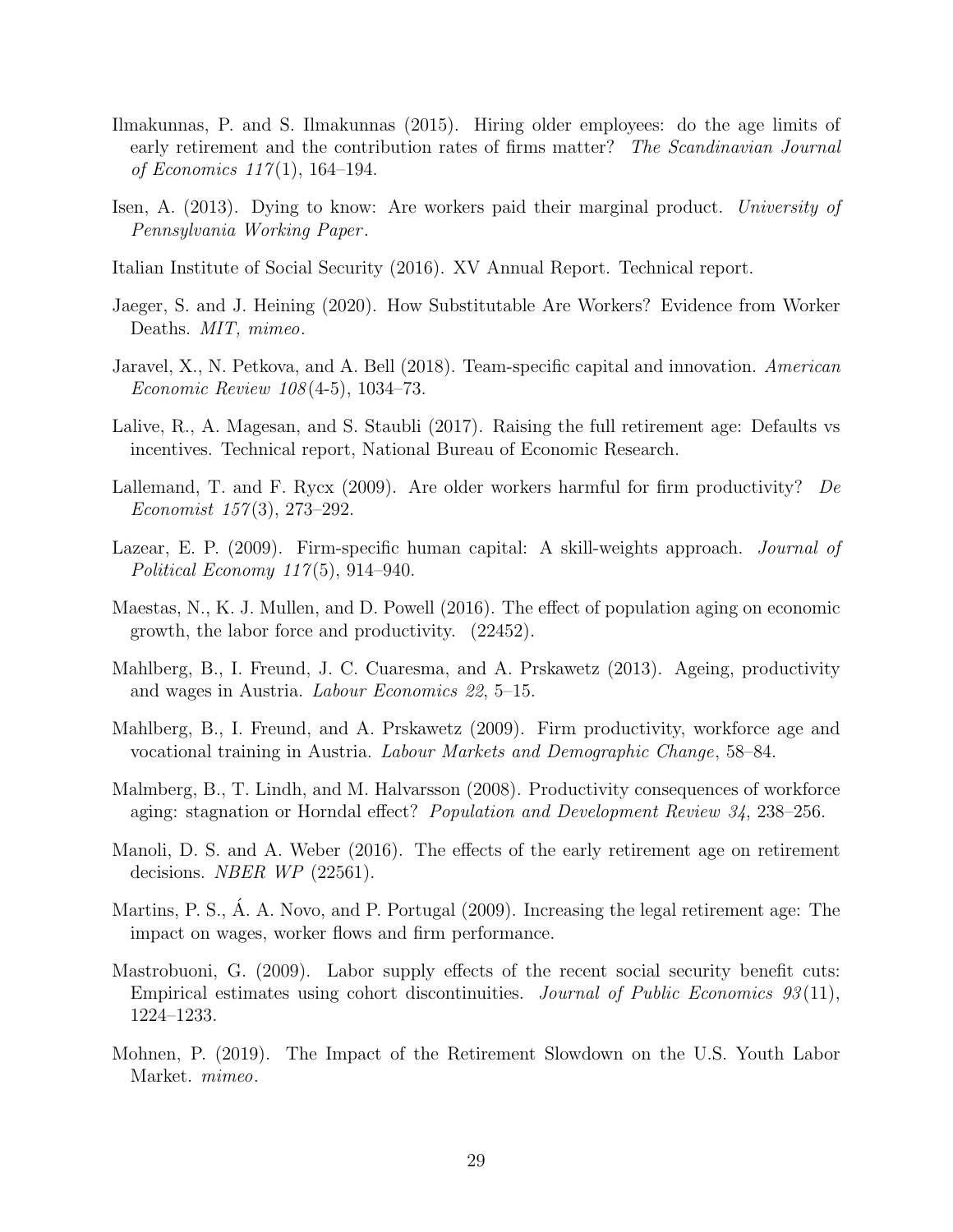- <span id="page-30-14"></span><span id="page-30-13"></span><span id="page-30-0"></span>Moody's Investor Service (2010). Population aging will dampen economic growth over the next two decades. Technical report, February 4, 2010.
- <span id="page-30-5"></span>Neal, D. (1995). Industry-specific human capital: Evidence from displaced workers. Journal of Labor Economics 13 (4), 653–677.
- <span id="page-30-3"></span>OECD (2015). Ageing and Employment Policies - Statistics on average effective age of retirement.
- <span id="page-30-6"></span>Parent, D. (2000). Industry-specific capital and the wage profile: Evidence from the national longitudinal survey of youth and the panel study of income dynamics. *Journal of Labor* Economics  $18(2)$ , 306-323.
- <span id="page-30-7"></span>Poletaev, M. and C. Robinson (2008). Human capital specificity: evidence from the dictionary of occupational titles and displaced worker surveys, 1984–2000. Journal of Labor Economics  $26(3)$ , 387-420.
- <span id="page-30-4"></span>Schivardi, F. and J. Sauvagnat (2020). Are Executives in Short Supply? Evidence from Deaths' Events. mimeo.
- <span id="page-30-12"></span>Sestito, P. and E. Viviano (2018). Firing costs and firm hiring: evidence from an Italian reform. Economic Policy 33 (93), 101–130.
- <span id="page-30-11"></span>Staubli, S. and J. Zweimüller (2013). Does raising the early retirement age increase employment of older workers? *Journal of Public Economics 108*, 17–32.
- <span id="page-30-1"></span>Storesletten, K. (2000). Sustaining fiscal policy through immigration. Journal of Political Economy  $108(2)$ , 300-323.
- <span id="page-30-2"></span>Summers, L. (2013). Why stagnation might prove to be the new normal. Technical report, The Financial Times.
- <span id="page-30-10"></span>Tommasino, P. and R. Zizza (2015). The lump of labour fallacy: a reassessment for the euro area. Occasional Paper Series 159.
- <span id="page-30-8"></span>Topel, R. (1990). Specific capital and unemployment: Measuring the costs and consequences of job loss. In Carnegie-Rochester conference series on public policy, Volume 33, pp. 181–214. Elsevier.
- Van Ours, J. C. and L. Stoeldraijer (2011). Age, wage and productivity in dutch manufacturing. De Economist  $159(2)$ , 113-137.
- Vandenberghe, V. (2013). Are firms willing to employ a greying and feminizing workforce? Labour Economics 22, 30–46.
- <span id="page-30-9"></span>Waldinger, F. (2012). Peer Effects in Science: Evidence from the Dismissal of Scientists in Nazi Germany. The Review of Economic Studies 79(2), 838–861.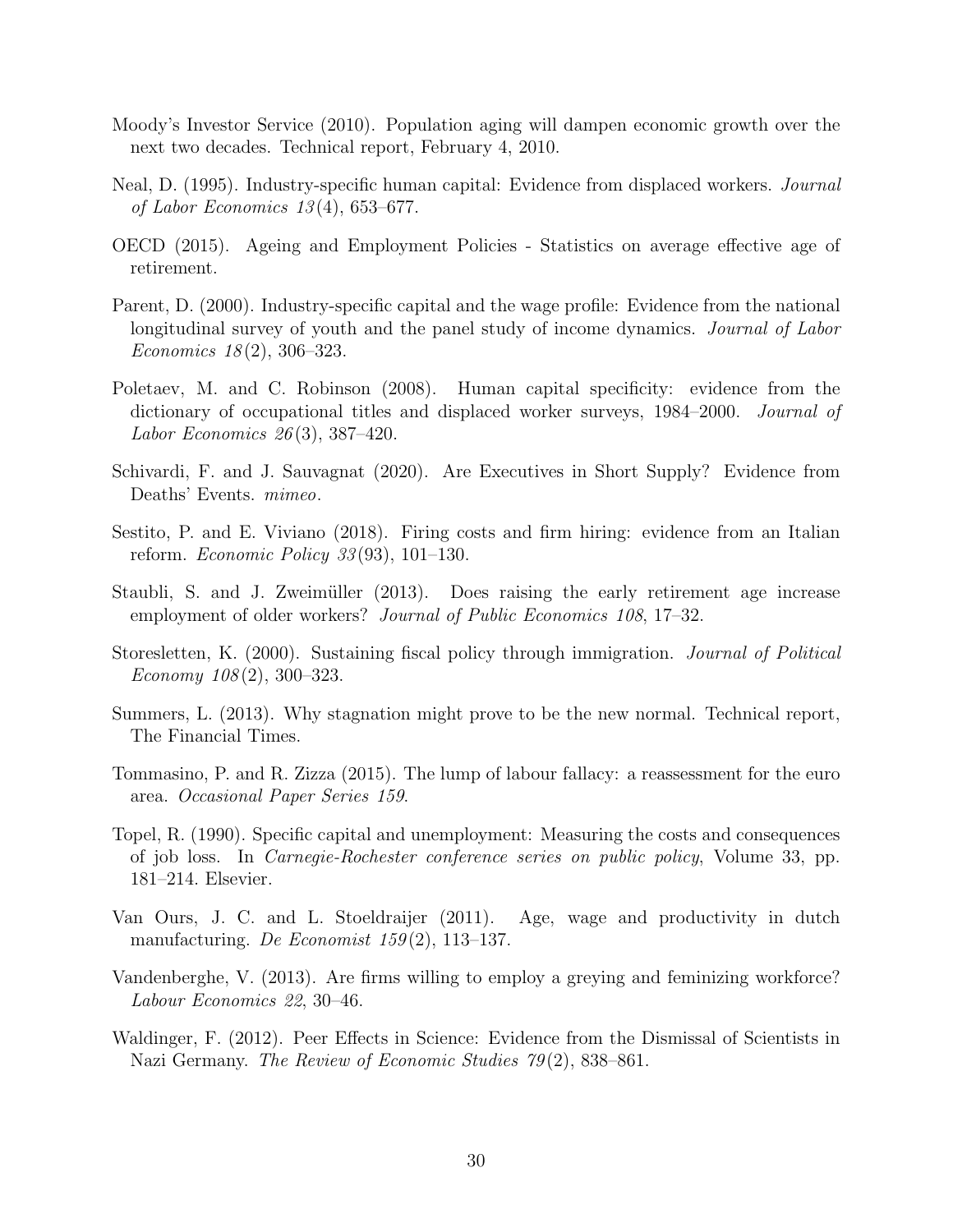# Figures and Tables

### <span id="page-31-0"></span>Figure 1: Changes in Public Pension Eligibility Rules Due to Reform in December 2011, by Type of Eligibility



(a) Change in Eligibility for Public Pension Based on Age

(b) Change in Eligibility for Public Pension Based on Seniority



Notes: YSSC stands for Years of Social Security Contributions. In Italy, a worker can become eligible for a public pension either by reaching a certain age or a certain number of YSSC (see Section [4](#page-10-0) for a discussion). Under the seniority scheme, before the 2011 reform the eligibility rules were the same for men and women. One option referred only to the number of accrued YSSC (YSSC pre-2012); the second one referred to a combination of requirements on the number of YSSC and age (YSSC Quota pre-2012). After the reform, the second option - the Quota - was abolished. The seniority pension scheme introduced by the new reform requires a given number of accrued YSSC which differs across genders.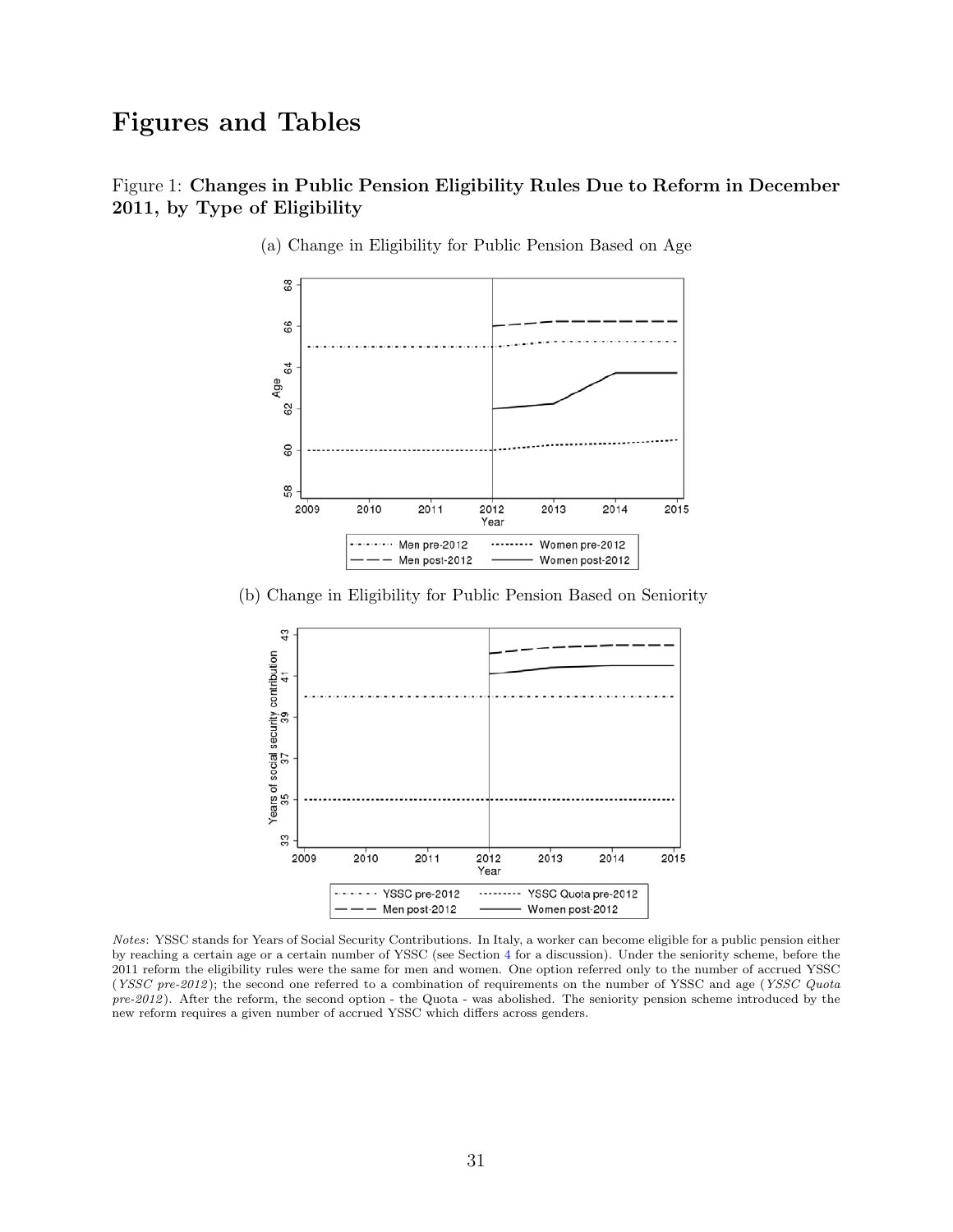<span id="page-32-0"></span>Figure 2: Percent of Workers Eligible to Claim Public Pension and Average Minimum Retirement Age (MRA) Among Workers Age 55 and Above - Actual and Expected



(a) Percentage Among Workers of All Ages

Notes: Our calculations based on INPS-INVIND data. Solid line: share of workers who are eligible for a public pension in year t according to the law in place in year t,  $ELIG_{i,t}|Law_t$ . Dotted line: expected share of workers who are eligible for a public pension in year t according to the law in place in year  $t-1$ ,  $ELIG_{i,t}|Law_{t-1}$ . The solid vertical line identifies the first year in which the pension reform we analyze was implemented.

(b) Average Minimum Retirement Age Among Workers Age 55 and Above



Notes: Our calculations based on INPS-INVIND data. Solid line: Average Minimum Retirement Age in year t according to the law in place in year t,  $MRA_{i,t}|Law_t$ . Dotted line: expected share of workers who are eligible for a public pension in year t according to the law in place in year  $t-1$ ,  $MRA_{i,t}|Law_{t-1}$ . The solid vertical line marks the first year in which the pension reform we analyze was implemented.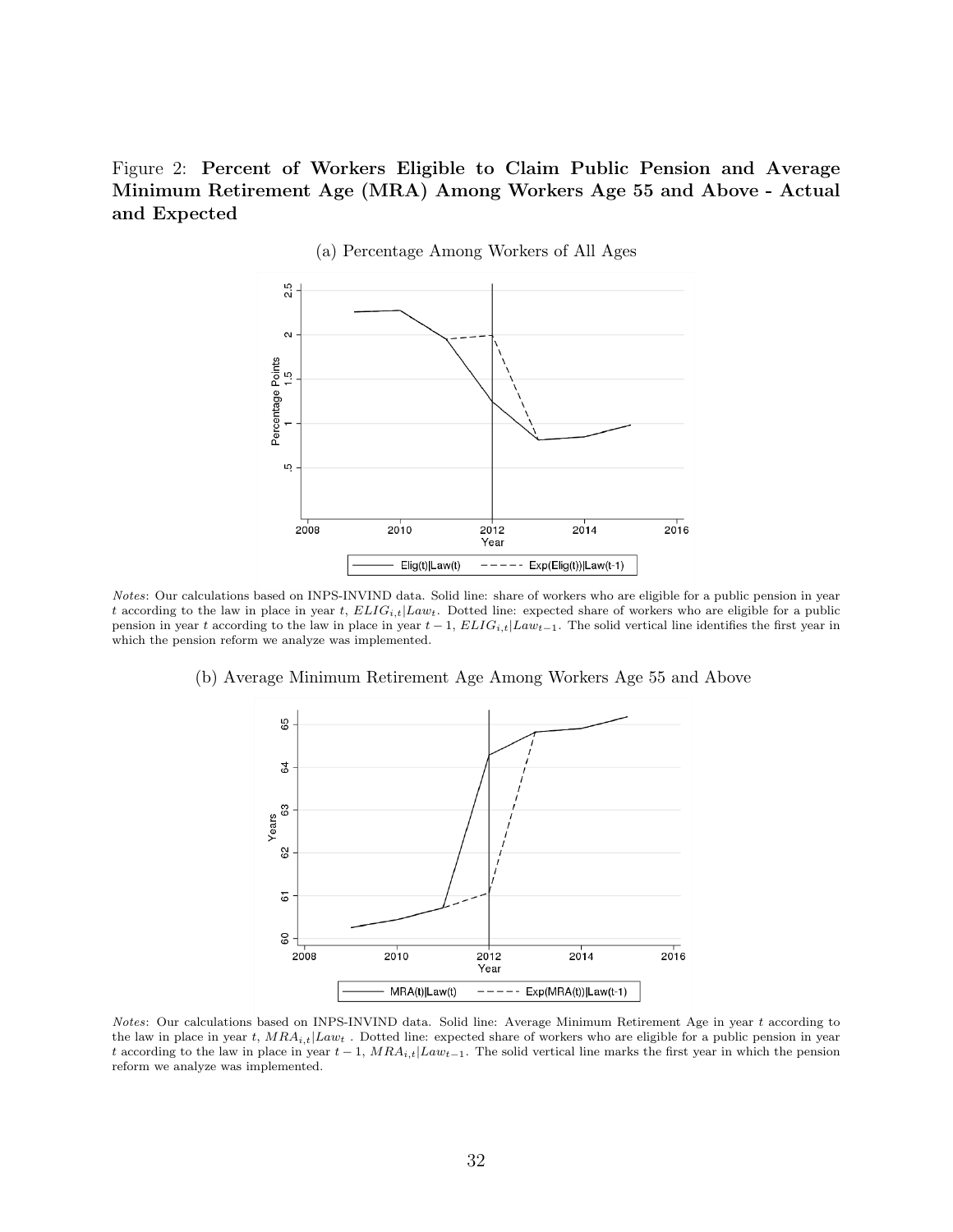### <span id="page-33-0"></span>Figure 3: The Evolution of the Share of Workers Age 55 and Above - Actual and Imputed Based on Trend Up Until Pension Reform in December 2011



Notes: Authors calculations based on INVIND sample used in main empirical analysis, see Section [3](#page-9-0) for details and Table [A2](#page-51-0) for descriptive statistics. In dark grey: the actual share of 55+ workers; in light grey: the predicted line based on the pre-2012 trend.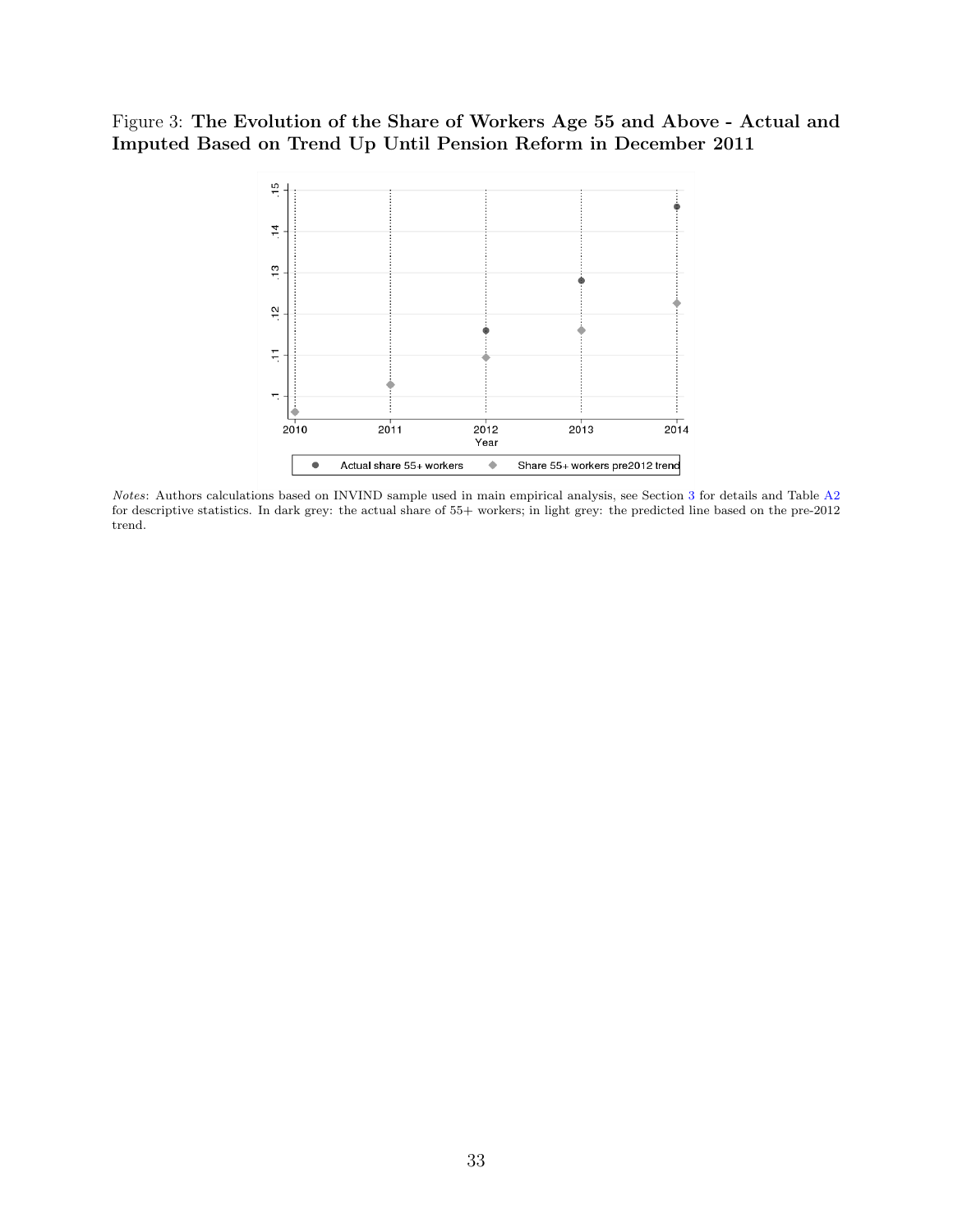### <span id="page-34-0"></span>Figure 4: The Incidence of Claiming Benefits and Retirement Upon Reaching Pension Eligibility (Minimum Retirement Age)



(a) Probability of Claiming a Public Pension

(b) Probability of Working at Least a Day in a Year



Notes: Authors calculations based on INPS data. The first panel shows results of an event-study regression shown in equation [4](#page-14-1) estimating the probability to claim pension benefits as a function of the time distance (measured in years) to the Minimum Retirement Age (the first a worker reaches pension eligibility) and controlling for gender, age and Years of Social Security Contributions paid. Results of a comparable regression estimating the probability of being employed at least one day in a given year as function of the distance to the Minimum Retirement Age and controlling for gender, age and Years of Social Security Contributions paid. Point estimates and 95% confidence intervals. YSSC stands for Years of Social Security Contributions (see notes to Figure [1\)](#page-31-0). Based on INPS data reporting incidence of public pension claims (simple random sample of 24 birthdates for the whole private non agricultural sector), information not available in our main data set.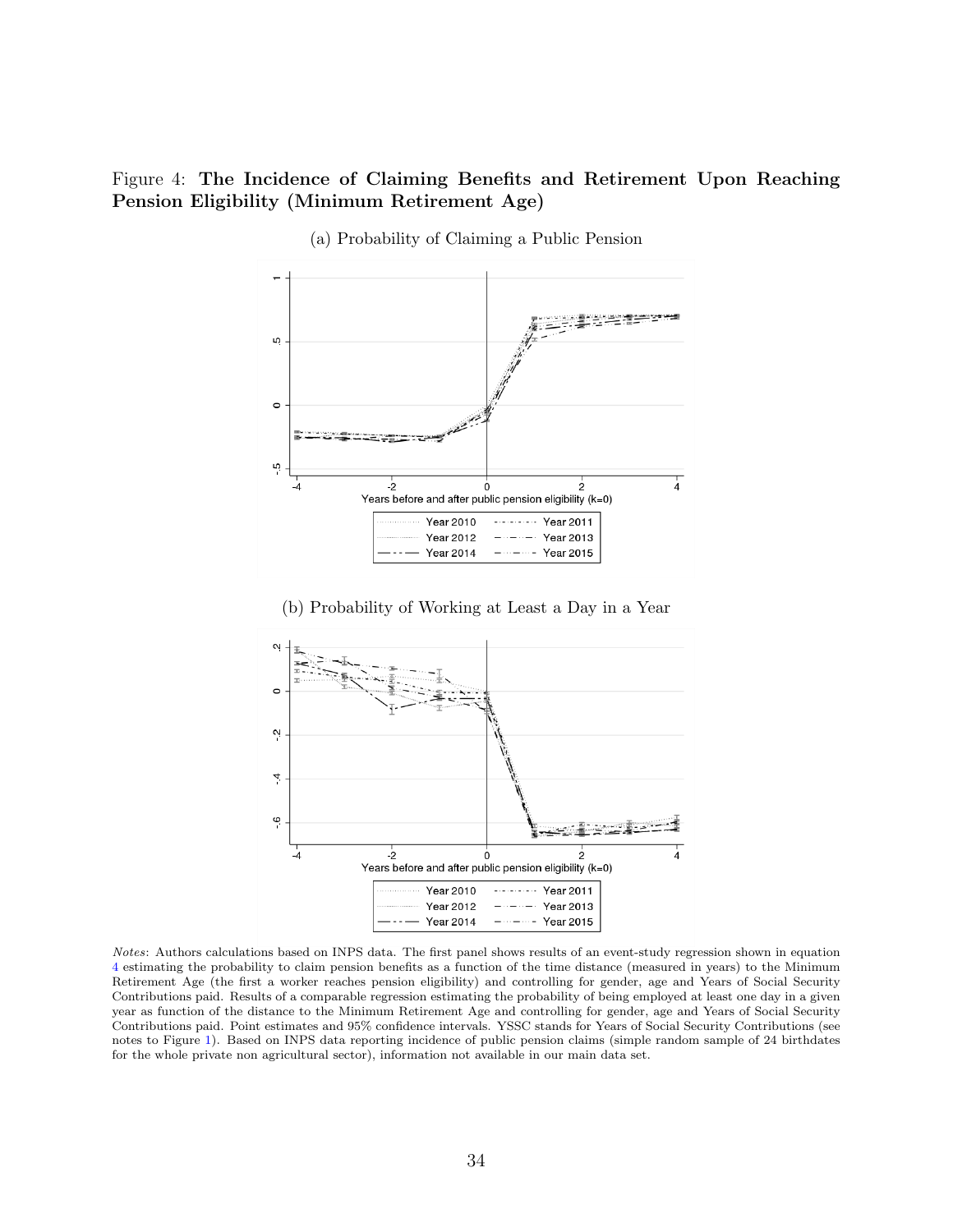<span id="page-35-0"></span>Figure 5: Distribution of the Share of Firms' Employees Unexpectedly Losing Eligibility in 2012 Due to Pension Reform (Histogram of Instrumental Variable)



*Notes*: Authors calculations based on INPS data. The figure shows the histogram of  $z_{jt} = (ELIG_{i,2012} | Law_{2011} - ELIG_{i,2012} | Law_{2012}) / EMPL_{i,2011}$  as defined in Subsection 9, where j indexes firms. Given  $(ELIG_{j,2012}|Law_{2011} - ELIG_{j,2012}|Law_{2012}) / EMPI_{j,2011}$  as defined in Subsection [9,](#page-37-0) where j indexes firms. the employment share of workers age 55 and above was on average 10% in the year prior to the reform, a 2 percentage point rise in  $z_{jt}$  implies a 20% rise in the fraction of employees age 55 and above losing eligibility to retire.

<span id="page-35-1"></span>Figure 6: The Effect of the Reform on the Change of Employment Among Workers Age 55 and Above: Assessing Pre-Existing Trends and Dynamic Effects



Notes: The graph reports estimates of separate regressions of two leads and two lags of cumulative change in employment of workers age 55+ on the change in the firms' share of workers age 55+ from 2011 to 2012, instrumented by the change in the share of a firms' employees losing eligibility to retire (as explained in Subsection [9](#page-37-0) and notes to Table [1\)](#page-38-0). Hence, the coefficient is 1 in the year of the reform by definition.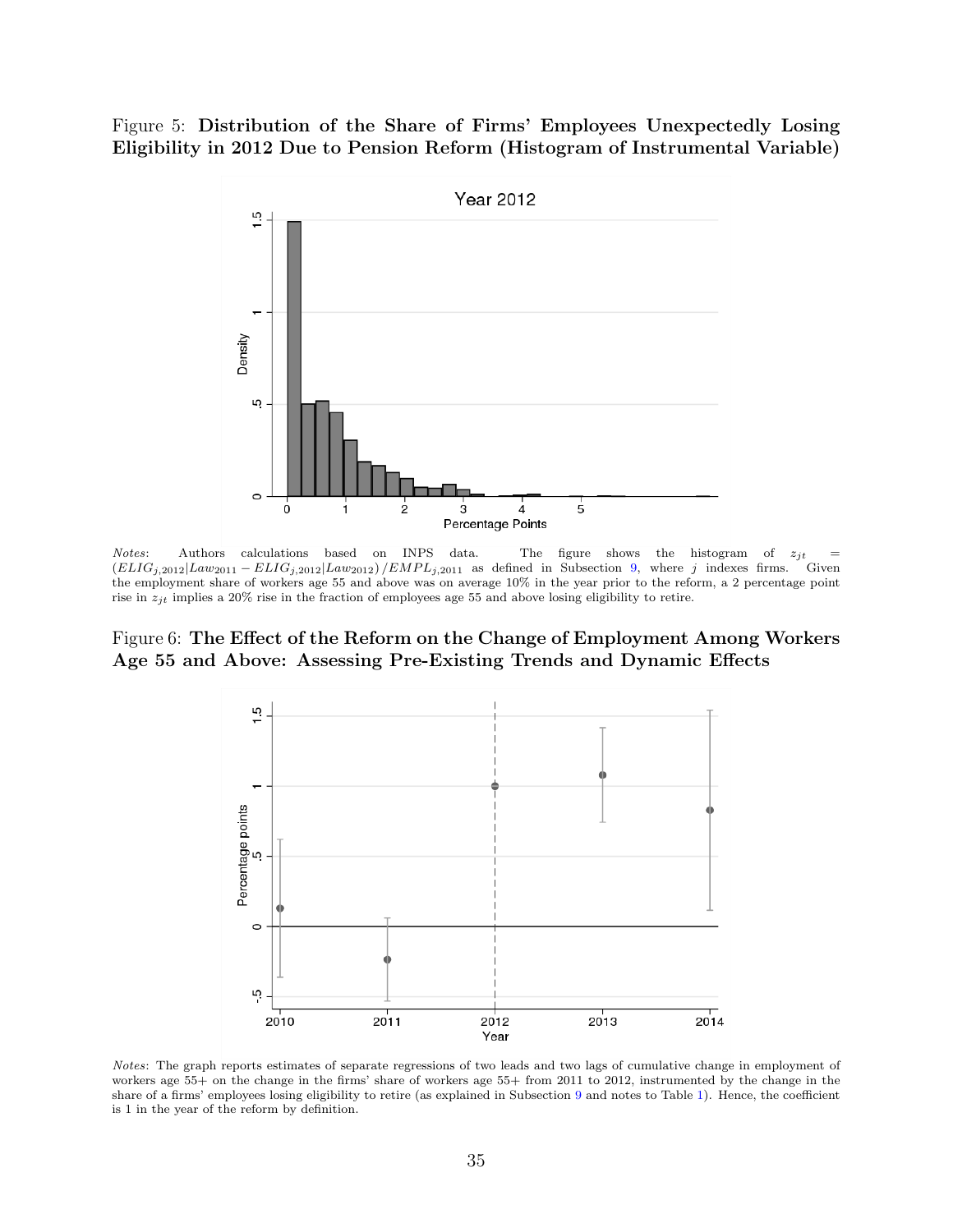### Figure 7: Flows Into Retirement by Age and Wage-Age Gradient for Mature workers Before and After 2011 Pension Reform in the Overall Economy

<span id="page-36-0"></span>

(a) Fraction Workers Exiting Employment

Notes: Authors calculations based on INPS data (simple random sample of 24 birth dates for the whole private non agricultural sector). Only employees working at least 150 days in a given year are included. Flows into retirement are calculated using the negative percent change in employment at each age. The average of log full-time equivalent daily wages at each age are normalized by subtracting the average of log daily FTE wages for 40-44 years old workers. Pre-reform years are 2009-2011 and post-reform years are 2012-14.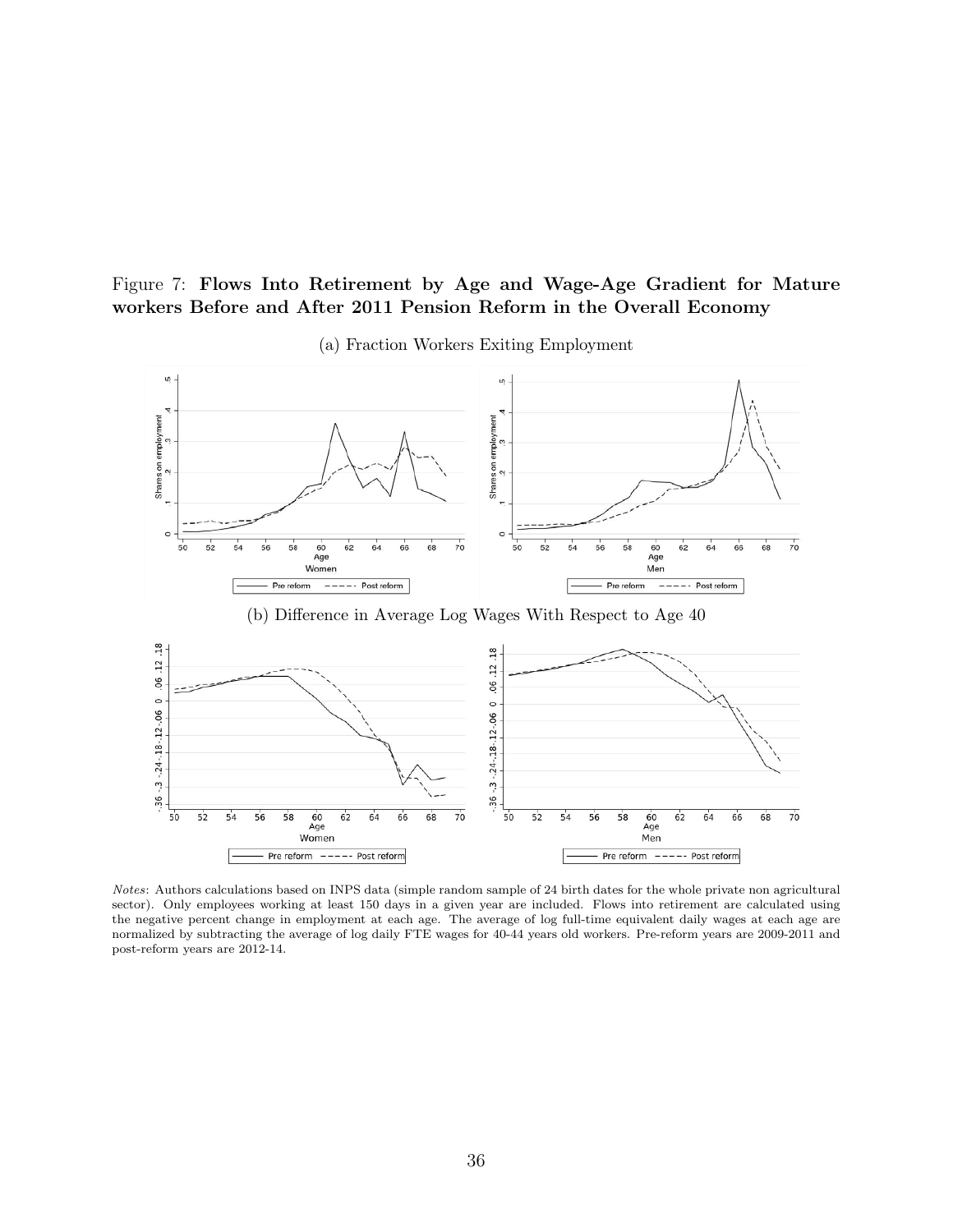### <span id="page-37-1"></span>Figure 8: Dynamic Effects of the Reform on the Annual Growth Rate in Employment By Age Class



Notes: The graph reports estimates of separate regressions of the year-to-year growth rate on the change in the firms' share of workers age 55+ from 2011 to 2012, instrumented by the change in the share of a firms' employees losing eligibility to retire (as explained in Subsection and notes to Table [1\)](#page-38-0). Regressions include as additional controls: the share of 35-54 and 55+ workers in 2010, the share of workers eligible to retire before the reform (see notes to Table [1\)](#page-38-0), sector fixed effects and year fixed effects. Standard errors in brackets clustered at the firm level. Confidence intervals at the 95% level.

### <span id="page-37-0"></span>Figure 9: Dynamic Effects of the Reform on the Annual Growth Rate in Firm Outcomes



Notes: The graph reports estimates of separate regressions of the year-to-year growth rate on the change in the firms' share of workers age 55+ from 2011 to 2012, instrumented by the change in the share of a firms' employees losing eligibility to retire (as explained in Subsection and notes to Table [1\)](#page-38-0). Regressions include as additional controls: the share of 35-54 and 55+ workers in 2010, the share of workers eligible to retire before the reform (see notes to Table [1\)](#page-38-0), sector fixed effects and year fixed effects. Standard errors in brackets clustered at the firm level. Confidence intervals at the 95% level.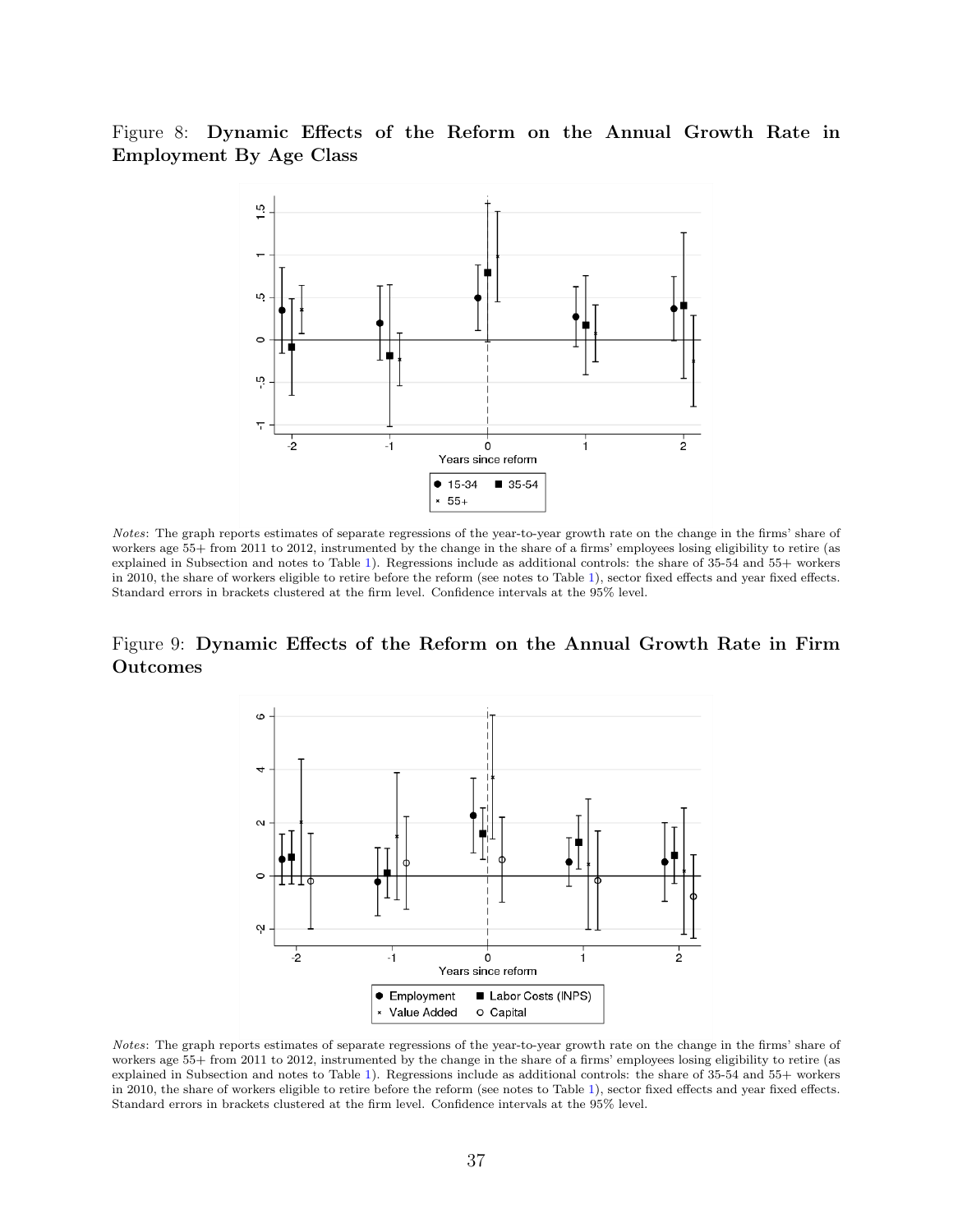### <span id="page-38-0"></span>Table 1: Effect of Employees' Reduction in Retirement Eligibility Due to 2011 Pension Reform on Firms' Change in Employment due to Workers Age 55 and Above (First Stage Regression). Years 2011-12

| Reduction in Share of Employees Eligible to Retire<br>Pre-Reform Share of Employees Eligible to Retire<br>Observations | All Firms<br>Coef.<br>$0.56***$<br>$-0.39***$<br>1025 | S.e.<br>(0.18)<br>(0.10) |                  |        |
|------------------------------------------------------------------------------------------------------------------------|-------------------------------------------------------|--------------------------|------------------|--------|
| F-test                                                                                                                 | 31.99                                                 |                          |                  |        |
|                                                                                                                        | Young Firms                                           |                          | Old Firms        |        |
|                                                                                                                        | Coef.                                                 | S.e.                     | Coef.            | S.e.   |
| Reduction in Share of Employees Eligible to Retire                                                                     | $0.32***$<br>(0.12)<br>$-0.38***$<br>(0.08)           |                          | $0.61***$        | (0.22) |
| Pre-Reform Share of Employees Eligible to Retire                                                                       |                                                       |                          | $-0.40***$       | (0.12) |
| Observations                                                                                                           | 437                                                   |                          | 588              |        |
| F-test                                                                                                                 | 9.72                                                  |                          | 19.24            |        |
|                                                                                                                        | <b>Small Firms</b>                                    |                          | <b>Big Firms</b> |        |
|                                                                                                                        | Coef.                                                 | S.e.                     | Coef.            | S.e.   |
| Reduction in Share of Employees Eligible to Retire                                                                     | $0.56***$                                             | (0.22)                   | $0.69***$        | (0.38) |
| Pre-Reform Share of Employees Eligible to Retire                                                                       | $-0.35***$                                            | (0.11)                   | $-0.53***$       | (0.22) |
| Observations                                                                                                           | 507                                                   |                          | 518              |        |
| F-test                                                                                                                 | 16.7                                                  |                          | 21.43            |        |

Notes: First stage regression (equation [5\)](#page-16-2). Dependent variable is change in the share of older workers among a firm's employees:  $(OLD_{j,2012} -OLD_{j,2011})/EMPD_{j,2011}$ . The change in the share of employees eligible to retire due to the reform is measured as  $(ELIG_{j,2012} | Law_{2011} - ELIG_{j,2012} | Law_{2012}) / EMPL_{j,2011}$ . The pre-Reform Share of employees eligible to retire is measured as  $ELIG_{j,2012}|Law_{2011}/EMPL_{j,2011}$ .

\* significant at 10%; \*\* significant at 5%; \*\*\* significant at 1%.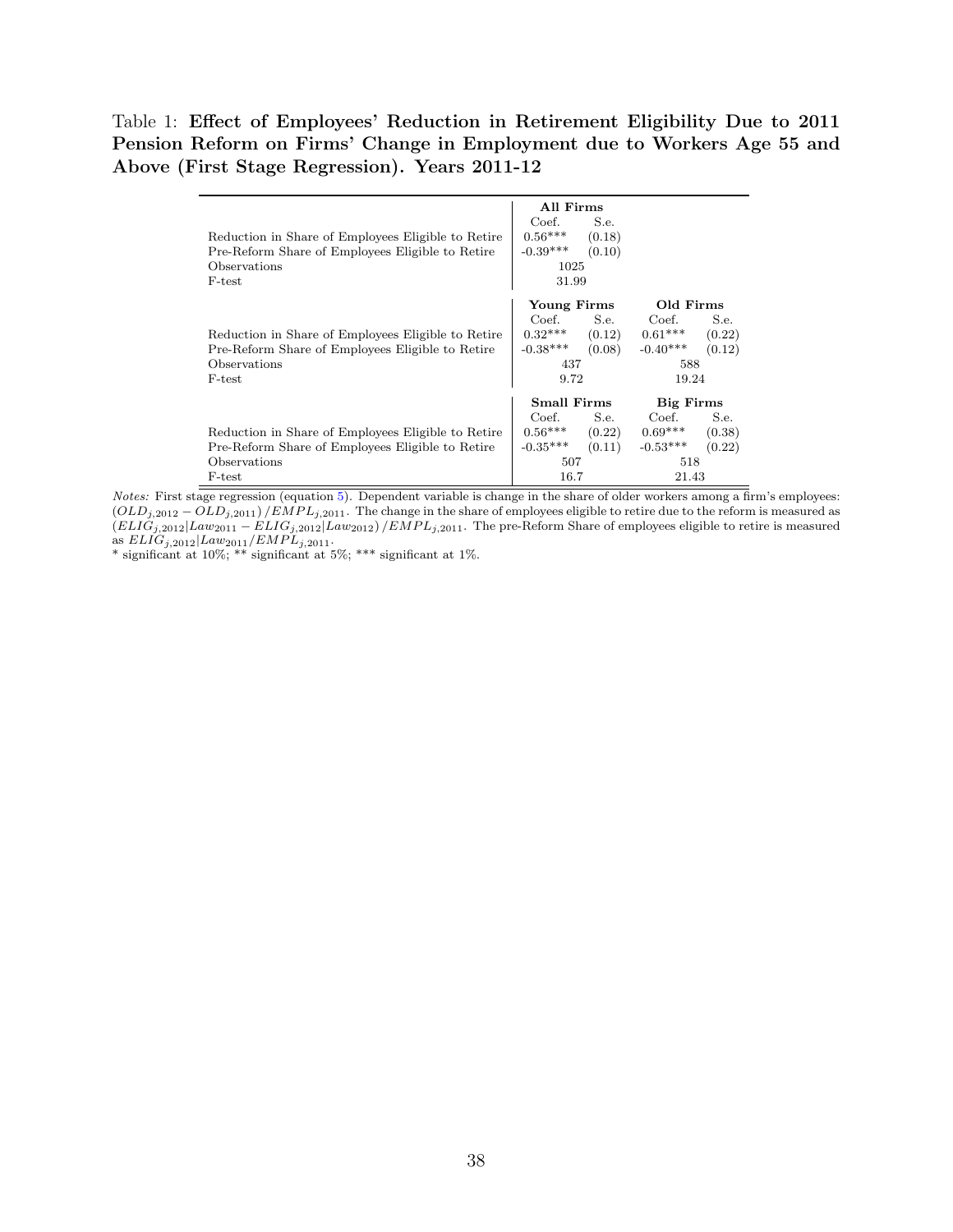### <span id="page-39-0"></span>Table 2: Effect of Rise in Firms' Employment of Older Workers on Younger Workers' Employment by Age Group. Years 2010-14 or 2011-12

|                           |             | Balanced panel |            | Unbalanced panel |
|---------------------------|-------------|----------------|------------|------------------|
|                           | Age $15-34$ | Age $35-54$    | Age 15-34  | Age $35-54$      |
| First Difference (FD) OLS |             |                |            |                  |
| Empl. Change Age $55+$    | $0.391***$  | $1.466***$     | $0.463***$ | $1.694***$       |
|                           | (0.0419)    | (0.140)        | (0.0493)   | (0.149)          |
| Observations              | 5125        | 5125           | 7101       | 7101             |
| FD OLS with Firm FE       |             |                |            |                  |
| Empl. Change Age $55+$    | $0.364***$  | $1.467***$     | $0.411***$ | $1.610***$       |
|                           | (0.0436)    | (0.160)        | (0.0451)   | (0.154)          |
| Observations              | 5125        | 5125           | 7101       | 7101             |
| FD OLS (Years 2011-12)    |             |                |            |                  |
|                           | $0.407***$  | $1.629***$     | $0.557***$ | $1.700***$       |
|                           | (0.0547)    | (0.268)        | (0.0735)   | (0.184)          |
| Observations              | 1025        | 1025           | 1960       | 1960             |
| FD IV (Years 2011-12)     |             |                |            |                  |
| Empl. Change Age $55+$    | $0.522**$   | $0.786*$       | 0.557      | $0.848**$        |
|                           | (0.262)     | (0.405)        | (0.344)    | (0.401)          |
| Observations              | 1025        | 1025           | 1960       | 1960             |

Notes: OLS refers to estimates of equation [3](#page-13-1) on the balanced panel. Regressions include as additional controls: the share of 35-54 and 55+ workers in 2010, sector fixed effects and year fixed effects (not included in the one year regressions 2011-12). Additional control variable for IV regression is the share of workers eligible to retire before the reform (see notes to Table [1\)](#page-38-0). First stage statistics for the IV estimates are reported in Table [1.](#page-38-0) Standard errors in brackets clustered at the firm level. \* significant at 10%; \*\* significant at 5%; \*\*\* significant at 1%.

### <span id="page-39-1"></span>Table 3: Effect of Rise in Firms' Employment of Older Workers on Hiring and Separations by Age Group. Years 2010-14 or 2011-12.

|                           |            | Hiring rate by Age Group |            |              | Separation rate by Age Group |             |
|---------------------------|------------|--------------------------|------------|--------------|------------------------------|-------------|
|                           | 15-34      | 35-54                    | $55+$      | 15-34        | 35-54                        | $55+$       |
| First Difference (FD) OLS |            |                          |            |              |                              |             |
| Empl. Change Age $55+$    | $0.441***$ | $1.197***$               | $0.352***$ | 0.0501       | $-0.269***$                  | $-0.648***$ |
|                           | (0.0553)   | (0.131)                  | (0.0439)   | (0.0443)     | (0.0978)                     | (0.0439)    |
| Observations              | 5125       | 5125                     | 5125       | 5125         | 5125                         | 5125        |
| FD OLS with Firm FE       |            |                          |            |              |                              |             |
| Empl. Change Age $55+$    | $0.280***$ | $0.895***$               | $0.281***$ | $-0.0847***$ | $-0.572***$                  | $-0.719***$ |
|                           | (0.0414)   | (0.133)                  | (0.0469)   | (0.0287)     | (0.0808)                     | (0.0469)    |
| Observations              | 5125       | 5125                     | 5125       | 5125         | 5125                         | 5125        |
| FD OLS (Years 2011-12)    |            |                          |            |              |                              |             |
| Empl. Change Age $55+$    | $0.409***$ | $1.541***$               | $0.536***$ | 0.00152      | $-0.0883$                    | $-0.464***$ |
|                           | (0.0802)   | (0.295)                  | (0.136)    | (0.0707)     | (0.124)                      | (0.136)     |
| Observations              | 1025       | 1025                     | 1025       | 1025         | 1025                         | 1025        |
| FD IV (Years 2011-12)     |            |                          |            |              |                              |             |
| Empl. Change Age $55+$    | 0.480      | 0.484                    | 0.102      | $-0.0422$    | $-0.302$                     | $-0.898***$ |
|                           | (0.498)    | (0.649)                  | (0.256)    | (0.437)      | (0.565)                      | (0.256)     |
| Observations              | 1025       | 1025                     | 1025       | 1025         | 1025                         | 1025        |

Notes: OLS refers to estimates of equation [3](#page-13-1) on the balanced panel. Regressions include as additional controls: the share of 35-54 and 55+ workers in 2010, sector fixed effects and year fixed effects (not included in the one year regressions 2011-12). Additional control variable for IV regression is the share of workers eligible to retire before the reform (see notes to Table [1\)](#page-38-0). First stage statistics for the IV estimates are reported in Table [1.](#page-38-0) Standard errors in brackets clustered at the firm level. \* significant at  $10\%$ ; \*\* significant at  $5\%$ ; \*\*\* significant at  $1\%$ .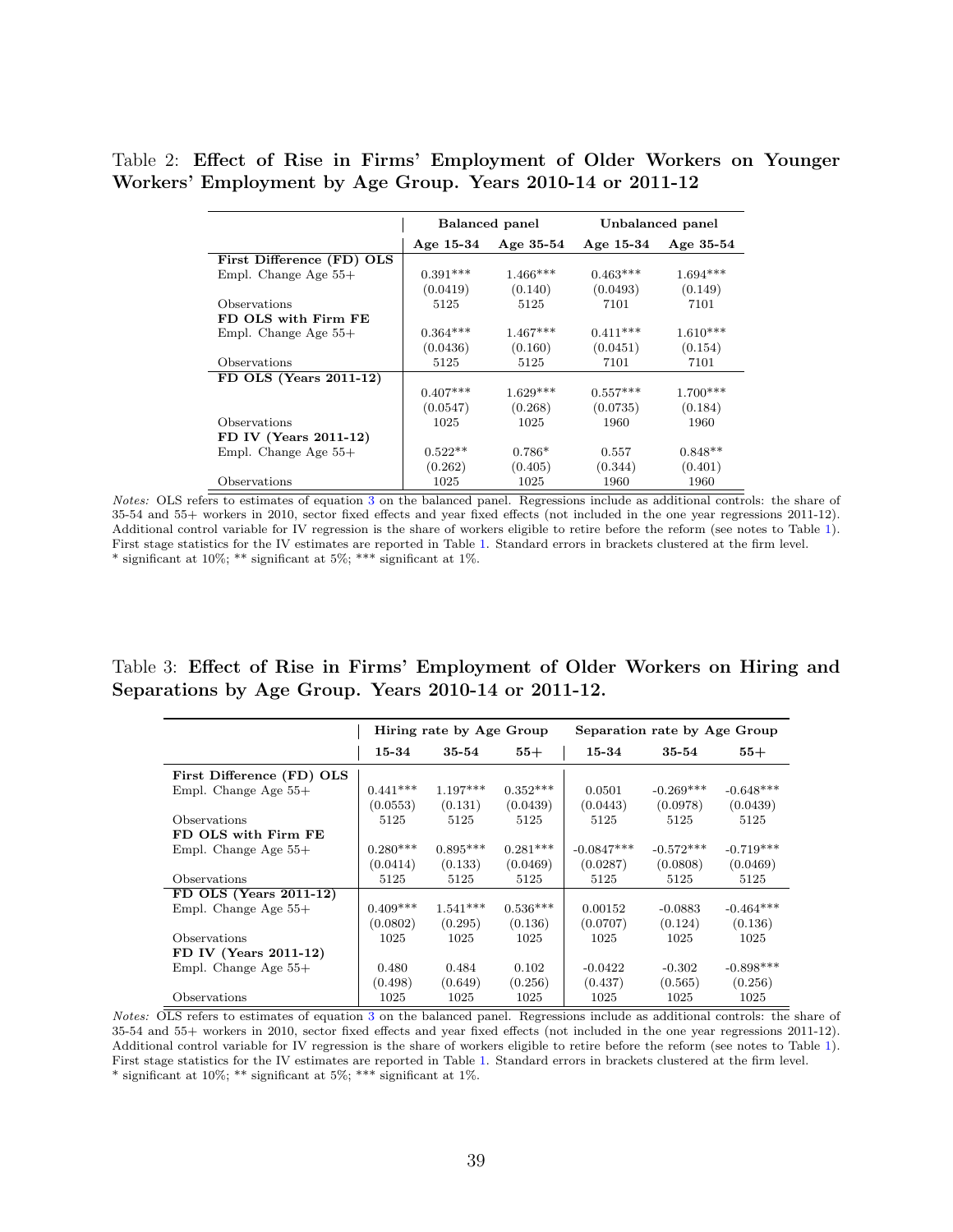### Table 4: Effect of Rise in Firms' Employment of Older Workers on Net Employment Changes by Contract Type and Age Group. Years 2010-14 or 2011-12.

<span id="page-40-0"></span>

|                           |            | <b>Fixed Term Contracts</b><br>by Age Group |             |            | <b>Permanent Contracts</b><br>by Age Group |            |
|---------------------------|------------|---------------------------------------------|-------------|------------|--------------------------------------------|------------|
|                           | 15-34      | 35-54                                       | $55+$       | 15-34      | 35-54                                      | $^{55+}$   |
| First Difference (FD) OLS |            |                                             |             |            |                                            |            |
| Empl. Change Age $55+$    | $0.125***$ | $0.167***$                                  | $0.0866***$ | $0.266***$ | $1.300***$                                 | $0.913***$ |
|                           | (0.0218)   | (0.0300)                                    | (0.0173)    | (0.0352)   | (0.138)                                    | (0.0173)   |
| Observations              | 5125       | 5125                                        | 5125        | 5125       | 5125                                       | 5125       |
| FD OLS with Firm FE       |            |                                             |             |            |                                            |            |
| Empl. Change Age $55+$    | $0.107***$ | $0.154***$                                  | $0.0950***$ | $0.257***$ | $1.313***$                                 | $0.905***$ |
|                           | (0.0200)   | (0.0331)                                    | (0.0200)    | (0.0402)   | (0.158)                                    | (0.0200)   |
| Observations.             | 5125       | 5125                                        | 5125        | 5125       | 5125                                       | 5125       |
| FD OLS (Years $2011-12$ ) |            |                                             |             |            |                                            |            |
| Empl. Change Age $55+$    | $0.112***$ | $0.187***$                                  | $0.0552***$ | $0.295***$ | $1.442***$                                 | $0.945***$ |
|                           | (0.0352)   | (0.0395)                                    | (0.0145)    | (0.0561)   | (0.260)                                    | (0.0145)   |
| Observations              | 1025       | 1025                                        | 1025        | 1025       | 1025                                       | 1025       |
| FD IV (Years 2011-12)     |            |                                             |             |            |                                            |            |
| Empl. Change Age $55+$    | $0.332*$   | $-0.120$                                    | 0.0483      | 0.190      | $0.906**$                                  | $0.952***$ |
|                           | (0.188)    | (0.181)                                     | (0.0545)    | (0.167)    | (0.359)                                    | (0.0545)   |
| Observations              | 1025       | 1025                                        | 1025        | 1025       | 1025                                       | 1025       |

Notes: OLS refers to estimates of equation [3](#page-13-1) on the balanced panel. Regressions include as additional controls: the share of 35-54 and 55+ workers in 2010, sector fixed effects and year fixed effects (not included in the one year regressions 2011-12). Additional control variable for IV regression is the share of workers eligible to retire before the reform (see notes to Table [1\)](#page-38-0). First stage statistics for the IV estimates are reported in Table [1.](#page-38-0) Standard errors in brackets clustered at the firm level. \* significant at 10%; \*\* significant at 5%; \*\*\* significant at 1%.

### Table 5: Effect of Rise in Firms' Employment of Older Workers on Wages by Age Group. Years 2010-14 and 2011-12.

<span id="page-40-1"></span>

| VARIABLES                |           | Aged 15-34  |            | Aged 35-54  |             | Aged $55+$  |
|--------------------------|-----------|-------------|------------|-------------|-------------|-------------|
|                          | Total     | Contractual | Total      | Contractual | Total       | Contractual |
| FD OLS                   | $-0.0569$ | 0.0871      | $-0.0362$  | 0.00891     | $-0.507***$ | 0.178       |
| Net empl var $55+$       | (0.0567)  | (0.0951)    | (0.0449)   | (0.105)     | (0.105)     | (0.180)     |
| Obs.                     | 5113      | 5113        | 5125       | 5125        | 5088        | 5088        |
|                          |           |             |            |             |             |             |
| FD OLS with firm FE      |           |             |            |             |             |             |
| Net empl var $55+$       | $-0.0441$ | 0.0959      | $-0.0303$  | $-0.0332$   | $-0.506***$ | 0.303       |
|                          | (0.0648)  | (0.107)     | (0.0460)   | (0.104)     | (0.111)     | (0.222)     |
| Obs.                     | 5113      | 5113        | 5125       | 5125        | 5088        | 5088        |
| FD (Years 2011-12)       |           |             |            |             |             |             |
|                          | $-0.100$  | 0.282       | $-0.00784$ | 0.106       | $-0.363$    | 0.168       |
|                          | (0.168)   | (0.202)     | (0.104)    | (0.128)     | (0.243)     | (0.334)     |
| Obs.                     | 1022      | 1022        | 1025       | 1025        | 1020        | 1020        |
| FD IV (Years $2011-12$ ) |           |             |            |             |             |             |
| Net empl var $55+$       | $-0.132$  | $-0.939$    | 0.0926     | $-0.244$    | $-0.456$    | $-3.327*$   |
|                          | (0.596)   | (1.003)     | (0.433)    | (0.652)     | (1.005)     | (1.985)     |
| Obs.                     | 1022      | 1022        | 1025       | 1025        | 1020        | 1020        |

Notes: OLS refers to estimates of equation [3](#page-13-1) on the balanced panel. Regressions include as additional controls: the share of 35-54 and 55+ workers in 2010, sector fixed effects and year fixed effects (not included in the one year regressions 2011-12). Additional control variable for IV regression is the share of workers eligible to retire before the reform (see notes to Table [1\)](#page-38-0). First stage statistics for the IV estimates are reported in Table [1.](#page-38-0) Standard errors in brackets clustered at the firm level. \* significant at  $10\%$ ; \*\* significant at  $5\%$ ; \*\*\* significant at  $1\%$ .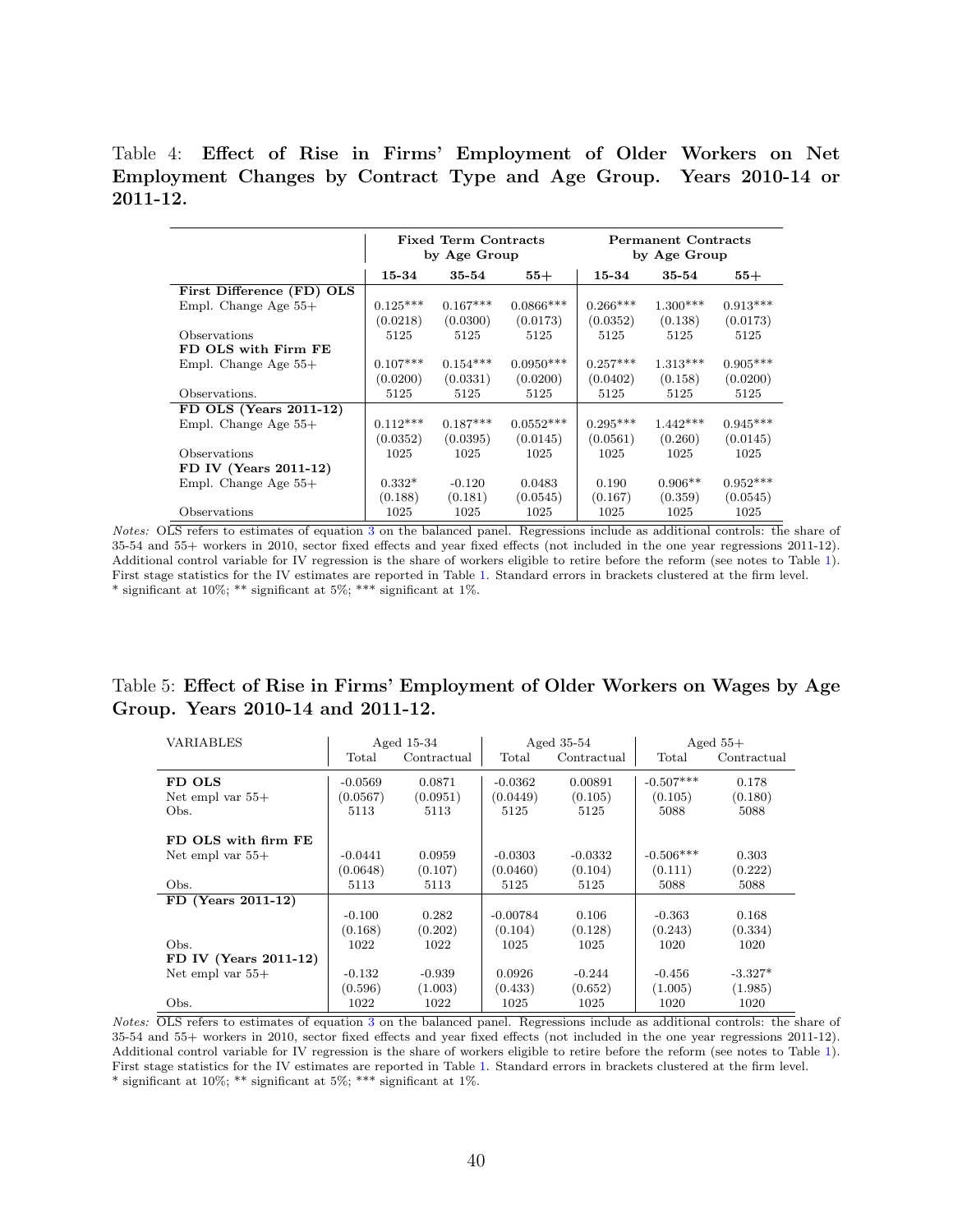Table 6: Effect of Rise in Firms' Employment of Older Workers on Firms' Economic Outcomes. Years 2010-14 and 2011-12.

<span id="page-41-0"></span>

|                           |             |                      |            |             | Unit                 |            |
|---------------------------|-------------|----------------------|------------|-------------|----------------------|------------|
|                           |             | Labor cost           | Value      |             | Labor costs          |            |
|                           | <b>INPS</b> | <b>Balance</b> sheet | Added      | <b>INPS</b> | <b>Balance</b> sheet | Capital    |
| First Difference (FD) OLS |             |                      |            |             |                      |            |
| Empl. Change Age $55+$    | $0.773***$  | $0.682***$           | $0.729***$ | 0.0255      | $-0.0448$            | $0.434***$ |
|                           | (0.0594)    | (0.0762)             | (0.115)    | (0.0968)    | (0.0824)             | (0.104)    |
| <b>Observations</b>       | 5116        | 5116                 | 5116       | 5116        | 5116                 | 5116       |
| FD OLS with Firm FE       |             |                      |            |             |                      |            |
| Empl. Change Age $55+$    | $0.499***$  | $0.403***$           | $0.415***$ | 0.0841      | $-0.00623$           | $0.283***$ |
|                           | (0.0600)    | (0.0757)             | (0.136)    | (0.116)     | (0.102)              | (0.0999)   |
| <b>Observations</b>       | 5116        | 5116                 | 5116       | 5116        | 5116                 | 5116       |
| FD OLS (Years $2011-12$ ) |             |                      |            |             |                      |            |
| Empl. Change Age $55+$    | $0.645***$  | $0.595***$           | $0.929***$ | $-0.148$    | $-0.258*$            | 0.197      |
|                           | (0.0857)    | (0.104)              | (0.190)    | (0.169)     | (0.156)              | (0.195)    |
| <b>Observations</b>       | 1025        | 1025                 | 1025       | 1025        | 1025                 | 1025       |
| FD IV (Years 2011-12)     |             |                      |            |             |                      |            |
| Empl. Change Age $55+$    | $1.678***$  | $1.585**$            | $3.767**$  | $-0.217$    | $-0.481$             | 0.706      |
|                           | (0.609)     | (0.640)              | (1.759)    | (1.139)     | (1.035)              | (0.982)    |
| Observations              | 1025        | 1025                 | 1025       | 1025        | 1025                 | 1025       |

Notes: OLS refers to estimates of equation [3](#page-13-1) on the balanced panel. Labor cost-INPS is the total labor cost obtained by multiplying the average wage by the number of FTE working days in INPS data. Labor cost-Balance sheet is the total labor cost according to the firm balance sheet. Regressions include as additional controls: the share of 35-54 and 55+ workers in 2010, sector fixed effects and year fixed effects (not included in the one year regressions 2011-12). Additional control variable for IV regression is the share of workers eligible to retire before the reform (see notes to Table [1\)](#page-38-0). First stage statistics for the IV estimates are reported in Table [1.](#page-38-0) Standard errors in brackets clustered at the firm level.

\* significant at  $10\%$ ; \*\* significant at  $5\%$ ; \*\*\* significant at  $1\%$ .

### <span id="page-41-1"></span>Table 7: Effect of Rise in Firms' Employment of Older Workers on Firm Economic Outcomes in Per Worker Terms. Years 2010-14 and 2011-12.

|                           |            |             | Labor Cost           | Value     |
|---------------------------|------------|-------------|----------------------|-----------|
|                           | Capital    | <b>INPS</b> | <b>Balance Sheet</b> | Added     |
| First Difference (FD) OLS |            |             |                      |           |
| Empl. Change Age $55+$    | $-0.291**$ | $0.109***$  | 0.0720               | 0.0572    |
|                           | (0.127)    | (0.0368)    | (0.0533)             | (0.106)   |
| Observations              | 5116       | 5116        | 5116                 | 5116      |
| FD OLS with Firm FE       |            |             |                      |           |
| Empl. Change Age $55+$    | $-0.159$   | $0.0938**$  | 0.0474               | $-0.0389$ |
|                           | (0.137)    | (0.0443)    | (0.0629)             | (0.129)   |
| Observations              | 5116       | 5116        | 5116                 | 5116      |
| FD OLS (Years 2011-12)    |            |             |                      |           |
| Empl. Change Age $55+$    | $-0.143$   | $0.228***$  | $0.225**$            | $0.461**$ |
|                           | (0.219)    | (0.0637)    | (0.0901)             | (0.190)   |
| Observations              | 1025       | 1025        | 1025                 | 1025      |
| FD IV (Years 2011-12)     |            |             |                      |           |
| Empl. Change Age $55+$    | $-0.473$   | 0.327       | 0.213                | 1.610     |
|                           | (1.305)    | (0.379)     | (0.507)              | (1.396)   |
| Observations              | 1025       | 1025        | 1025                 | 1025      |

Notes: OLS refers to estimates of equation [3](#page-13-1) on the balanced panel. Labor cost-INPS is the total labor cost obtained by multiplying the average wage by the number of FTE working days in INPS data. Labor cost-Balance sheet is the total labor cost according to the firm balance sheet. Regressions include as additional controls: the share of 35-54 and 55+ workers in 2010, sector fixed effects and year fixed effects (not included in the one year regressions 2011-12). Standard errors in brackets clustered at the firm level. Additional control variable for IV regression is the share of workers eligible to retire before the reform (see notes to Table [1\)](#page-38-0). First stage statistics for the IV estimates are reported in Table [1.](#page-38-0) \* significant at  $10\%$ ; \*\* significant at  $5\%$ ; \*\*\* significant at  $1\%$ .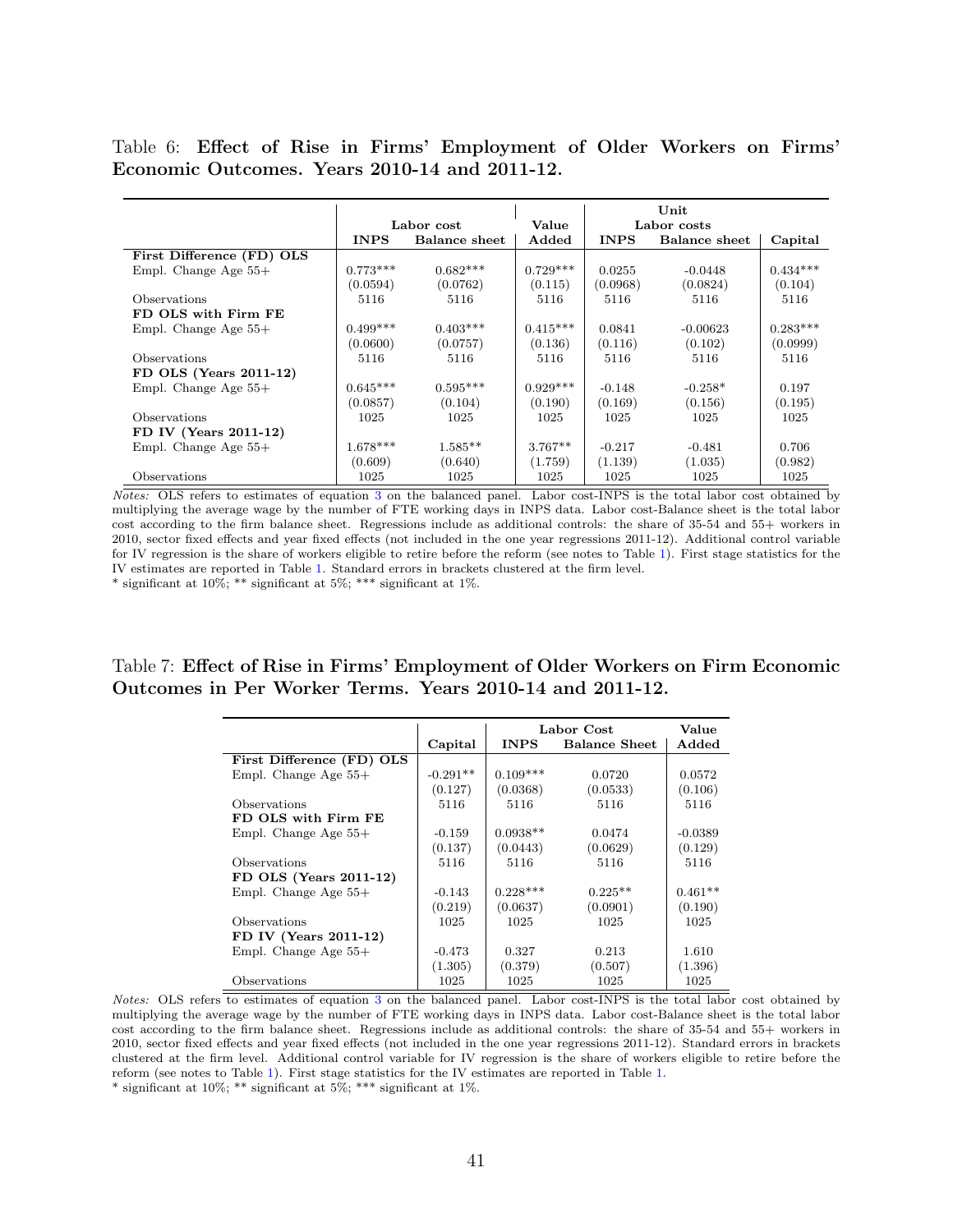| ne nozuvy                                       |                          |
|-------------------------------------------------|--------------------------|
| s Age 55 and Above on $\overline{\ }$           |                          |
| ≧                                               |                          |
|                                                 |                          |
| Heterogeneity in The Effect of a Rise in Employ |                          |
|                                                 | $\frac{1}{1}$<br>ľ       |
| $\cdot$ .                                       | $5 - 5$<br>$\frac{1}{2}$ |

| Change in            |                                              | Employment |                                               | FTE Wages                                              |                                               |            | Labor Cost                                             |                                               | Value Added                                   |
|----------------------|----------------------------------------------|------------|-----------------------------------------------|--------------------------------------------------------|-----------------------------------------------|------------|--------------------------------------------------------|-----------------------------------------------|-----------------------------------------------|
|                      | 15-34                                        | $35 - 54$  | 15-34                                         | $35 - 54$                                              | $-55 +$                                       | Total      | per Worker                                             | Total                                         | per Worker                                    |
| Young Firms          |                                              |            |                                               |                                                        |                                               |            |                                                        |                                               |                                               |
| Empl. Change Age 55+ |                                              | 0.350      | $-2.157$                                      |                                                        | $-1.037$                                      | $5.382*$   | $3.940*$                                               | $8.852*$                                      | 6.420                                         |
|                      | $\frac{1.367}{(1.247)}$ 437                  | (1.306)    |                                               | $\frac{1.748}{(1.929)}$ (1.929)                        | $\begin{array}{c} (5.896) \\ 432 \end{array}$ | (3.120)    | (2.336)                                                | $\begin{array}{c} (5.371) \\ 437 \end{array}$ | (5.002)                                       |
| Observations         |                                              | 437        | $\begin{array}{c} (2.235) \\ 437 \end{array}$ |                                                        |                                               | 437        | 437                                                    |                                               | 437                                           |
| Old Firms            |                                              |            |                                               |                                                        |                                               |            |                                                        |                                               |                                               |
| Empl. Change Age 55+ | $0.441*$                                     | $0.840*$   | 0.136                                         |                                                        | $-0.535$                                      | $-126**$   | $-0.181$                                               | $3.025*$                                      | 0.944                                         |
|                      | $(0.237)$ $588$                              | (0.431)    | (0.610)                                       | $\frac{-0.213}{(0.454)}$<br>588                        | $\begin{array}{c} (0.877) \\ 588 \end{array}$ | $(0.570)$  | $\begin{array}{c} (0.516) \\ 588 \end{array}$          | $\left( 1.721\right)$ $588$                   | (1.355)                                       |
| Observations         |                                              | 588        |                                               |                                                        |                                               | 588        |                                                        |                                               | 588                                           |
| Small Firms          |                                              |            |                                               |                                                        |                                               |            |                                                        |                                               |                                               |
| Empl. Change Age 55+ |                                              | 0.438      | $-0.297$                                      |                                                        |                                               | $1.574***$ |                                                        | 2.743                                         | 0.647                                         |
|                      | $\frac{(0.299)}{(0.285)}$<br>$\frac{507}{7}$ | (0.555)    | $\left(0.735\right)$ $504$                    | $\begin{array}{c} 0.204 \\ (0.517) \\ 507 \end{array}$ | $\frac{-0.234}{(1.209)}$                      | (0.729)    | $\begin{array}{c} 0.201 \\ (0.599) \\ 507 \end{array}$ | (1.774)                                       | $\begin{array}{c} (1.496) \\ 507 \end{array}$ |
| Observations         |                                              | <b>202</b> |                                               |                                                        |                                               | 507        |                                                        | 507                                           |                                               |
| Large Firms          |                                              |            |                                               |                                                        |                                               |            |                                                        |                                               |                                               |
| Empl. Change Age 55+ | $1.090*$                                     | $1.828**$  | 0.260                                         | $-0.0507$                                              | $-2.154$                                      | 1.062      | $-0.129$                                               | 6.141                                         | 4.121                                         |
|                      | (0.627)                                      | (0.931)    | $\begin{array}{c} (0.815) \\ 518 \end{array}$ | $(0.654)$ $518$                                        | $\left( 1.512\right)$ $517$                   | (0.945)    | $\left(0.770\right)$ $518$                             | $(3.909)$ $518$                               | (2.978)                                       |
| Observations         |                                              | 518        |                                               |                                                        |                                               | 518        |                                                        |                                               | 518                                           |

*Notes:* Entries are first differences IV estimates of equation 3. Regressions include as additional controls: the share of 35-54 and 55+ workers in 2010, sector fixed effects.<br>Additional control variable for IV regressio Notes: Entries are first differences IV estimates of equation [3.](#page-13-1) Regressions include as additional controls: the share of 35-54 and 55+ workers in 2010, sector fixed effects. Additional control variable for IV regression is the share of workers eligible to retire before the reform (see notes to Table [1\)](#page-38-0). First stage statistics for the IV estimates are reported in Table [1.](#page-38-0) Standard errors in brackets clustered at the firm level. \* significant at 10%; \*\* significant at 5%; \*\*\* significant at 1%.

<span id="page-42-0"></span>42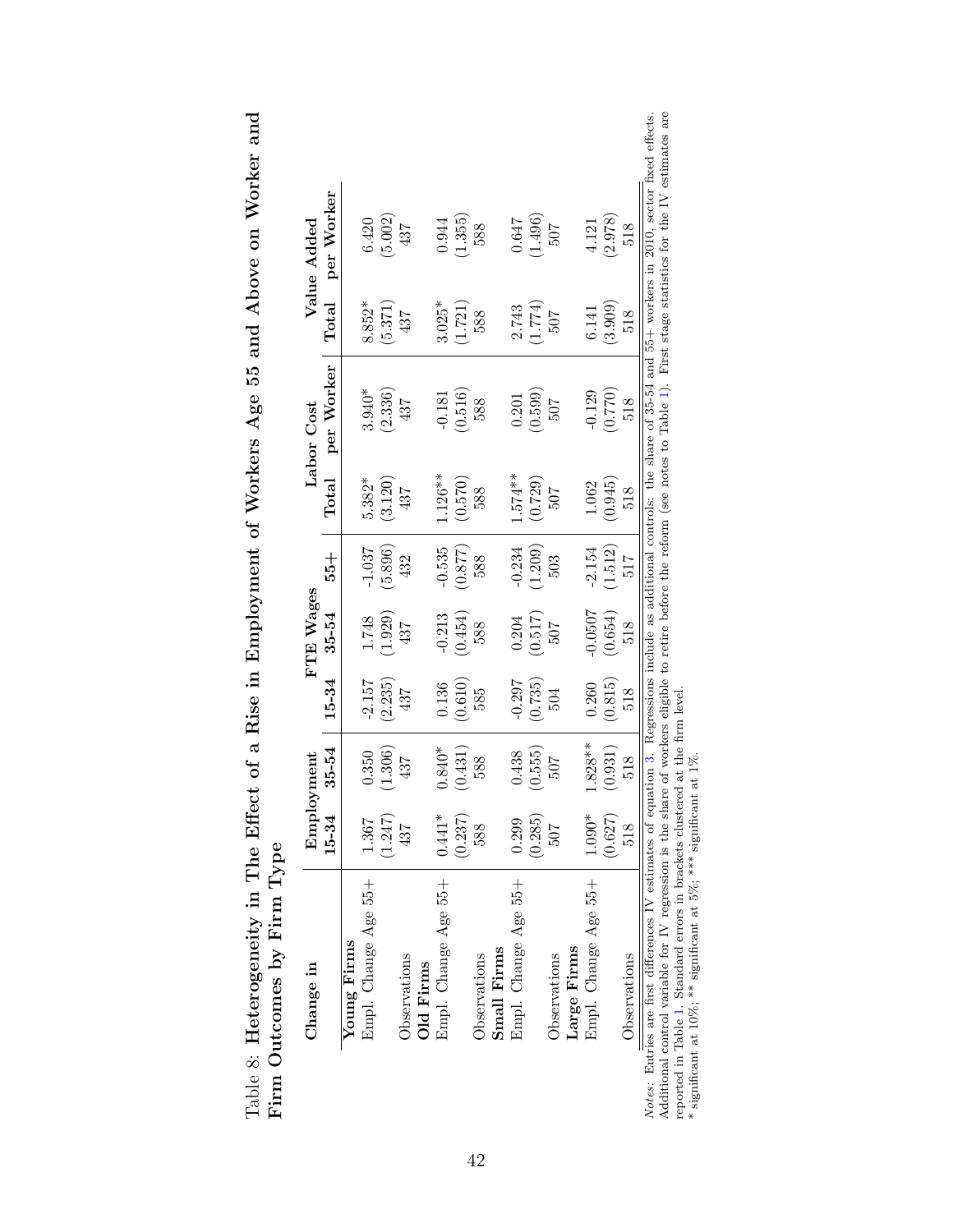<span id="page-43-0"></span>

| asure of the Shock to the Firm Due to the Reform Based Average Delay in | Calculated for Workers with Different Years to Retirement (YTR) Prior to |                   |
|-------------------------------------------------------------------------|--------------------------------------------------------------------------|-------------------|
|                                                                         |                                                                          |                   |
|                                                                         |                                                                          |                   |
|                                                                         |                                                                          |                   |
|                                                                         |                                                                          |                   |
|                                                                         |                                                                          |                   |
|                                                                         |                                                                          |                   |
|                                                                         |                                                                          |                   |
|                                                                         |                                                                          |                   |
|                                                                         |                                                                          | Years $2011 - 12$ |
| Table 9: Effect of Alternative Mea                                      | etirement of Firms Employees                                             |                   |
|                                                                         |                                                                          |                   |
|                                                                         |                                                                          |                   |
|                                                                         |                                                                          | the Reform.       |
|                                                                         |                                                                          |                   |

|                                |                | $0 \leq YTR \leq 1$ |          |             |          |            |          |            |          |            |         |
|--------------------------------|----------------|---------------------|----------|-------------|----------|------------|----------|------------|----------|------------|---------|
| Employment Change<br>Age Group | $15-34$        | 0.058               | (0.047)  | 0.0423      | (0.028)  | $0.036*$   | (0.020)  | $0.029*$   | (0.015)  | $0.038***$ | (0.011) |
|                                | 35-54          | $0.327***$          | (0.127)  | $0.172*$    | (0.093)  | $0.086***$ | (0.037)  | $0.078**$  | (0.033)  | $0.079***$ | (0.026) |
|                                | $+95$          | $0.164***$          | (0.058)  | $0.100**$   | (0.043)  | $0.069***$ | (0.018)  | $0.059***$ | (0.015)  | $0.044***$ | (0.011) |
| Delta wage                     | 15-34          | 0.054               | (0.086)  | 0.041       | (0.051)  | $-0.013$   | (0.031)  | 0.011      | (0.026)  | 0.010      | (0.019) |
|                                | 35-54          | 0.005               | (0.063)  | 0.046       | (0.034)  | 0.015      | (0.022)  | 0.024      | (0.018)  | 0.018      | (0.015) |
|                                | $+92$          | 0.162               | (0.163)  | $-0.027$    | (0.078)  | $-0.017$   | (0.057)  | 0.004      | (0.046)  | $-0.022$   | (0.039) |
| Firm outcomes                  | $_{\rm Total}$ |                     |          |             |          |            |          |            |          |            |         |
| Capital                        |                | $0.392***$          | (0.167)  | 0.123       | (0.079)  | $0.117***$ | (0.056)  | 0.071      | (0.048)  | $0.070*$   | (0.039) |
| Labor cost                     | <b>INPS</b>    | $0.287***$          | (0.115)  | $0.269***$  | (0.059)  | $0.168***$ | (0.035)  | $0.155***$ | (0.031)  | $0.154***$ | (0.029) |
| Labor cost                     | Balance sheet  | $.257***$           | (0.125)  | $0.252***$  | (0.057)  | $0.177***$ | (0.036)  | $0.149***$ | 0.0312   | $0.148***$ | 0.0268) |
| Value added                    |                | 0.301               | (0.245)  | $0.320***$  | (0.121)  | $0.254***$ | (0.084)  | $0.246***$ | (0.068)  | $0.244***$ | (0.055) |
| Firm outcomes                  | Per worker     |                     |          |             |          |            |          |            |          |            |         |
| Capital                        |                | 0.367               | (0.232)  | $-0.080$    | (0.112)  | $-0.031$   | (0.081)  | $-0.069$   | (0.069)  | $-0.051$   | (0.058) |
| Labor cost                     | <b>INPS</b>    | $0.137***$          | (0.0665) | $0.0875***$ | (0.0346) | 0.0267     | (0.0225) | 0.0218     | (0.0189) | 0.023      | (0.016) |
| Labor cost                     | Balance sheet  | 0.120               | (0.088)  | 0.061       | (0.043)  | 0.013      | (0.031)  | 0.0022     | (0.026)  | 0.009      | (0.020) |
| Value added                    |                | 0.158               | (0.193)  | 0.086       | (0.110)  | 0.051      | (0.078)  | 0.0682     | (0.063)  | $0.088*$   | (0.049) |

*Notes:* Estimates of equation 7. YTR = Years to retirement in year before reform. The table shows coefficients of a regression of the outcome variable on a shock measure equal to the average change in the number of years Notes: Estimates of equation [7.](#page-24-2) YTR = Years to retirement in year before reform. The table shows coefficients of a regression of the outcome variable on a shock measure equal  $\Delta t$ to the average change in the number of years to retirement among firms employees as a fraction of all employees. This ratio is equal to the sum of year public pension eligibility delay among employees that, prior to the reform, alternatively had 1, 2,..,5 Years to Retirement (YTR), divided by the total number of employees at the firm. Regressions include as additional controls: the share of 35-54 and 55+ workers in 2010, sector fixed effects. See Subsection [7.3](#page-23-0) for details. All regressions include sector and year fixed effects, the share of 35-54 and 55+ in 2010. Standard errors in brackets clustered at the firm level.

\* significant at 10%; \*\* significant at 5%; \*\*\* significant at 1%.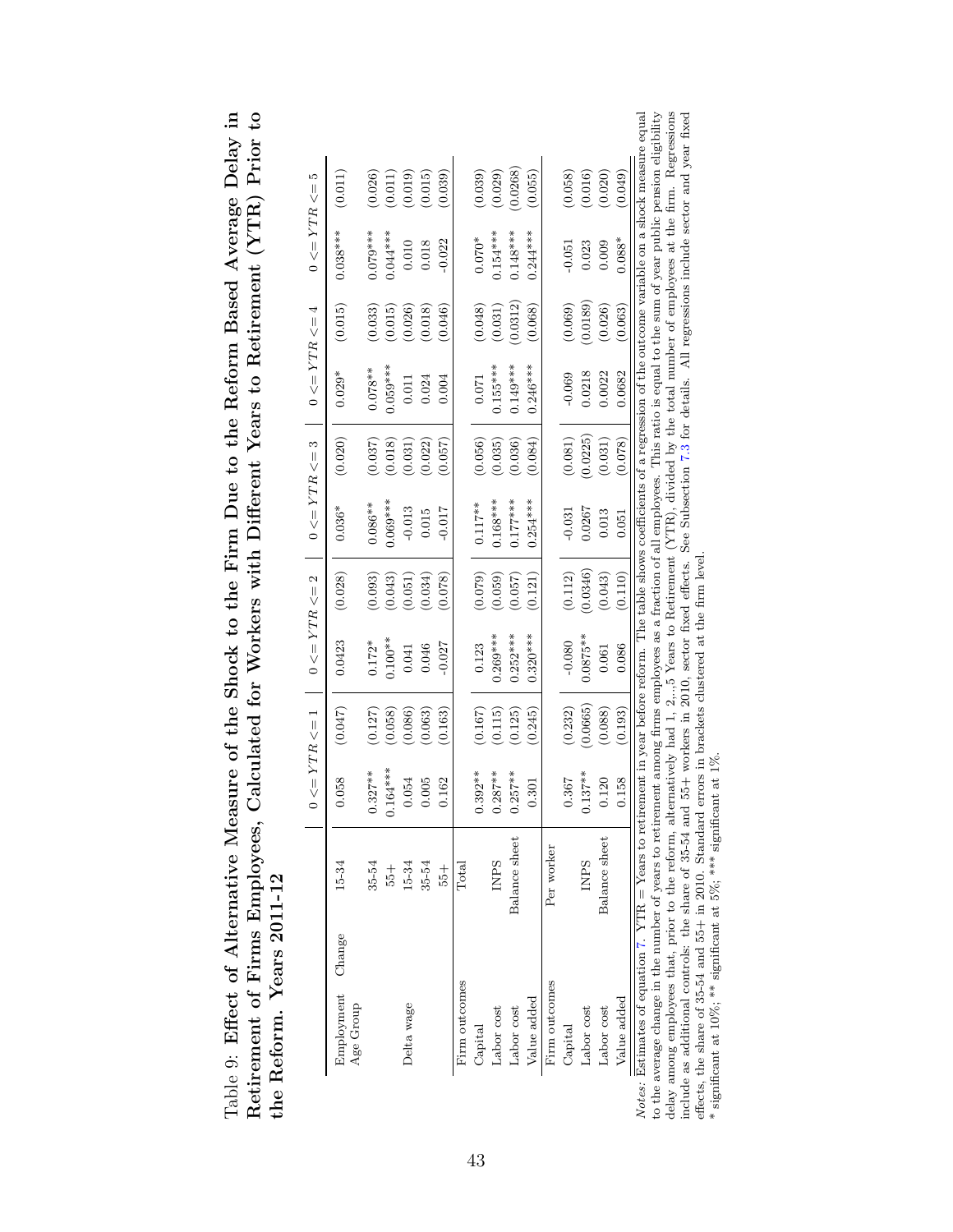# A Online Appendix

### <span id="page-44-0"></span>A.1 Details on the institutional setting

The Italian welfare system features two main public pension schemes: *old age* and *seniority*.

As for the *old age* pension scheme, before the reform the retirement age was 60 for women and 65 for men, requiring also a minimum number of accrued years of contribution.<sup>[37](#page-44-1)</sup> The Fornero pension reform swiftly increased the retirement age up to 67 by 2020, both for men and for women, with at least 20 years of paid social security contributions; moreover, the reform allowed all individuals to retire at 70, as long as they accrued at least 5 years of contribution.

As for the *seniority* pension scheme, before the reform, eligibility required either 40 years of paid contributions (irrespective of age) or a mix of age and years of social security contributions, the so called "quota system" (for instance, the sum of age and years of social security contribution should have been 96 in 2011, with at least 60 years of age and 35 years of social security contribution). The Fornero reform abolished the "quota system" and raised the minimum years of paid contribution in 2012 from 40 to 42 for men, to 41 for women.<sup>[38](#page-44-2)</sup> The new rules in place since 2012 allowed workers who were already eligible for a public pension when the bill passed to retire under the pre-reform rules, without losing their eligibility. This option was not available before the reform, since workers could retire in a given year only if eligible under the rules in place that given year.

Finally, early retirement is available only for women and has not been affected by the reform. Such an option, despite the increase in the take-up after the reform, is rarely used, given that it implies, on average, a 35% cut in the monthly transfer [\(Italian Institute of](#page-29-14) [Social Security,](#page-29-14) [2016\)](#page-29-14). The maximum value of the take-up rate was not more than 20% in 2015 (around 11% before the reform). There is no mandatory retirement and working after retirement is not prohibited.

<span id="page-44-1"></span> $37E$  Eligibility for old age scheme also required 20 accrued years of contribution. Before the Fornero reform, the requirement was of 5 years for workers who had started to work since January 1996 (under the defined contribution scheme), while it was already 20 for those who had started to work before January 1996 (under the defined benefit scheme).

<span id="page-44-2"></span> $38\text{In }2013$ , the minimum number of required years of contributions rose to 43 for men and 42 for women; from 2014 onward to 44 for men and 43 for women, respectively.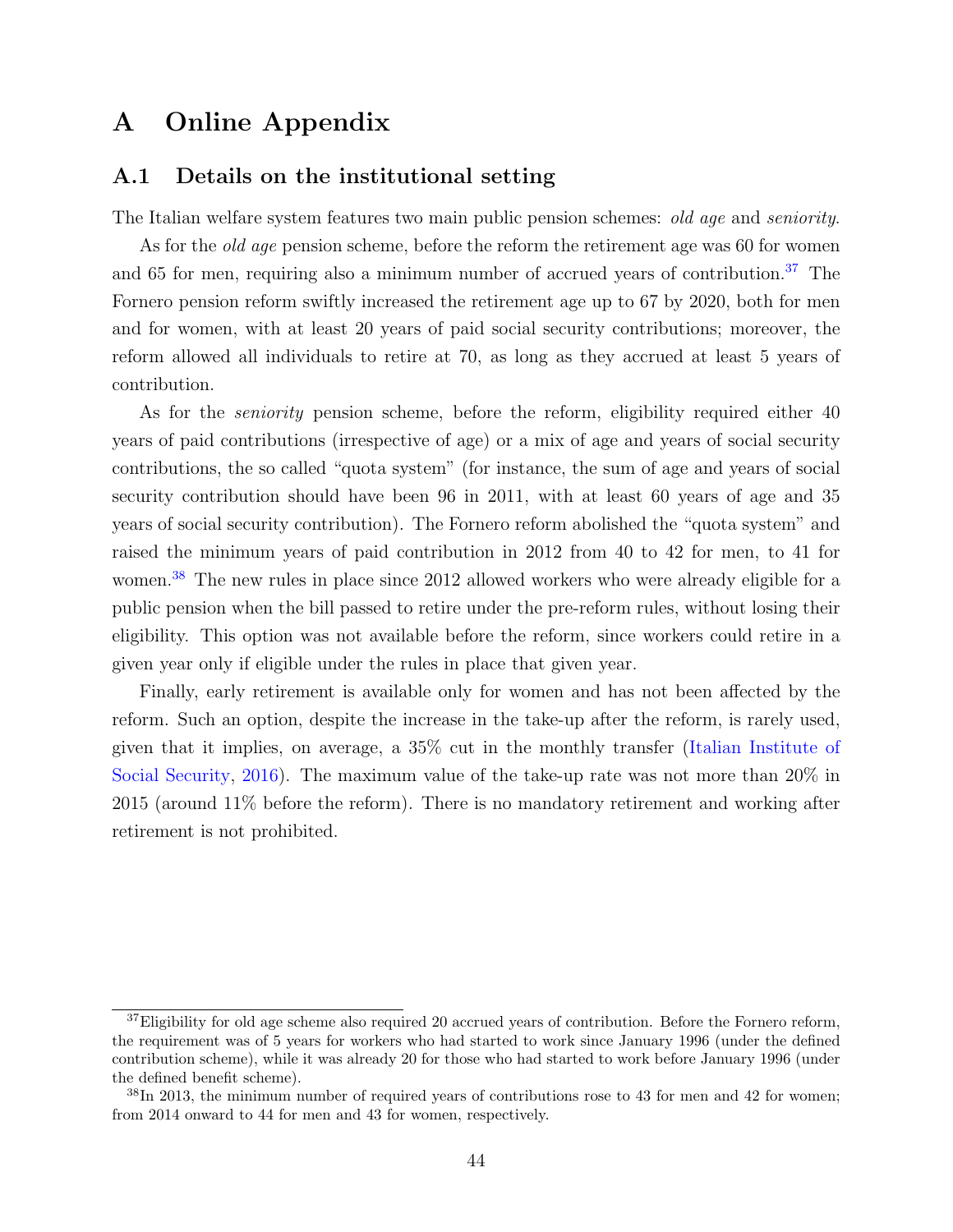# A.2 Additional figures and tables

<span id="page-45-0"></span>

### Figure A1: Google searches for "Riforma pensioni"

Notes: Downloaded from https://trends.google.it/trends/ on February, 19, 2020.

<span id="page-45-1"></span>

Figure A2: First stage

Notes: For each quintile of the distribution of eligibility change for 55+ workers expressed as a share of total employment, the X axis reports the average eligibility change for 55+ workers expressed as a share of total employment and the Y axis reports the average change in 55+ employment as a share of total employment.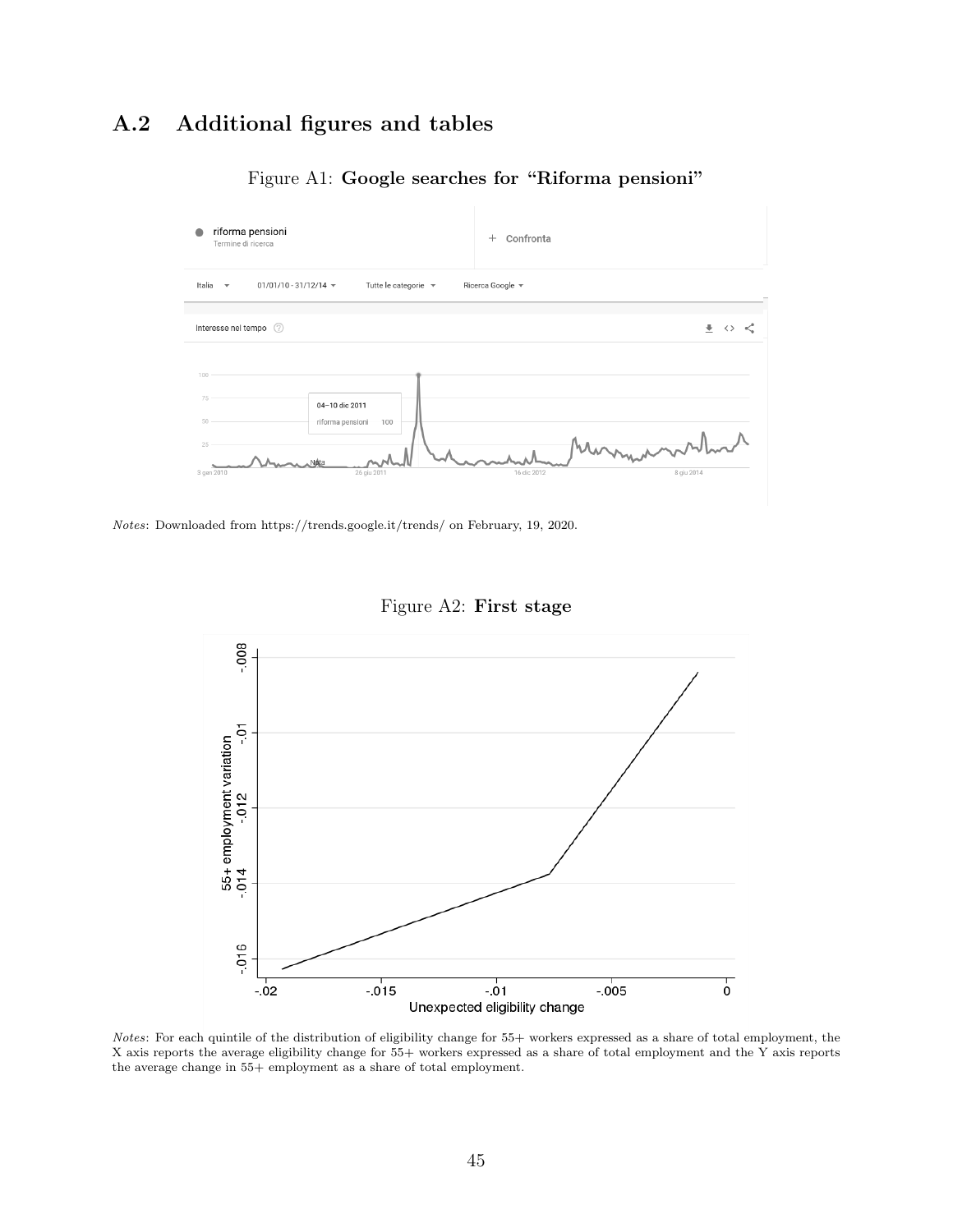<span id="page-46-0"></span>



Notes: The figure is based on equation [3.](#page-13-1) X axis reports - for each quintile - the average of the residuals of a regression of the net employment variation of 55+workers on controls. Y axis reports the corresponding averages for 15-34 residuals.



Notes: The figure is based on the IV estimates for equation [3.](#page-13-1) X axis reports - for each quintile - the average of the residuals of a regression of the instrumented net employment variation of 55+ workers on controls. Y axis reports the corresponding averages for 15-34 residuals.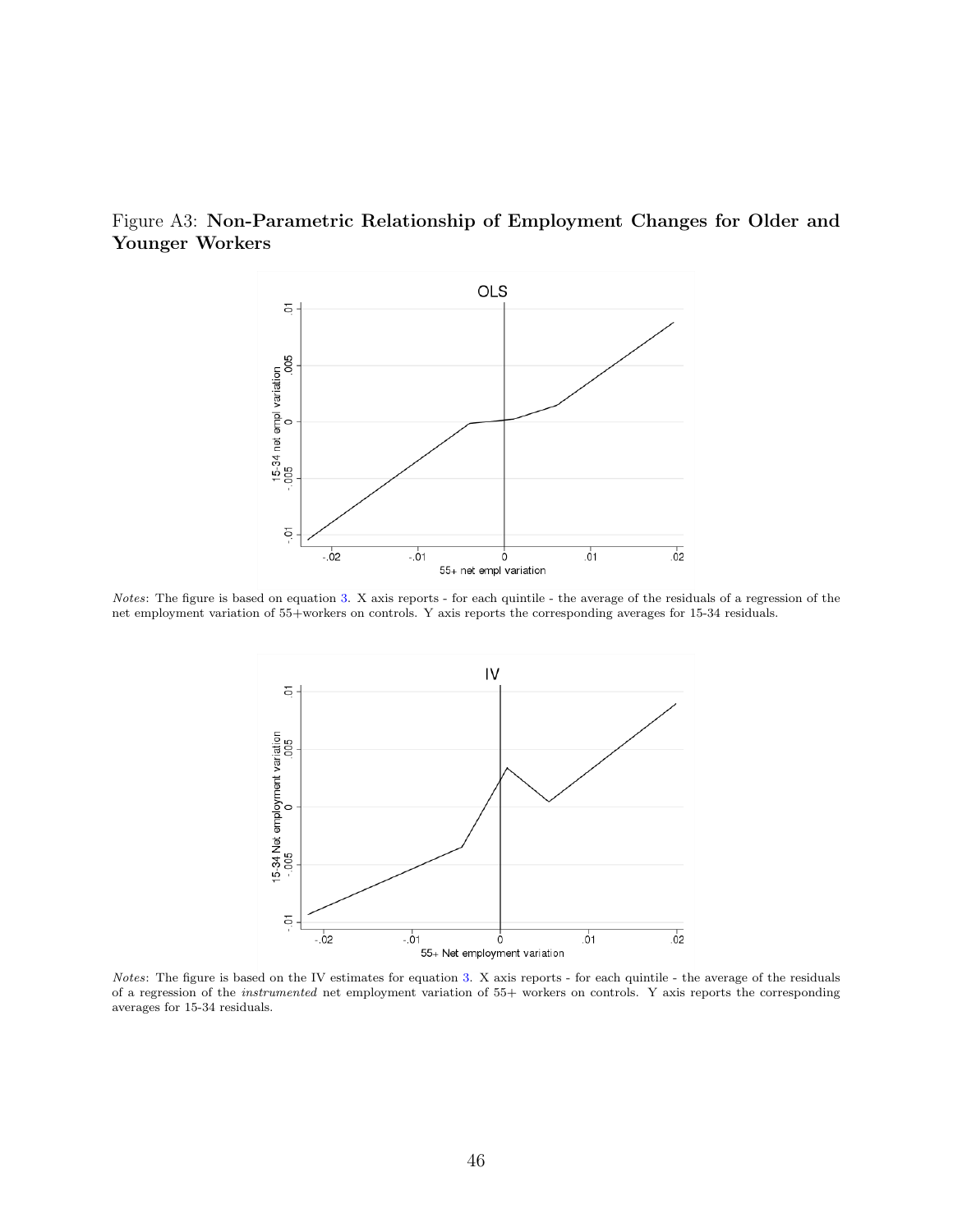

<span id="page-47-0"></span>Figure A4: The wage-age gradient for all workers in the overall economy

Notes: Authors calculations based on INPS data. Data cover the whole private non agricultural sector; only employees working at least 150 days in a given year are included. Each wage level is normalized to the average for 40-44 years old in each year.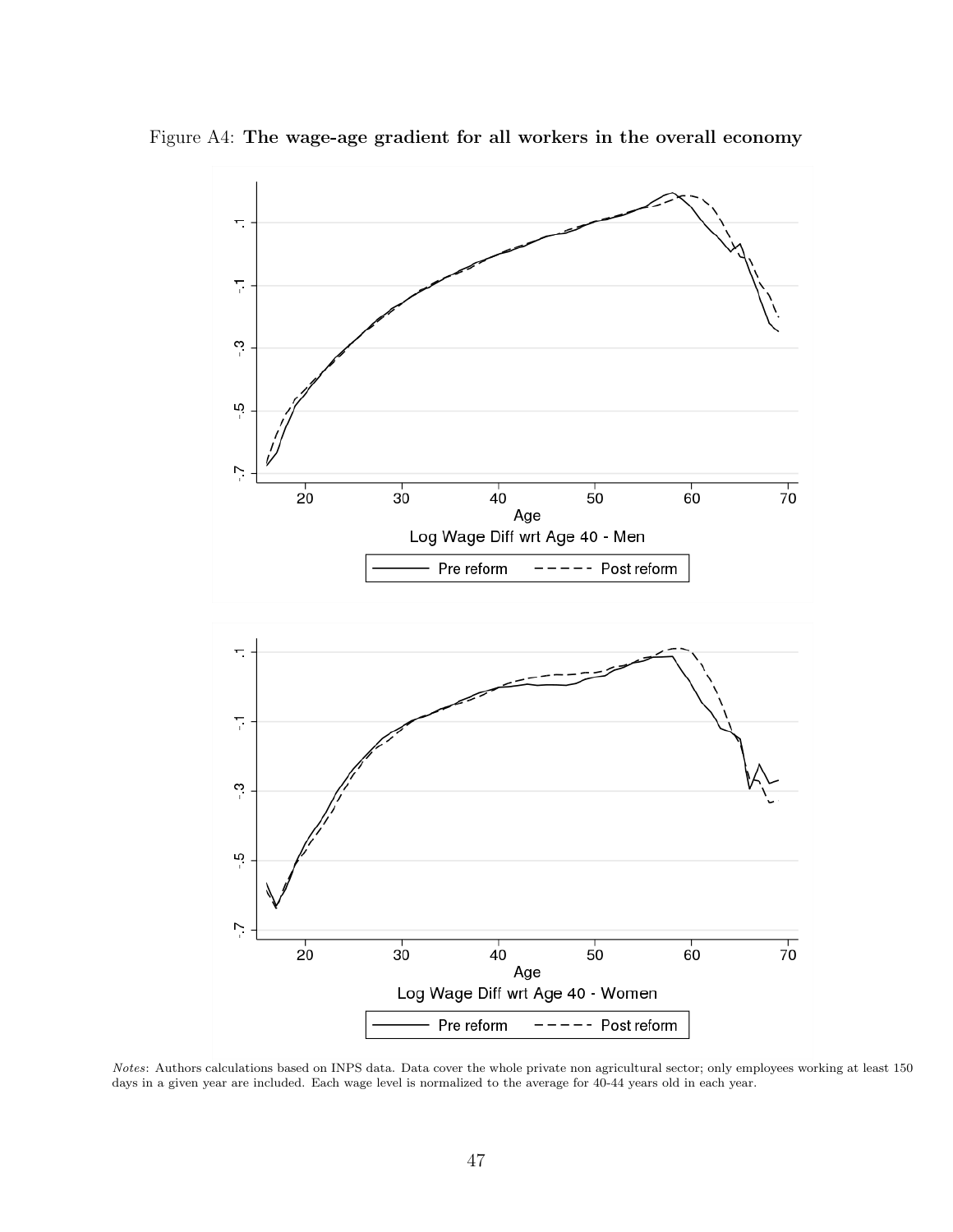<span id="page-48-0"></span>

| Authors                          | Data                                                                          | Outcome                                                     | Old<br>(y.o.)     | Empirical<br>Strategy                                 | Main independent<br>(or instrumental) var.                          | Effect                                                                                                                                                                    |
|----------------------------------|-------------------------------------------------------------------------------|-------------------------------------------------------------|-------------------|-------------------------------------------------------|---------------------------------------------------------------------|---------------------------------------------------------------------------------------------------------------------------------------------------------------------------|
| Daveri and Maliranta (2007)      | Finland, electronics,<br>forest, ind. machinery<br>1990-2002                  | Value added<br>per hour worked,<br>gross wage,<br>TFP index | Dep.<br>var.: age | FE, IV<br>controls for<br>experience and<br>seniority | Lagged values<br>for experience<br>and seniority                    | Limited eff. of age<br>on prod., larger on<br>wage; seniority and exp<br>matter more;<br>$\text{prod}/\text{pay gap} \uparrow \text{in}$ ;<br>no eff in traditional indus |
| Malmberg et al. (2008)           | Sweden, manufac-<br>turing and mining<br>1985-1996<br>Avg. firm size: 80      | Value added<br>per worker                                   | $50+$             | FE (dev. from<br>the mean)<br>IV (for avg. age)       | Lagged values<br>of age shares                                      | Slightly positive eff on V.<br>p.w. in larger firms $(50+)$                                                                                                               |
| Martins et al. $(2009)$          | Portugal<br>non-farm priv.<br>sector, 1992-1997<br>Avg. firm size: $< 100$    | Hiring, separations,<br>net job creation,<br>sales          | 57-60             | $DD + matching$<br>$(age*time)$                       | Pension reform<br>stricter elig.<br>requirements for<br>women       | Hirings and separations<br>no eff. on net job creatio<br>negative eff on sales<br>no in p.w. terms                                                                        |
| Van Ours and Stoeldraijer (2011) | Netherlands,<br>manufacturing<br>2000-2005<br>Avg. firm size: 97<br>(FTE: 77) | Value added,<br>labor costs<br>per FTE                      | $50-56,$<br>$57+$ | FE, FD, GMM                                           | Lagged values<br>of age shares                                      | Slightly positive eff.<br>on prod. and wage<br>no prod./pay gap                                                                                                           |
| Cardoso et al. $(2011)$          | Portugal,<br>manuf. and<br>service (priv. sect)<br>1986-2008<br>Avg empl: 24  | Sales, labor<br>costs p.w.                                  | $50-54,$<br>$55+$ | FD-IV-GMM                                             | Lagged values<br>of age shares                                      | No no prod/pay gap                                                                                                                                                        |
| Dostie $(2011)$                  | Canada,<br>economy, no agric.<br>1999-2005<br>Avg. firm size: 15              | Value added,<br>avg. wage                                   | $55+$             | Two-stage<br>estimation                               | Inverted demand<br>funct for capital<br>as proxy for<br>prod. shock | No $\text{prod}/$<br>pay gap<br>Heterogeneity by gender                                                                                                                   |

### Table A1: Literature review: estimates of the effects of aging workforce on firm outcomes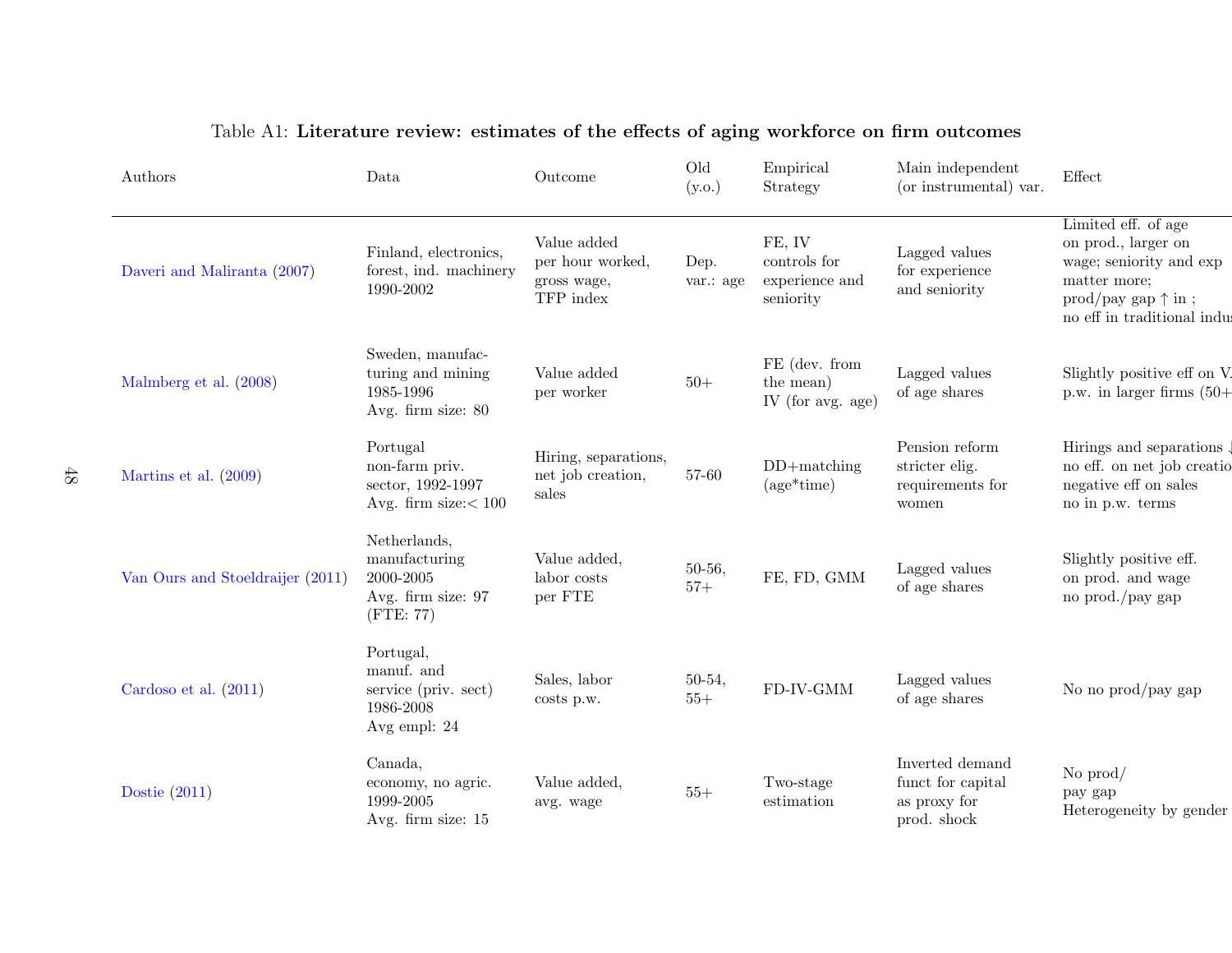| Authors                          | Data                                                                         | Outcome                                              | Old<br>(y.o.)                           | Empirical<br>Strategy                                                       | Main independent<br>(or instrumental) var.                                      | Effect                                                                                                                                                           |
|----------------------------------|------------------------------------------------------------------------------|------------------------------------------------------|-----------------------------------------|-----------------------------------------------------------------------------|---------------------------------------------------------------------------------|------------------------------------------------------------------------------------------------------------------------------------------------------------------|
| Cataldi et al. (2012)            | Belgium,<br>private sector<br>1999-2006<br>Avg. firm size: 100               | Value added per<br>hour worked.<br>gross hourly wage | $50+$<br>(changes)<br>in work<br>hours) | Pooled OLS, FD                                                              | Lagged values<br>of age shares                                                  | Negative eff. on prod,<br>positive on avg. wage<br>(ref. group: prime-aged)<br>prod./pay gap $\uparrow$ with age                                                 |
| Göbel and Zwick (2012)           | Germany,<br>manuf. and services<br>1997-2005<br>Avg. firm size: 176<br>(FTE) | Value added p.w.<br>(sales-interm. inputs)           | $50-54,$<br>55-60                       | Pooled OLS,<br>dynamic GMM<br>(controls for<br>experience and<br>seniority) | Lagged values<br>of age shares                                                  | No negative eff.<br>on prod.<br>$ref. group: 35-40 y.o.$<br>No sectoral diff                                                                                     |
| Mahlberg et al. (2013)           | Austria,<br>private sector<br>(no agric.)<br>2002-2005<br>Avg. firm size: 70 | Value added p.w.,<br>average wage                    | $49+$                                   | OLS with<br>lagged regressors,<br>FE, RE, GMM                               | Lagged values<br>of age shares                                                  | No effect on VA p.w.<br>and avg. wage;<br>negative eff. on avg. wage<br>of the share of younger workers<br>$(< 29)$ (ref. group: prime-aged)                     |
| Vandenberghe $(2013)^a$          | Belgium,<br>priv. sector<br>1998-2006<br>Avg Empl: 49                        | Value added,<br>labor costs.<br>gross profits p.w.   | 50-64<br>men and<br>women               | FD-IV-GMM<br>Two-stage<br>estimation                                        | Lagged values<br>of age shares,<br>interm. goods<br>as proxy for<br>prod. shock | Larger negative eff. on prod.<br>than wage of older women,<br>negative eff. on profits<br>$ref. group: 30-49$ men)<br>Larger eff. in<br>services and large firms |
| Ilmakunnas and Ilmakunnas (2015) | Finland,<br>priv. non farm<br>buss. sector<br>1994-1998                      | Hirings of<br>old workers                            | 49-57                                   | <b>DDD</b><br>$(age*size*time)$                                             | Pension reform<br>stricter elig.<br>requirements                                | Hirings increase mostly<br>for $51-52$ y.o., more<br>strongly in larger firms                                                                                    |

<span id="page-49-0"></span> $a<sup>a</sup>$ The author claims that the observed increase in the share of older women is more likely to be exogenous than that in the share of older men since driven by the alignment of the legal retirement age of women to that of men. Thus, this provides <sup>a</sup> sort of "natural experiment".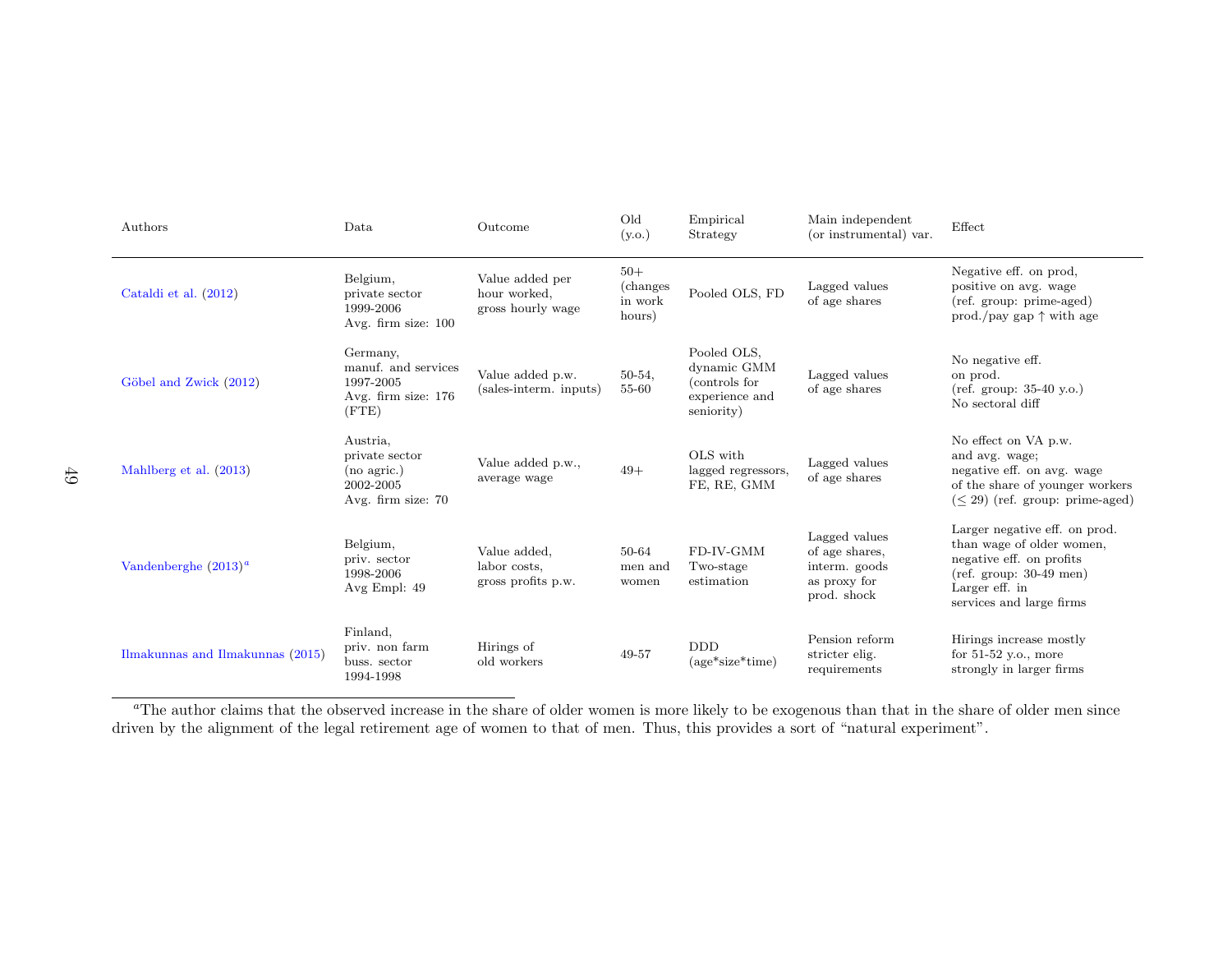| Authors                    | Data                                                            | Outcome                                        | Old<br>(y.o.) | Empirical<br>Strategy | Main independent<br>(or instrumental) var.   | Effect                                                           |
|----------------------------|-----------------------------------------------------------------|------------------------------------------------|---------------|-----------------------|----------------------------------------------|------------------------------------------------------------------|
| Boeri et al. $(2017)$      | Italy,<br>priv. sector<br>2008-2014<br>$15-150$ empl.           | Net empl.<br>variation by age                  | $55+$         | DD                    | Pension reform<br>firm level<br>treatment    | Negative effects<br>on young workers<br>$(\text{less than } 30)$ |
| Bovini and Paradisi (2019) | Italy,<br>priv. sector<br>2009-2015<br>$3-200$ empl.            | Hirings and firings<br>by age class            | $55+$         | DD                    | Pension reform<br>firm level<br>treatment    | Subst. between<br>workers of<br>different ages                   |
| Hut(2019)                  | Netherlands,<br>priv. non fin sector<br>2001-2018<br>$5+$ empl. | Empl. by age<br>profits, labour<br>costs, inv. | 54-57         | DD<br>(year of bith)  | Pension reform<br>ind. and firm<br>treatment | Negative effects<br>on financially constrained<br>firms          |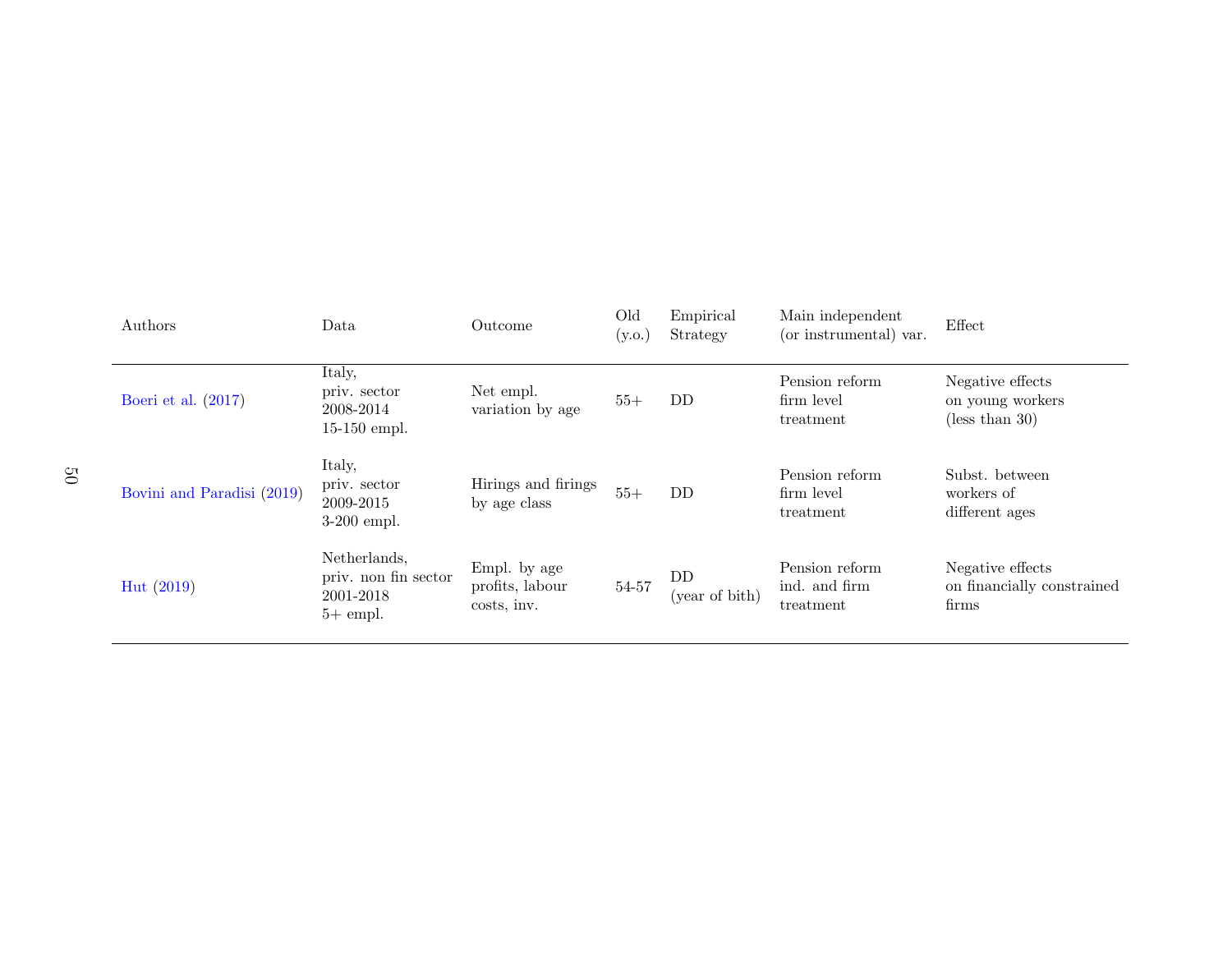| Variable                                      | Obs   | Mean     | Std. Dev. | Min         | Max        |
|-----------------------------------------------|-------|----------|-----------|-------------|------------|
| Total employees                               | 9,654 | 9654.0   | 608.9     | 3732.4      | 20.0       |
| Employment share $(15-34, p.c.)$              | 9,654 | 23.4     | 13.7      | $\Omega$    | 90.6       |
| Employment share $(35-54, p.c.)$              | 9,654 | 65.0     | 11.6      | 9.4         | 100        |
| Employment share $(55+, p.c.)$                | 9,654 | 11.6     | 7.5       | $\theta$    | 79.3       |
| Net employment variation (15-34, p.c.)        | 9,654 | 1.1      | 5.2       | $-36.3$     | 306.5      |
| Net employment variation (35-54, p.c.)        | 9,654 | 0.0      | 9.0       | $-100.0$    | 420.3      |
| Net employment variation $(55+, \text{p.c.})$ | 9,654 | $-1.1$   | 2.3       | $-28.7$     | 50.8       |
| FTE Wage $(15-34, \text{ euros})$             | 9,616 | 87.8     | 18.2      | 53.7        | 148.5      |
| FTE Wage $(35-54, \text{ euros})$             | 9,654 | 110.1    | 29.6      | 58.5        | 216.5      |
| FTE Wage $(55+$ , euros)                      | 9,579 | 132.2    | 51.3      | 54.3        | 338.2      |
| Wage var $(15-34, p.c.)$                      | 9,609 | 2.0      | 5.7       | $-15.8$     | 20.2       |
| Wage var $(35-54, p.c.)$                      | 9,654 | 1.7      | 4.5       | $-11.7$     | 17.0       |
| Wage var $(55+, p.c.)$                        | 9,538 | 2.2      | 11.7      | $-28.7$     | 47.0       |
| Capital ( $\text{euros*1000}$ )               | 9,654 | 113691.1 | 1261317   | 3           | 57200000   |
| Capital var. $(p.c.)$                         | 9,579 | $-0.8$   | 11.7      | $-22.7$     | 25.6       |
| Total labor costs ( $euro*1000$ )             | 9,654 | 18435.4  | 100517.6  | 20.9        | 3507677.0  |
| Total labor costs var. (p.c.)                 | 9,579 | 2.2      | 7.7       | $-10.4$     | 21.1       |
| Value added (euro*1000)                       | 9,654 | 44863.7  | 314858.9  | $-453461.0$ | 12000000.0 |
| Value added var (p.c.)                        | 9,579 | 1.7      | 16.5      | $-27.3$     | 30.8       |

### Table A2: Descriptive statistics

#### BALANCED PANEL

<span id="page-51-0"></span>UNBALANCED PANEL

| Variable                                 | Obs   | Mean     | Std. Dev. | Min       | Max      |
|------------------------------------------|-------|----------|-----------|-----------|----------|
| Total employees                          | 5,125 | 691.2092 | 4678.207  | 21        | 140687   |
| Employment share $(15-34, p.c.)$         | 5,125 | 22.9     | 13.3      | $\Omega$  | 90.6     |
| Employment share $(35-54, p.c.)$         | 5,125 | 65.3     | 11.3      | 9.4       | 98.1     |
| Employment share $(55+, p.c.)$           | 5,125 | 11.8     | 7.5       | $\theta$  | 79.3     |
| Net employment variation $(15-34, p.c.)$ | 5,125 | $1.0\,$  | 3.7       | $-36.3$   | 66.7     |
| Net employment variation $(35-54, p.c.)$ | 5,125 | 0.1      | 5.8       | $-63.6$   | 90.4     |
| Net employment variation $(55+, p.c.)$   | 5,125 | $-1.1$   | 2.0       | $-24.5$   | 25.5     |
| FTE Wage $(15-34, \text{ euros})$        | 5,116 | 88.24434 | 18.05651  | 53.65068  | 148.462  |
| FTE Wage $(35-54, \text{ euros})$        | 5,125 | 110.4067 | 29.14231  | 58.53726  | 216.4977 |
| FTE Wage $(55+$ , euros)                 | 5,102 | 133.2559 | 51.27009  | 54.32445  | 338.2433 |
| Wage var $(15-34, p.c.)$                 | 5,113 | 2.1      | $5.6\,$   | $-15.8$   | 20.2     |
| Wage var $(35-54, p.c.)$                 | 5,125 | 1.8      | 4.3       | $-11.7$   | 17.0     |
| Wage var $(55+, p.c.)$                   | 5,088 | 2.3      | 11.4      | $-28.7$   | 47.0     |
| Capital ( $\text{euros*1000}$ )          | 5,125 | 82330.73 | 418256.8  | 25        | 9053672  |
| Capital var. $(p.c.)$                    | 5,116 | $-0.4$   | 11.4      | $-22.7$   | 25.6     |
| Total labor costs ( $euro*1000$ )        | 5,125 | 20679.73 | 119983.3  | 407.049   | 3507677  |
| Total labor costs var. (p.c.)            | 5,116 | 2.3      | 7.3       | $-10.4$   | 21.1     |
| Value added $(euro*1000)$                | 5,125 | 46594.1  | 261139    | $-453461$ | 7683976  |
| Value added var (p.c.)                   | 5,116 | 2.3      | 16.1      | $-27.3$   | 30.8     |

Notes: INVIND-INPS-CEBI data. Years: 2010-2014, selected sample: firms that employed at least 50 employees in the year they first appeared in the sample; firms which are sampled in each of the five years and do not have missing values on variables such as capital, labor costs and value added.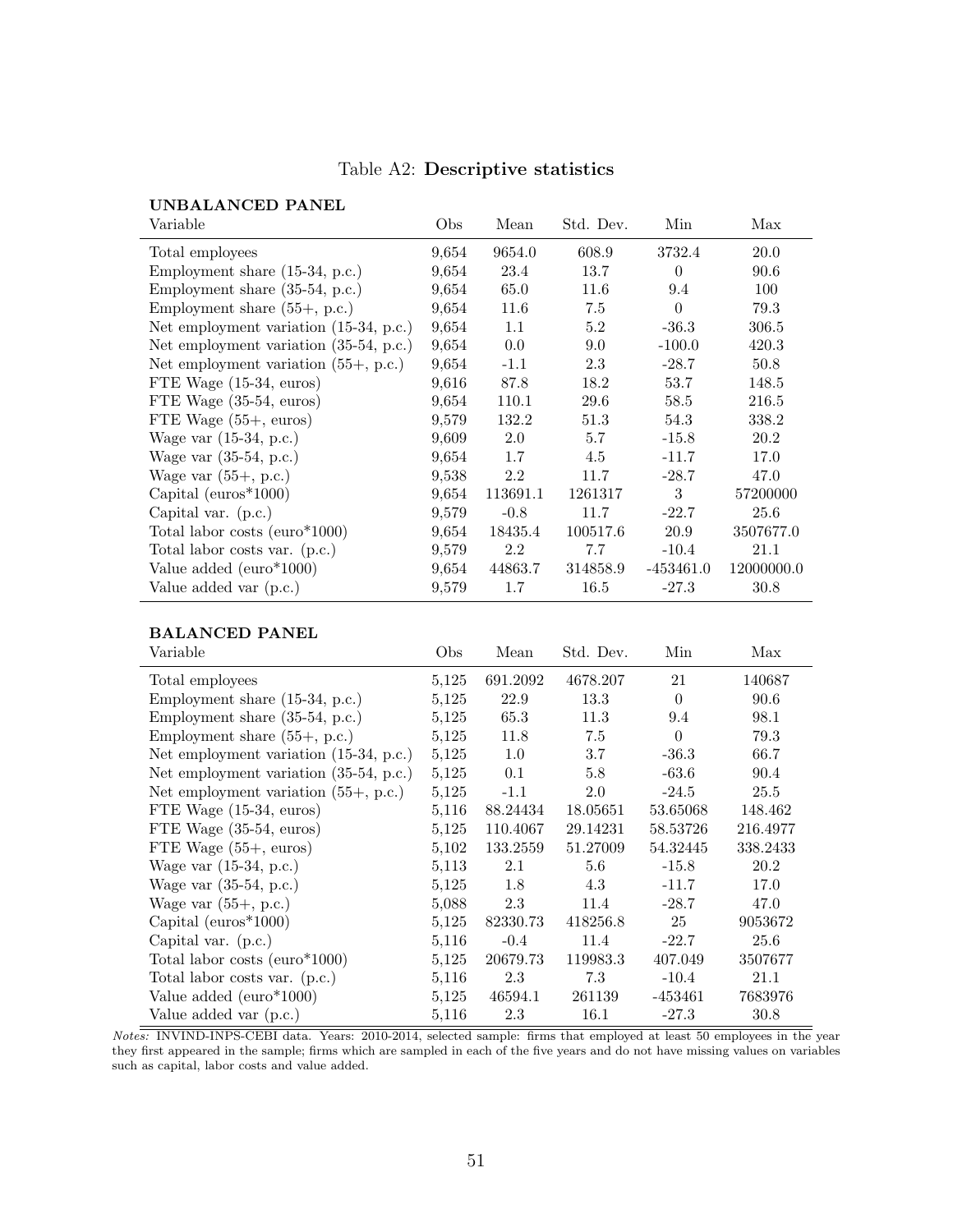<span id="page-52-0"></span>Table A3: Requirements for old age pension eligibility; changes in rules according to the law in place at time t and the law known at  $t-1$  for time t.

|          |      | $Law_{t t}$ |      | $Law_{t t-1}$ |                  | $Law_{t t} - Law_{t t-1}$ |
|----------|------|-------------|------|---------------|------------------|---------------------------|
|          | Men  | Women       | Men  | Women         | Men              | Women                     |
| Year $t$ |      |             |      |               |                  |                           |
| 2009     | 65   | 60          | 65   | 60            | $\theta$         | 0                         |
| 2010     | 65   | 60          | 65   | 60            | $\left( \right)$ | 0                         |
| 2011     | 65   | 60          | 65   | 60            | $\theta$         | 0                         |
| 2012     | 66   | 62          | 65   | 60            | 1                | 2                         |
| 2013     | 66.3 | 62.3        | 66.3 | 62.3          | $\theta$         | $\theta$                  |
| 2014     | 66.3 | 63.8        | 66.3 | 63.8          | $\theta$         | $\theta$                  |
| 2015     | 66.3 | 63.8        | 66.3 | 63.8          | $\theta$         | $\theta$                  |
| 2016     | 66.6 | 65.6        | 66.6 | 65.6          | $\theta$         | $\theta$                  |
| 2017     | 66.6 | 65.6        | 66.6 | 65.6          | $\theta$         |                           |

Notes: Old age pension eligibility requires the legal retirement age (reported in the Table) and at least 20 accrued years of social security contribution. We incorporate the 1-year waiting window (the number of months between retirement eligibility and actual pension disbursement) in the provision of statutory retirement age.

Table A4: Requirements for seniority pension eligibility; changes in rules according to the law in place at time t and the law known at  $t-1$  for time t.

<span id="page-52-1"></span>

|          |             | $Law_{t t}$ |          |        | $Law_{t t-1}$ |          |          | $Law_{t t} - Law_{t t-1}$ |          |
|----------|-------------|-------------|----------|--------|---------------|----------|----------|---------------------------|----------|
|          | Quota       |             | only $C$ | Quota  |               | only $C$ | Quota    |                           | only $C$ |
|          | A, Q,       | Men         | Women    | A, Q,  | Men           | Women    | А        | Men                       | Women    |
|          | $C \geq 35$ |             |          | C > 35 |               |          |          |                           |          |
| Year $t$ |             |             |          |        |               |          |          |                           |          |
| 2009     | 59, 95      | 40          | 40       | 59, 95 | 40            | 40       | $\theta$ | $\Omega$                  | $\theta$ |
| 2010     | 59, 95      | 40          | 40       | 59, 95 | 40            | 40       | $\theta$ | $\theta$                  | $\theta$ |
| 2011     | 60, 96      | 40          | 40       | 60, 96 | 40            | 40       | $\theta$ | $\theta$                  | $\theta$ |
| 2012     |             | 42.1        | 41.1     | 60, 96 | 40            | 40       |          | 2.1                       | 1.1      |
| 2013     |             | 42.4        | 41.4     |        | 42.4          | 41.4     |          | $\theta$                  | $\theta$ |
| 2014     |             | 42.5        | 41.5     |        | 42.5          | 41.5     |          | $\Omega$                  | $\Omega$ |
| 2015     |             | 42.5        | 41.5     |        | 42.5          | 41.5     |          | $\theta$                  | $\theta$ |
| 2016     |             | 42.8        | 41.8     |        | 42.8          | 41.8     |          | $\Omega$                  | $\theta$ |
| 2017     |             | 42.8        | 41.8     |        | 42.8          | 41.8     |          | $\theta$                  | $\theta$ |

Notes: A stands for age, C for number of years of social security contribution. Quota=  $A + C$  is the sum of age and years of social security contribution, which must be larger or equal than Q to reach retirement eligibility. Also requirements on minimum retirement age  $(A)$  and accrued years of contribution  $(C)$  are binding. Alternatively, retirement eligibility is also granted when the number of accrued years of social security contribution is higher than a minimum amount (i.e. 39 in 2007, 40 in 2008). We incorporate the 1-year waiting window (the number of months between retirement eligibility and actual pension disbursement) in the provision of statutory retirement age.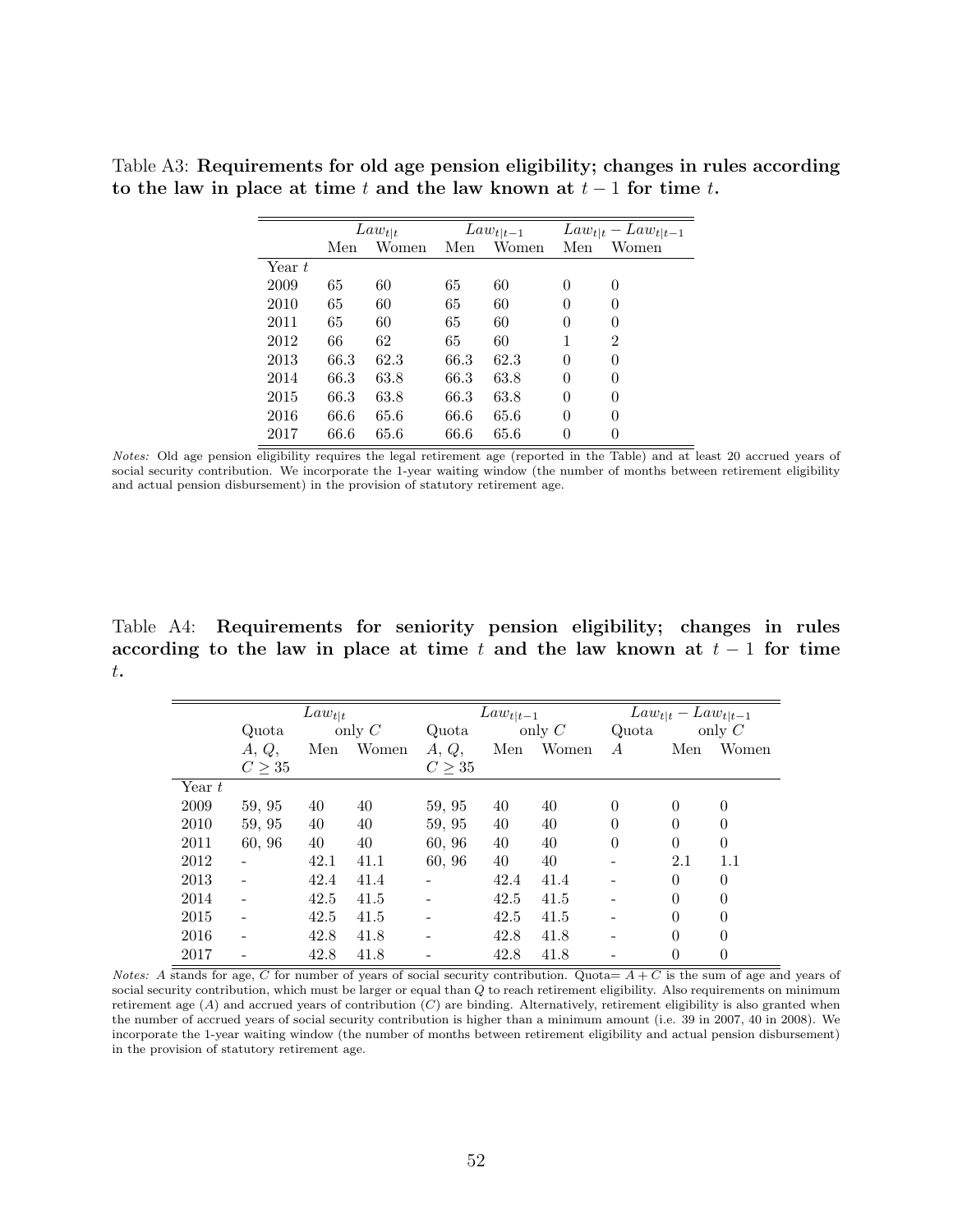<span id="page-53-0"></span>

|                           |           | Wages    |            |
|---------------------------|-----------|----------|------------|
| VARIABLES                 | 15-34     | 35-54    | $55+$      |
| First Difference (FD) OLS | $-0.126$  | 0.175    | $-1.507*$  |
| Empl. Change Age $55+$    | (0.164)   | (0.387)  | (0.859)    |
|                           | 5113      | 5125     | 5088       |
| Obs.                      |           |          |            |
| FD OLS with firm FE       |           |          |            |
| Empl. Change Age $55+$    | $-0.109$  | 0.301    | $-2.203**$ |
|                           | (0.190)   | (0.449)  | (0.912)    |
| Obs.                      | 5113      | 5125     | 5088       |
| FD (Years 2011-12)        |           |          |            |
| Empl. Change Age $55+$    | $-0.0651$ | 0.511    | $-3.044*$  |
|                           | (0.450)   | (0.827)  | (1.764)    |
| Obs                       | 1022      | 1025     | 1020       |
| FD IV (Years 2011-12)     |           |          |            |
| Empl. Change Age $55+$    | $-2.903$  | $-3.345$ | $-14.36$   |
|                           | (1.998)   | (2.814)  | (10.28)    |
| Obs.                      | 1022      | 1025     | 1020       |

Table A5: Wages var net of composition effects

Notes: Estimates of equation [3.](#page-13-1) All regressions include sector and year fixed effects and the 2010 shares of 35-54 and 55+ workers. Standard errors in brackets clustered at the firm level.

\* significant at 10%; \*\* significant at 5%; \*\*\* significant at 1%.

 $\overline{a}$ 

| Column                    |           |         |
|---------------------------|-----------|---------|
| VARIABLES                 | Exit      | Entry   |
| First Difference (FD) OLS |           |         |
| Empl. Change Age $55+$    | $-0.034$  | 0.211   |
|                           | (0.026)   | (0.156) |
| FD OLS with Firm FE       |           |         |
| Empl. Change Age 55+      | $-0.0196$ | 0.00915 |
|                           | (0.020)   | (0.144) |
|                           | 13.176    | 13.176  |

<span id="page-53-1"></span>

|  |  | Table A6: Check for attrition: sample entry and exit |  |  |  |  |
|--|--|------------------------------------------------------|--|--|--|--|
|--|--|------------------------------------------------------|--|--|--|--|

Notes: Estimates of equation [3.](#page-13-1) All regressions include sector and year fixed effects and the 2010 shares of 35-54 and 55+ workers. Standard errors in brackets clustered at the firm level.

 $^*$  significant at 10%;  $^{**}$  significant at 5%;  $^{***}$  significant at 1%.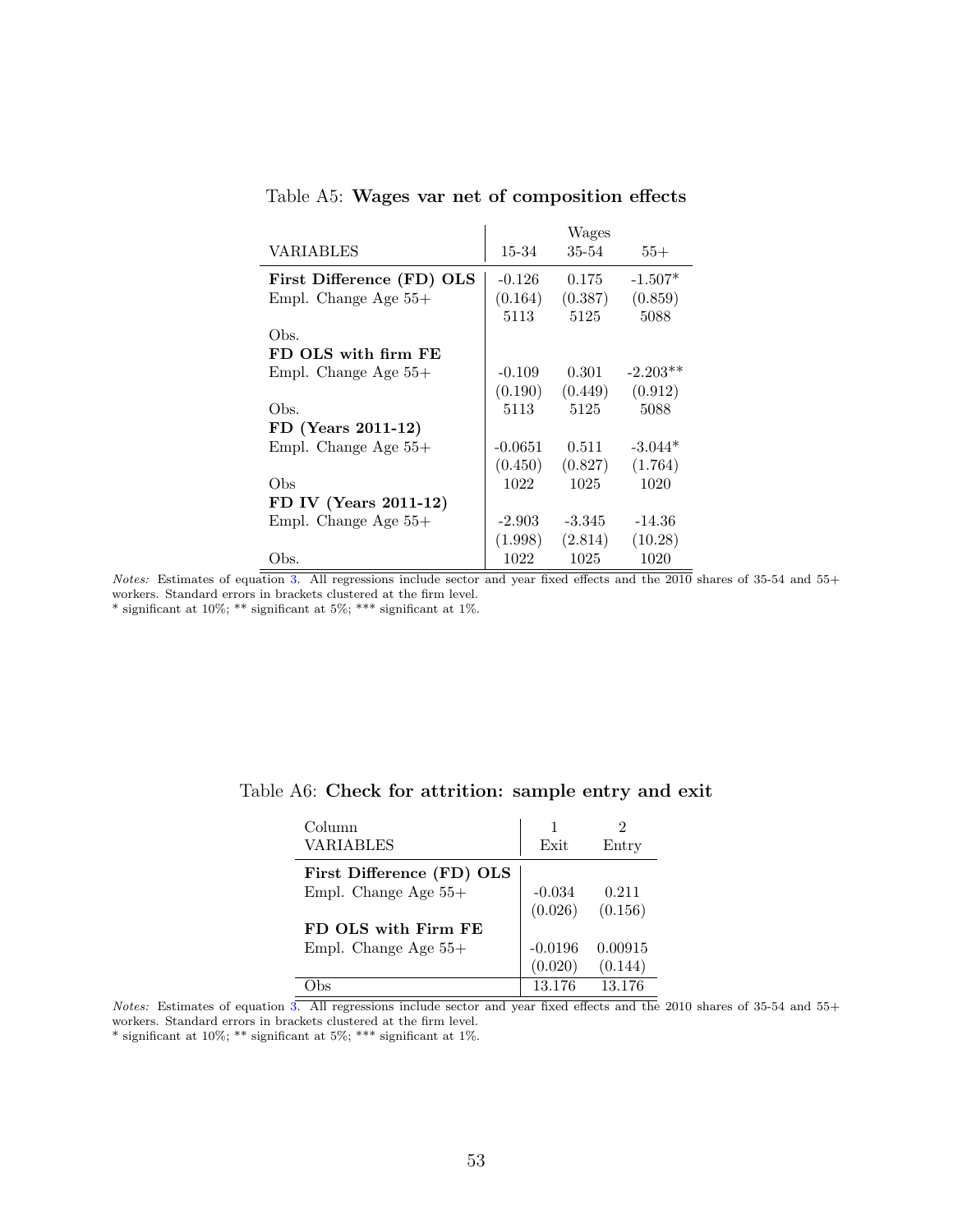|                           | 15-34     | 35-54    | $55+$     |
|---------------------------|-----------|----------|-----------|
| First Difference (FD) OLS | $0.078*$  | 0.044    | $0.098**$ |
| Empl. Change Age $55+$    | (0.043)   | (0.045)  | (0.048)   |
|                           | 5113      | 5125     | 5088      |
| Obs                       |           |          |           |
| FD OLS with Firm FE       | $0.107**$ | 0.046    | $0.119**$ |
| Empl. Change Age $55+$    | (0.050)   | (0.047)  | (0.059)   |
|                           | 5113      | 5125     | 5088      |
| Obs                       |           |          |           |
| FD OLS (Years 2011-12)    | $-0.021$  | $-0.049$ | $0.183**$ |
| Empl. Change Age $55+$    | (0.105)   | (0.034)  | (0.081)   |
|                           | 1022      | 1025     | 1020      |
| Obs                       |           |          |           |
| FD IV (Years 2011-12)     | $-0.225$  | 0.080    | $1.451*$  |
| Empl. Change Age $55+$    | (0.743)   | (0.248)  | (0.835)   |
|                           |           |          |           |
| Obs                       | 1022      | 1025     | 1020      |

### Table A7: Variation in part time shares

Notes: Estimates of equation [3.](#page-13-1) All regressions include sector and year fixed effects and the 2010 shares of 35-54 and 55+ workers. Standard errors in brackets clustered at the firm level.

 $^*$  significant at 10%;  $^{**}$  significant at 5%;  $^{***}$  significant at 1%.